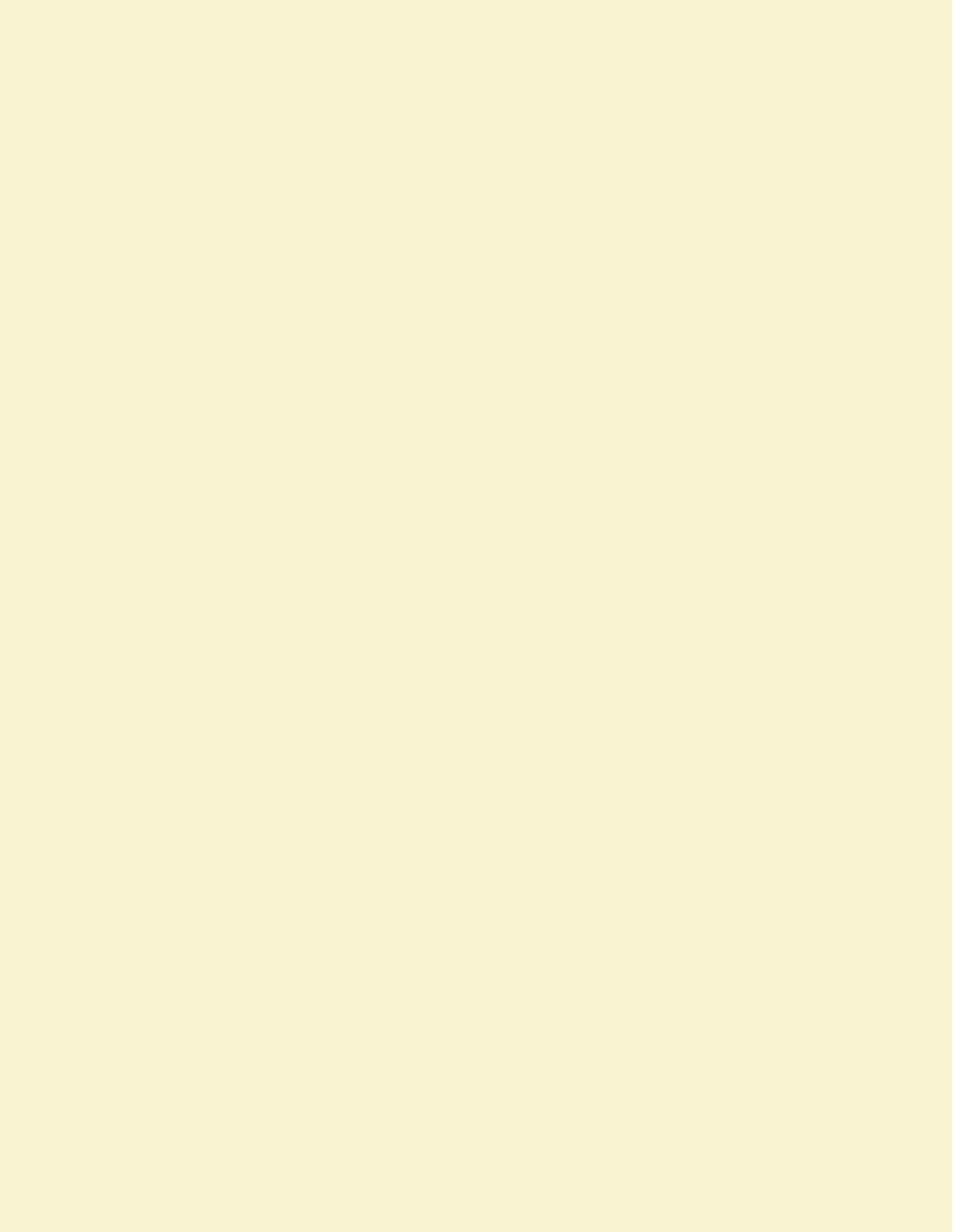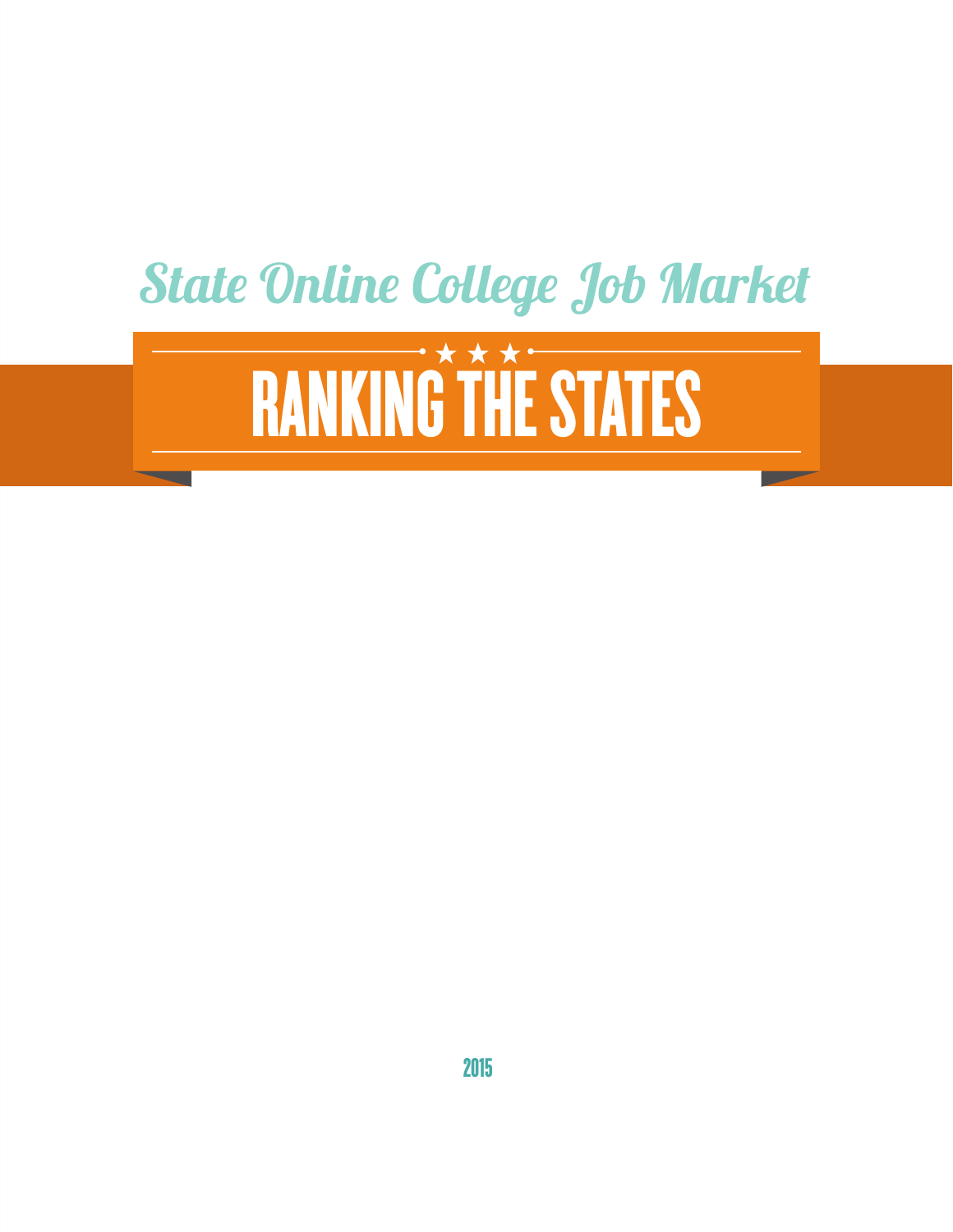# Acknowledgments

We would like to express our gratitude to the individuals and organizations that have made this report possible. First, we thank the Bill & Melinda Gates Foundation, Lumina Foundation, and the Joyce Foundation for their support of our research over the past few years. In particular, we are grateful for the support of Daniel Greenstein and Elise Miller from Gates; Jamie Merisotis and Holly Zanville from Lumina; and Matthew Muench and Whitney Smith from Joyce. We are honored to be partners in their mission of promoting postsecondary access and completion for all Americans.

We have been working with the underlying data for this report for a long time. The world of online job ads data is a new territory for us and, before producing a report, we wanted to understand the data better. During that time, many individuals have worked with us and have demonstrated great patience.

Special thanks go to Burning Glass Technologies for providing access to its data for this report and for offering timely data updates. Burning Glass Technologies was the only vendor that allowed us to explore the raw job ads data openly. With its help, we were able to understand the accuracy and limitations of the data.

Thanks also go to Andrew R. Hanson for providing superb research and writing assistance throughout; Ryan Clennan and his team at Studiografik, the report's designers, for their outstanding creative work; Tracy Thompson, Nancy Lewis, and Jim McNeil, the report's editors; and Westland Printers, especially Rick Miller, whose staff produced the print versions of the report. Without their support, this report would not have been possible.

Our thanks also go to our colleagues, whose support was vital to our success:

- Nicole Smith and Jeff Strohl provided strong data and research expertise and contributed to strategic and editorial decisions.
- Stephen J. Rose advised our methodological decisions.
- Ban Cheah imputed the missing education data.
- Andrea Porter provided strategic guidance in the design and production of the report.
- Ana Castanon assisted with the design and other logistics of producing the report.

Many have contributed their thoughts and feedback throughout the production of this report. That said, all errors, omissions, and views remain the responsibility of the authors.

*The views expressed in this publication are those of the authors and do not necessarily represent those of Burning Glass Technologies or our funders, the Bill & Melinda Gates Foundation, Lumina Foundation, or the Joyce Foundation, their officers, or employees.*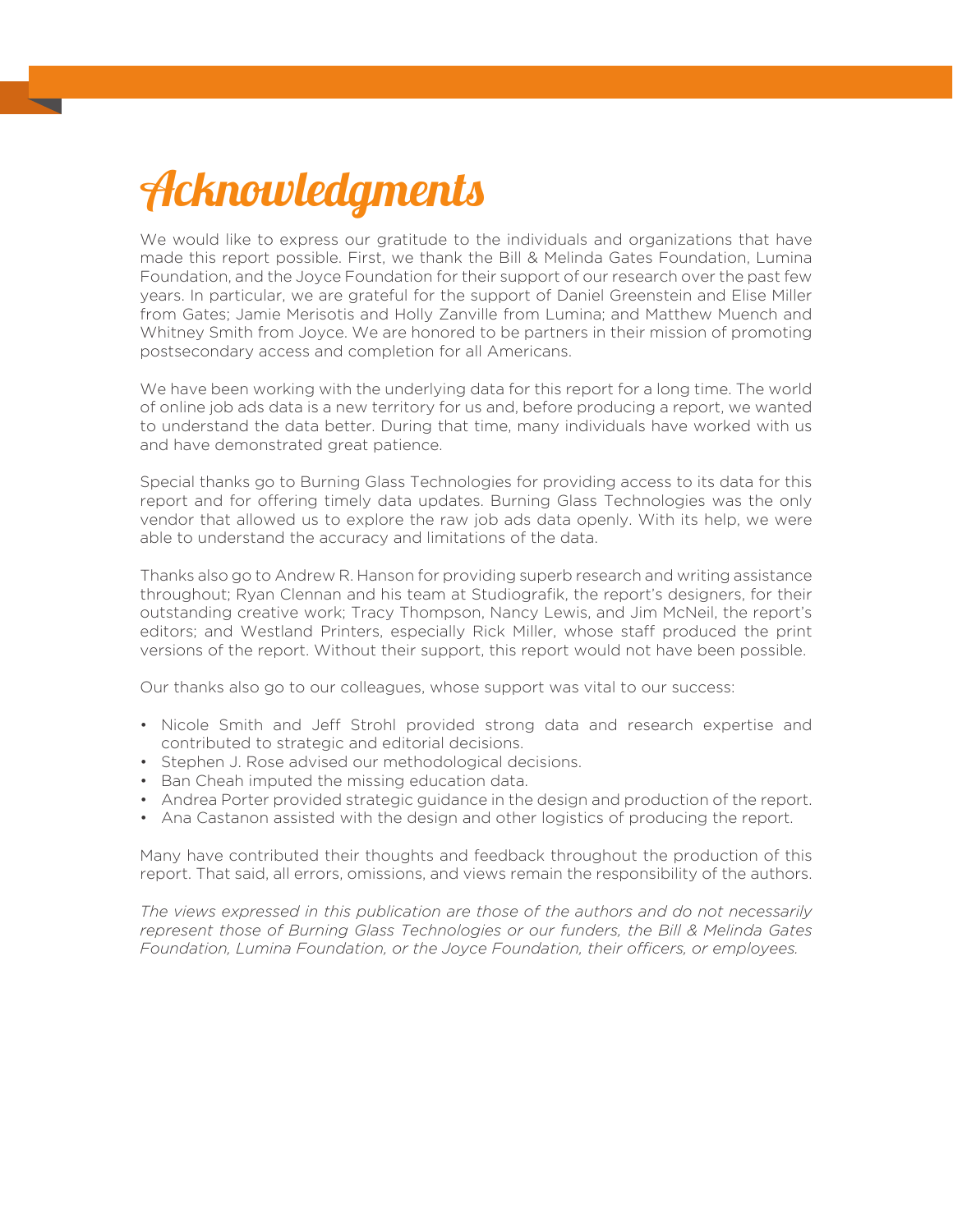# Table of Contents

| Introduction                                         | 5  |
|------------------------------------------------------|----|
| <b>Part 1. Occupations</b>                           | 13 |
| Managerial and professional office occupations       | 16 |
| <b>STEM</b> occupations                              | 18 |
| Sales and office support occupations                 | 20 |
| Healthcare professional and technical occupations    | 22 |
| <b>Education occupations</b>                         | 24 |
| Community services and the arts occupations          | 26 |
| Food and personal service occupations                | 28 |
| Blue-collar occupations                              | 30 |
| Part 2. Industries                                   | 32 |
| Consulting and business services                     | 33 |
| Healthcare services                                  | 35 |
| Financial services                                   | 37 |
| <b>Education services</b>                            | 39 |
| Manufacturing                                        | 41 |
| Wholesale and retail trade services                  | 43 |
| Government services                                  | 45 |
| Leisure and hospitality services                     | 47 |
| Appendix                                             | 49 |
| Online job ads as 'real-time' proxy for labor demand | 49 |
| Adjustments to the data                              | 51 |
| Location quotient                                    | 53 |
| <b>References</b>                                    | 54 |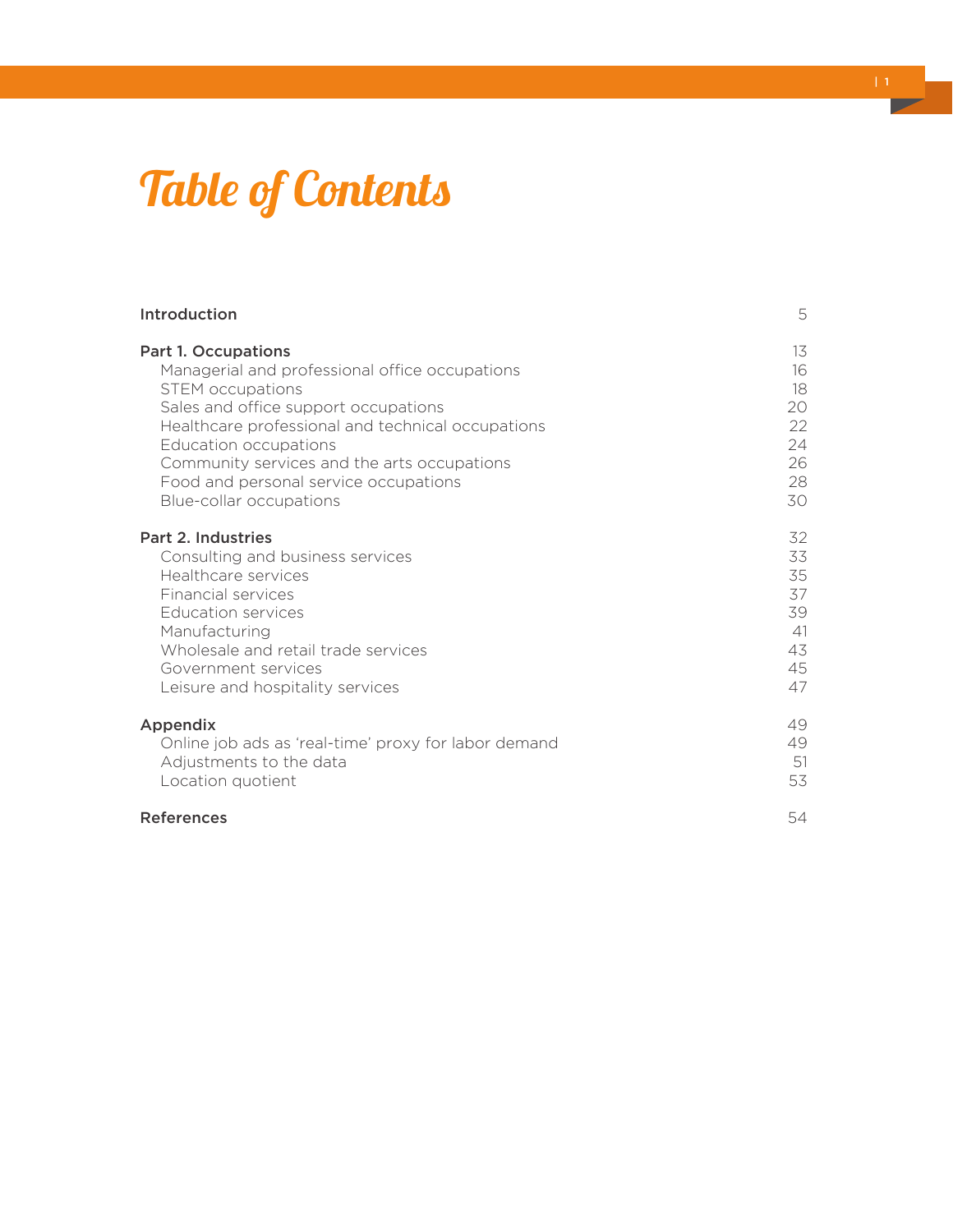# **Figures**

| Figure I. California, Texas, and New York have the most online job ads that       |    |
|-----------------------------------------------------------------------------------|----|
| require at least a Bachelor's degree.                                             | 6  |
| Figure II. Massachusetts, Delaware, and Washington State are the most             |    |
| favorable online college labor markets, while West Virginia, Rhode Island,        |    |
| and South Carolina are the least favorable.                                       | 9  |
| Figure 1.1. STEM, managerial and professional office, and healthcare professional |    |
| and technical occupations with the highest number of job ads per 100 workers      |    |
| provide the best prospects for college graduates,                                 | 14 |
| Figure 2.1. Information services, consulting and business services, and           |    |
| financial services provide the best prospects for college graduates,              |    |
| with the highest number of job ads per 100 workers.                               | スク |

# **Tables**

| Table 1.1. Across all occupations, Massachusetts, Delaware, and<br>Washington State have the most favorable online college labor markets,<br>while West Virginia, Rhode Island, and South Carolina have the least favorable<br>online college labor markets. | 15 |
|--------------------------------------------------------------------------------------------------------------------------------------------------------------------------------------------------------------------------------------------------------------|----|
| <b>Table 1.2.</b> Between 2010 and 2013, managerial and professional office<br>college jobs grew the most in South Carolina, Mississippi, and Alabama,                                                                                                       |    |
| and declined the most in Louisiana, Arizona, and Wyoming.                                                                                                                                                                                                    | 16 |
| Table 1.3. Massachusetts, Delaware, and Washington State have<br>the most favorable managerial and professional office online college<br>labor markets, while West Virginia, Mississippi, and South Carolina have                                            |    |
| the least favorable.                                                                                                                                                                                                                                         | 17 |
| Table 1.4. Between 2010 and 2013, STEM college jobs grew the most in<br>Wyoming, Missouri, and Wisconsin, and declined the most in Tennessee,<br>Colorado, and South Dakota.                                                                                 | 18 |
| Table 1.5. Delaware, Massachusetts, and New York have the most favorable<br>STEM online college labor markets, while New Mexico, West Virginia, and<br>Maine have the least favorable STEM online college labor markets.                                     | 19 |
| Table 1.6. Between 2010 and 2013, sales and office support college jobs<br>grew the most in North Dakota, Alabama, and Pennsylvania and declined                                                                                                             |    |
| the most in Montana and Idaho.<br>Table 1.7. Montana, Massachusetts, and Idaho have the most favorable sales<br>and office support online college labor markets, while West Virginia,                                                                        | 20 |
| South Carolina, and Vermont have the least favorable sales and office<br>support online college labor markets.<br>Table 1.8. Between 2010 and 2013, healthcare professional and technical                                                                    | 21 |
| college jobs grew the most in Wisconsin, Delaware, and Alabama, and<br>declined the most in Nebraska, Michigan, and Nevada.                                                                                                                                  | 22 |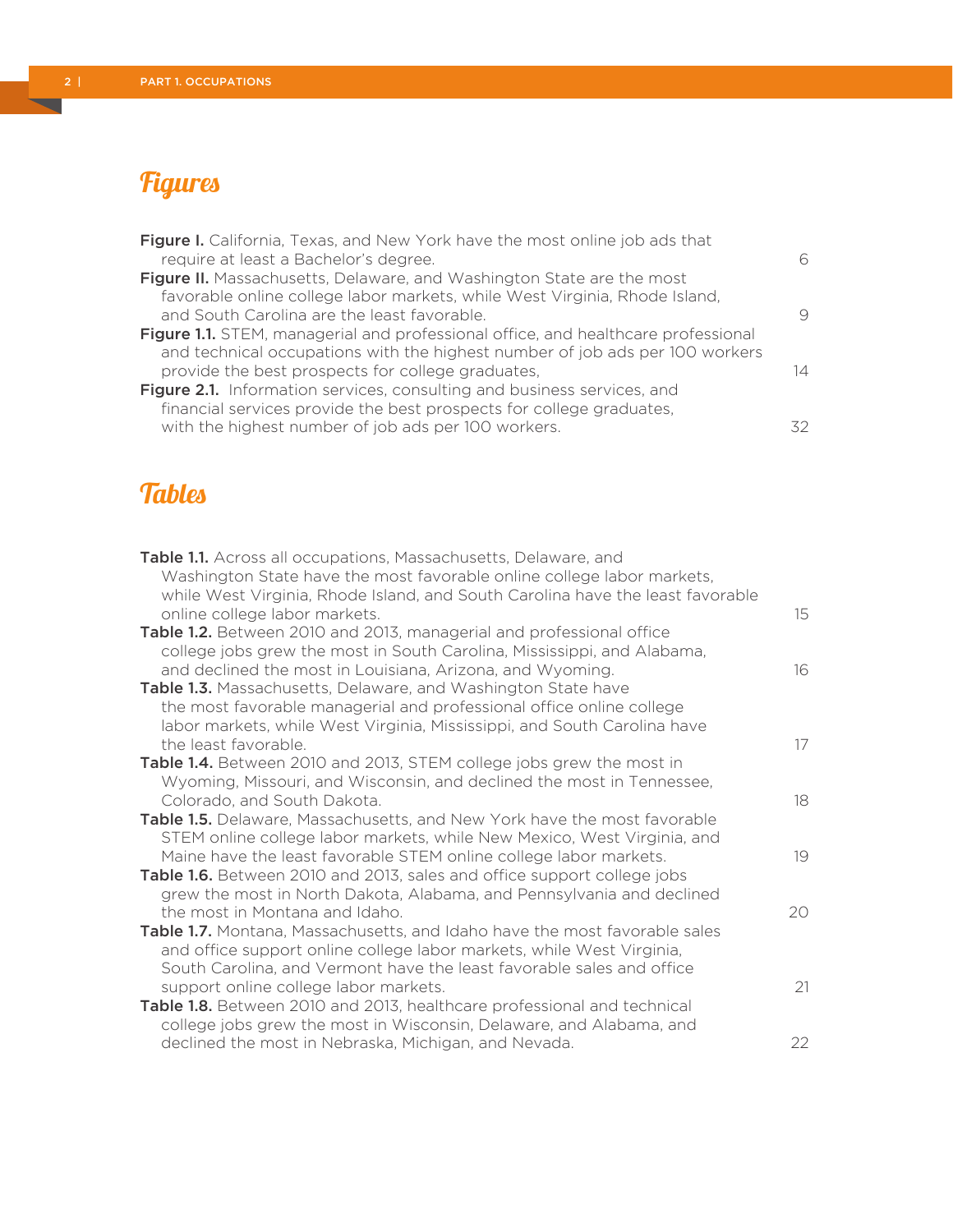| <b>Table 1.9.</b> Alaska, Montana, and New Mexico have the most favorable labor                                                                    |    |
|----------------------------------------------------------------------------------------------------------------------------------------------------|----|
| markets for online healthcare professional and technical job ads, while                                                                            |    |
| Wisconsin, New Jersey, and Louisiana have the least favorable.                                                                                     | 23 |
| Table 1.10. Between 2010 and 2013, education college jobs grew the most                                                                            |    |
| in New Mexico, Ohio, and Arkansas, and declined the most in Arizona,                                                                               |    |
| New Jersey, and Indiana.                                                                                                                           | 24 |
| Table 1.11. South Dakota, Vermont, and Maine are the best labor markets                                                                            |    |
| for online education job ads, while Rhode Island, Alabama, and Arkansas                                                                            |    |
| rank as the worst.                                                                                                                                 | 25 |
| Table 1.12. New Jersey, Pennsylvania, and Alaska topped employment growth                                                                          |    |
| in community services and the arts, while Kansas, Wyoming, and Nebraska                                                                            |    |
| saw the greatest declines.                                                                                                                         | 26 |
| Table 1.13. Delaware, Washington, and Kansas have the best online college                                                                          |    |
| labor markets for job seekers in community services and the arts, while                                                                            |    |
| South Carolina, Rhode Island, and Hawaii have the least favorable.                                                                                 | 27 |
| Table 1.14. Between 2010 and 2013, food and personal services college jobs                                                                         |    |
| more than doubled in Rhode Island and Nebraska, and declined the most                                                                              |    |
| in New Hampshire, Massachusetts, and Georgia.                                                                                                      | 28 |
| Table 1.15. Montana, Massachusetts, and Colorado have the best food                                                                                |    |
| and personal services online college labor markets, while Tennessee,                                                                               |    |
| Rhode Island, and Wisconsin have the least favorable.                                                                                              | 29 |
| Table 1.16. Between 2010 and 2013, blue-collar college jobs grew the most                                                                          |    |
| in Ohio, Kansas, and Wyoming, and declined the most in Hawaii,                                                                                     |    |
| Pennsylvania, and Maryland.                                                                                                                        | 30 |
| Table 1.17. North Dakota, Montana, and Massachusetts have the best                                                                                 |    |
| blue-collar online college labor markets, while Rhode Island, Vermont,                                                                             |    |
| and Hawaii have the least favorable.                                                                                                               | 31 |
| Table 2.1. Between 2010 and 2013, employment grew by 12 percent                                                                                    |    |
| in the consulting and business services industry. Alabama, Oklahoma,                                                                               |    |
| and Utah had the largest job growth, while Ohio, Arizona, and lowa had                                                                             |    |
| the largest job declines.                                                                                                                          | 33 |
| Table 2.2. Delaware, Ohio, and Massachusetts have the most favorable<br>job markets in consulting and business services; Rhode Island, New Mexico, |    |
| and New Hampshire have the least favorable.                                                                                                        | 34 |
| Table 2.3. Alabama, Delaware, and West Virginia had the biggest growth in                                                                          |    |
| employment among college graduates in the healthcare services industry.                                                                            |    |
| Montana, Tennessee, and Oklahoma had the biggest losses.                                                                                           | 35 |
| Table 2.4. Montana, Colorado, and Washington State have the most                                                                                   |    |
| favorable online college labor markets in the healthcare services industry,                                                                        |    |
| while West Virginia, Rhode Island, and New York have the least favorable.                                                                          | 36 |
| Table 2.5. Indiana, South Carolina, and lowa had the biggest growth in financial                                                                   |    |
| services employment among college graduates; Nevada, Hawaii, and                                                                                   |    |
| South Dakota had the biggest losses.                                                                                                               | 37 |
| Table 2.6. Delaware, Alabama, and Massachusetts have the most favorable                                                                            |    |
| online college job markets in financial services, while South Carolina,                                                                            |    |
| Mississippi, and Utah have the least favorable job markets.                                                                                        | 38 |
| Table 2.7. Hawaii and Pennsylvania had the biggest gains in employment                                                                             |    |
| among the college educated in the education services industry. Nevada,                                                                             |    |
| New Jersey, and Arizona had the biggest losses.                                                                                                    | 39 |
|                                                                                                                                                    |    |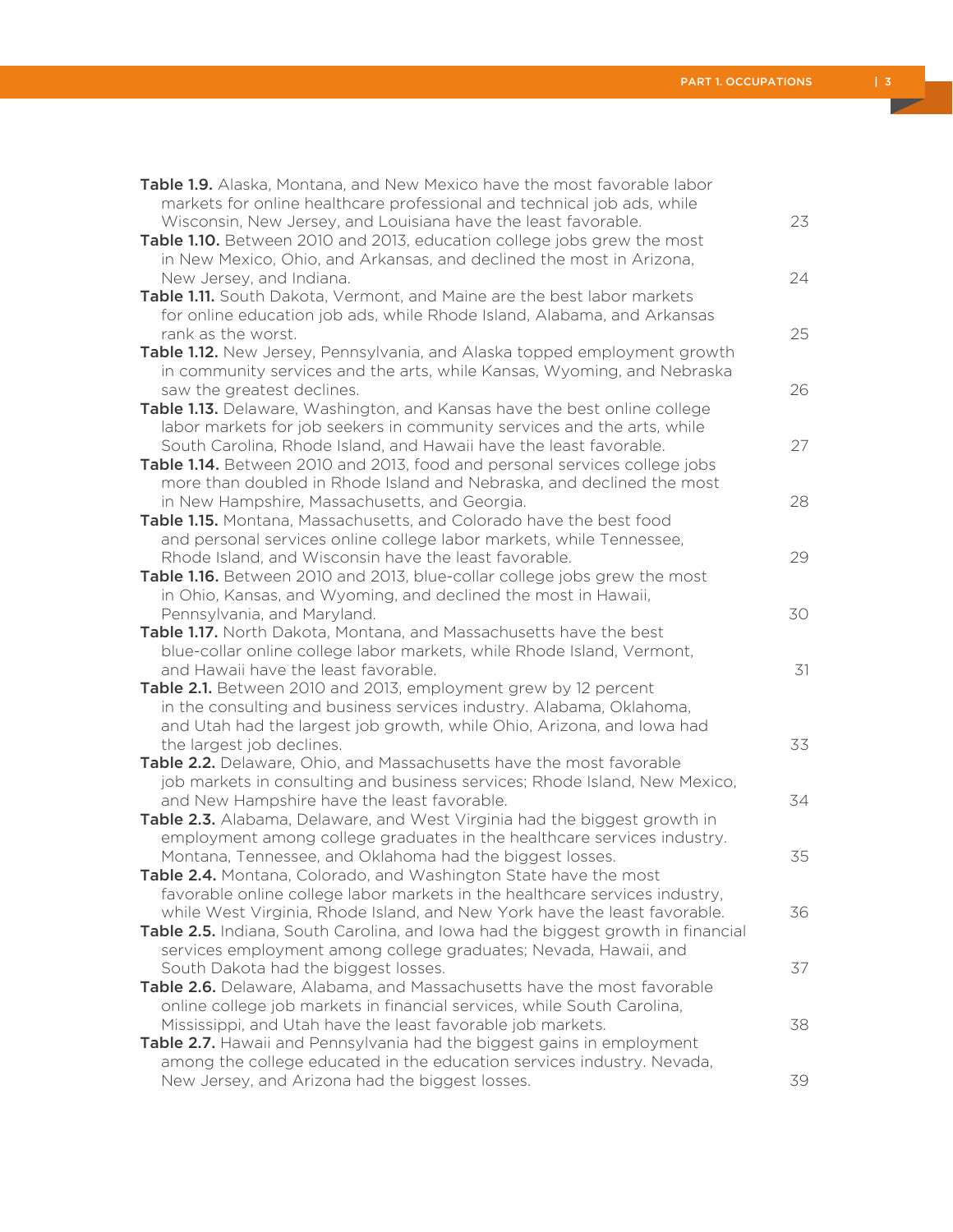| Table 2.8. Alaska, Vermont, and Massachusetts have the most favorable<br>education services online college labor markets, while West Virginia,<br>Hawaii, and Alabama have the least favorable education services online<br>college labor markets.                              | 40       |
|---------------------------------------------------------------------------------------------------------------------------------------------------------------------------------------------------------------------------------------------------------------------------------|----------|
| Table 2.9. Tennessee, Oregon, and Wisconsin had the largest employment<br>growth among the college educated in the manufacturing industry; Kentucky,<br>Arizona, and Virginia had the biggest declines.                                                                         | 41       |
| Table 2.10. Virginia, Maryland, and Massachusetts have the most favorable<br>manufacturing online college labor markets, while Rhode Island,<br>South Carolina, and Tennessee have the least favorable manufacturing                                                            |          |
| online college labor markets.<br>Table 2.11. Louisiana, Arkansas, and Delaware had the biggest gains in<br>employment among college graduates in the wholesale and retail                                                                                                       | 42<br>43 |
| trade services; Idaho, Hawaii, and Texas had the largest losses.<br>Table 2.12. Washington, Oregon, and Idaho have the best job markets<br>for college graduates seeking work in wholesale and retail trade services;                                                           |          |
| Wyoming, Arkansas, and South Carolina have the most difficult job markets.<br>Table 2.13. Rhode Island, Minnesota, and Nevada had the largest college job<br>growth in government services, while New Hampshire, West Virginia, and                                             | 44       |
| New Jersey had the largest college job declines.<br>Table 2.14. South Dakota, Colorado, and Oklahoma have the most favorable<br>government services online college labor markets, while Rhode Island,<br>Indiana, and Pennsylvania have the least favorable government services | 45       |
| online college labor markets.<br>Table 2.15. Rhode Island, Florida, and New Jersey had the largest college job<br>growth in the leisure and hospitality services, while Ohio, Arizona, and lowa                                                                                 | 46       |
| had the largest college job declines.<br>Table 2.16. North Carolina, Colorado, and Georgia have the most favorable<br>leisure and hospitality services online college labor markets, while Vermont,                                                                             | 47       |
| Rhode Island, and Wisconsin have the least favorable leisure and hospitality<br>services online college labor markets.<br>Table A.1. Education distribution percentages of the three age cohorts                                                                                | 48<br>52 |

 $\overline{\phantom{0}}$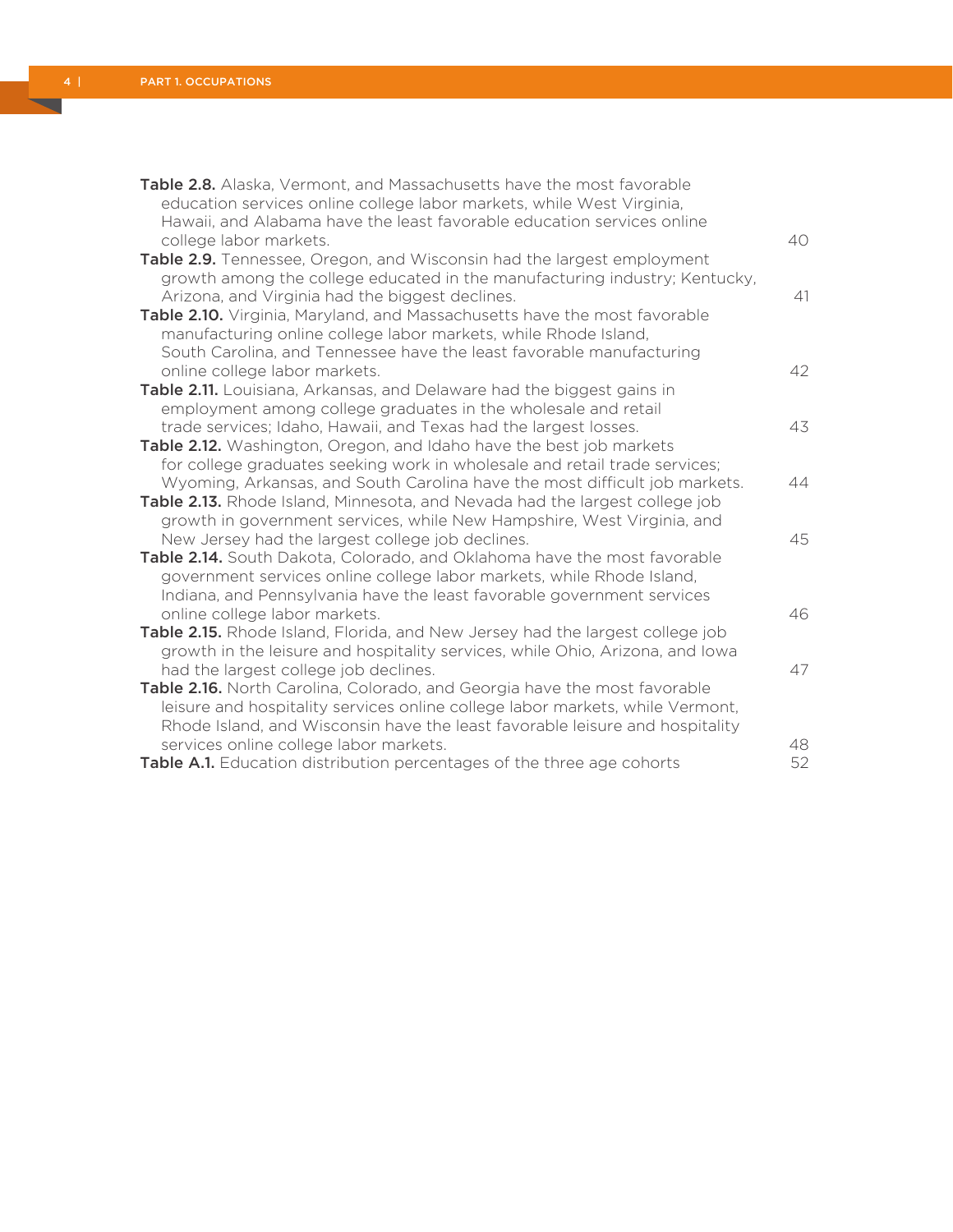# Introduction

As more Americans connect to the Internet, employers increasingly are using it to fill job openings. We estimate that between 60 and 70 percent of job openings are now advertised online, and the online job market continues to grow each year.<sup>1</sup> Nearly 4 million unique job advertisements are posted online each quarter.

College graduates<sup>2</sup> are more likely to own personal computers, have access to the Internet at home, and to search for jobs online. For these reasons, online job ads are disproportionately aimed at college graduates. Nearly half of all online job ads cater to college graduates, while only 35 percent of workers have college degrees. Between 80 and 90 percent of job openings that require at least a Bachelor's degree are posted online, compared to just 50 percent of job openings seeking candidates with less education.<sup>3</sup> The Internet also substantially expands the geographic scope of college graduates' job searches, giving them another advantage over their less-educated peers. Overall, job candidates who search online find jobs 25 percent faster than those who do not.<sup>4</sup>

As vendors began collecting and storing online job ads data, a new "Big Data" tool emerged of particular interest to employers, researchers, and policymakers. In *The Online College Labor Market*, we analyzed the national labor market demand for college graduates by occupation, industry, and education.<sup>5</sup> We found that two large occupational clusters – managerial and professional office and science, technology, engineering, and mathematics (STEM) – dominate the online college labor market, accounting for three out of every five online job ads. These occupations offer high wages, upward career mobility, and job stability. The industries that account for the largest shares of online job ads are also those that employ higher shares of college graduates. The consulting and business services,<sup>6</sup> healthcare services, and financial services sectors generate more than half of all job ads for college-educated job candidates.

In this report, we analyze the online college labor market on a state-by-state basis, using data from Burning Glass Technologies, one of the leading developers of online job ads data. We examine the geographic distribution of online job ads for college graduates within industries and occupational clusters, and compare the relative strength of the online college labor markets across states.<sup>7</sup> Specifically, we analyze the online college

<sup>1</sup> Carnevale, Jayasundera, and Repnikov, *The Online College Labor Market*, 2014.

<sup>&</sup>lt;sup>2</sup> In this report, the terms college graduates, college-educated (workers or job seekers), and college labor market refer to individuals with at least a Bachelor's degree.

<sup>&</sup>lt;sup>3</sup> Carnevale, Jayasundera, and Repnikov, *Understanding Online Job Ads Data: A Technical Report*, 2014.<br><sup>4</sup> Kuhn and Mansour, "Is Internet Job Search Still Ineffective?" 2011.

<sup>5</sup> Careful analyses by the Georgetown University Center on Education and the Workforce have established that online job ads are disproportionately aimed at college-educated workers. For that reason, this report focuses solely on job opportunities for individuals with at least a Bachelor's degree.

<sup>6</sup> Throughout this report, the term "consulting and business services" refers to the sector known as the "professional and business services" industry.

<sup>7</sup> All the employment figures and analysis presented in this report are limited to college graduates, as online job ads data become less robust at lower levels of educational attainment.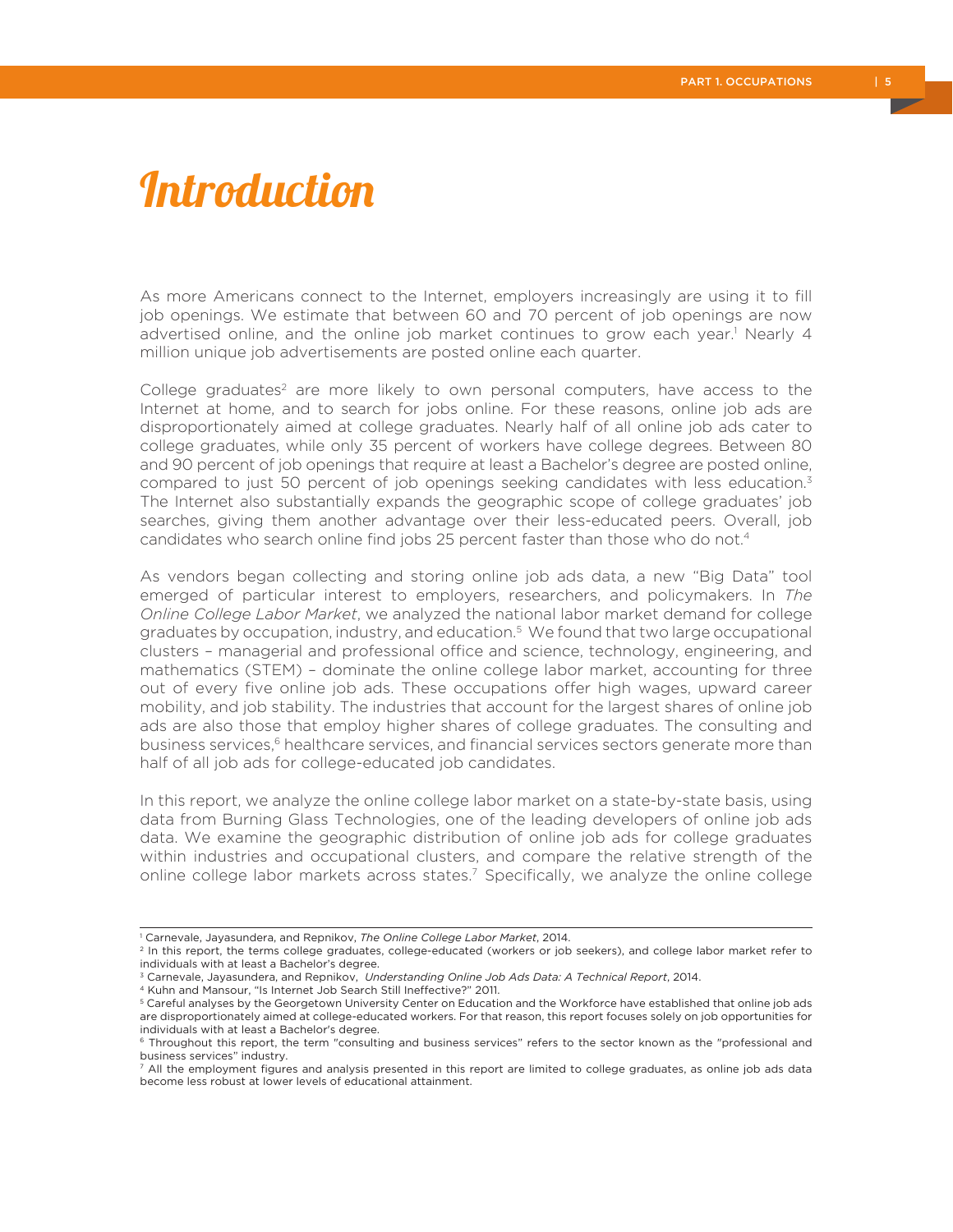FIGURE I.

California, Texas, and New York have the most online job ads that require at least a Bachelor's degree.



Source: Georgetown University Center on Education and the Workforce analysis of Burning Glass online job ads data, 2013 Q2.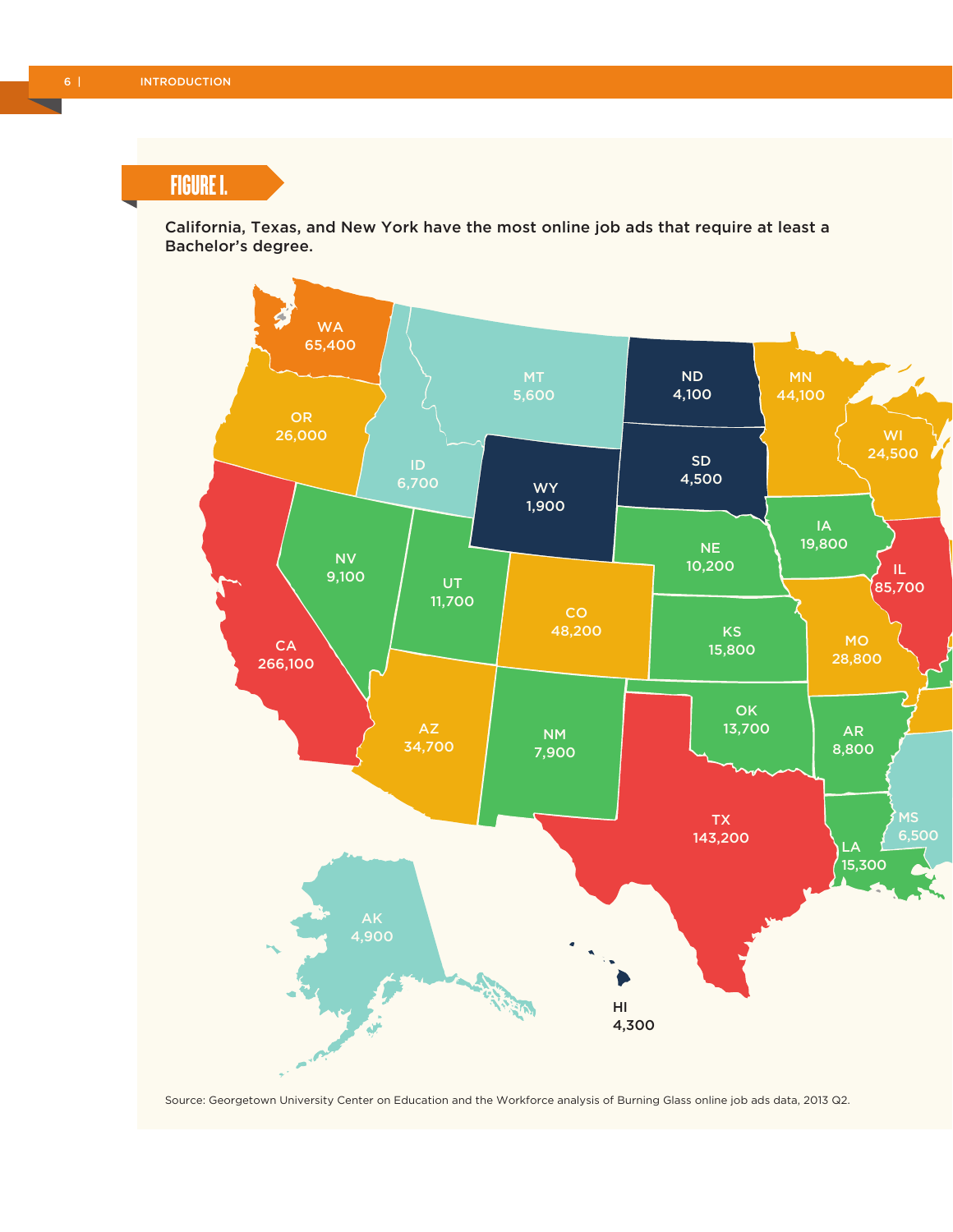

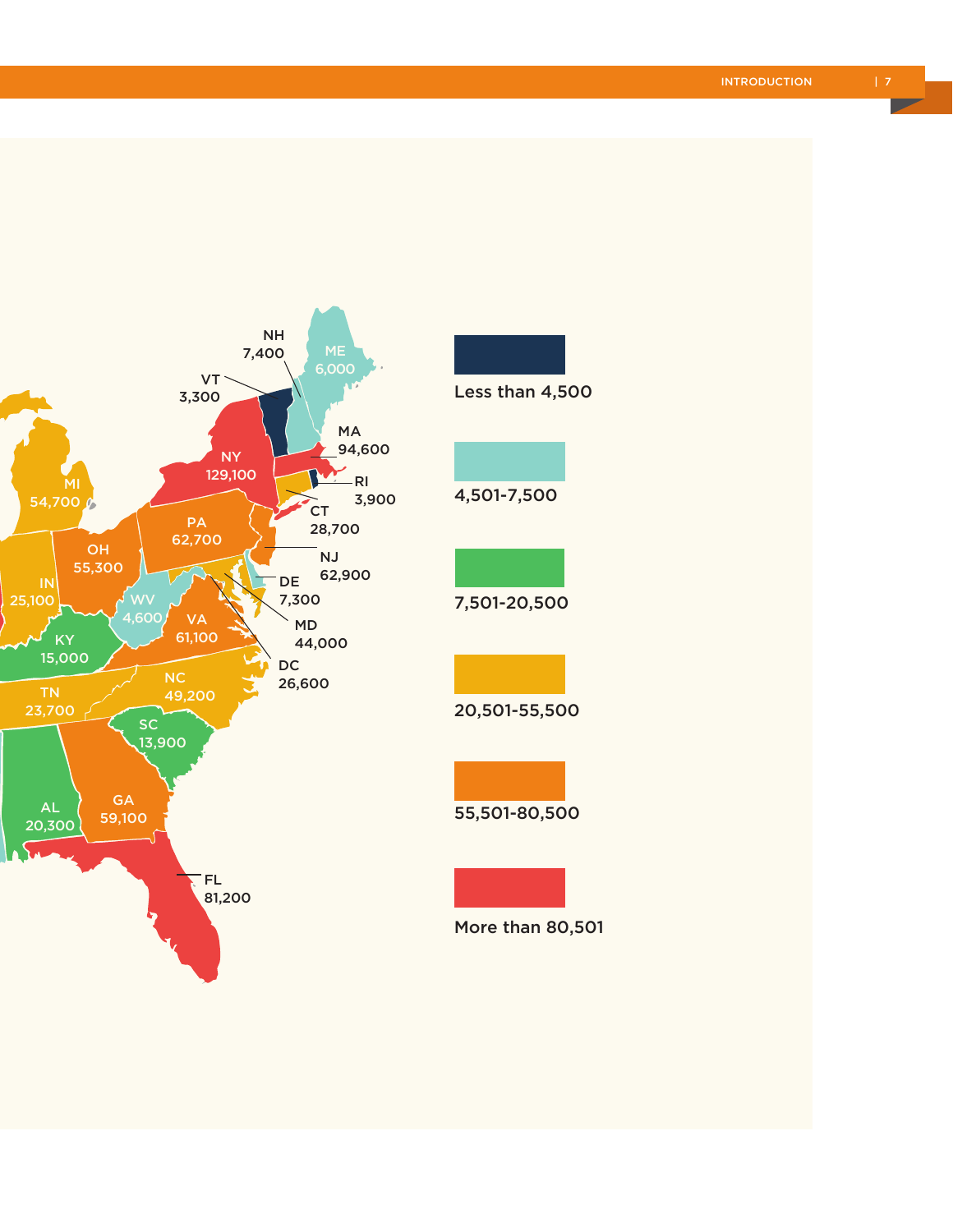labor market by 10 major occupational clusters and 13 industries.<sup>8</sup> We also highlight employment dynamics in each state, such as jobs recovered since the end of the recession, the most in-demand occupations, and employers with the largest recruiting presence as measured by online job ads.

The number of online job ads for college graduates varies greatly across states (Figure I). California, Texas, and New York have the most online job ads for college graduates, while Wyoming, Vermont, and Rhode Island have the fewest. As expected, the number of job ads strongly correlates with the size of the state: more populous states have more ads. However, since more populous states also have more workers and job seekers, this does not provide a useful indication of the health of the college labor market in a given state. To compare state labor markets better across the United States, we control for the number of college-educated workers in each state. Using the location quotient metric, we report the concentration of online job ads for college graduates in a state relative to the state's employment of college graduates in relation to the national average.<sup>9</sup>

Ranging from a low of half of the national average to a high of 70 percent above it, this indicator demonstrates significant variation by state that cannot be accounted for by population size or population density of the state; larger states do not necessarily have a higher concentration of job ads. Thus, finding a job is not necessarily easier in larger states, despite their larger volume of online job ads, because the competition for each open position also intensifies. Less populated states like Delaware that have a high concentration of college jobs will inevitably rank high using this metric. Also, Alaska which is sparsely populated and has a hard time attracting college-educated workers, ranks high when using the metric.

The college-educated job seeker who is willing to move to a state with a high concentration of job ads per worker has a greater likelihood of landing a job than remaining in or moving to states with fewer job ads per worker. The college labor markets of Massachusetts, Delaware, and Washington State are the most robust, offering the highest concentrations of online college job ads per worker. Massachusetts has historically had a strong labor market for college graduates due to the large concentration of colleges in the state.

# WASHINGTON, D.C. AND MASSACHUSETTS HAVE THE STRONGEST

online college labor markets, while West Virginia and Rhode Island have the weakest online college labor markets.

<sup>&</sup>lt;sup>8</sup> Because small sample sizes often distort the employment picture between two reference periods, there are states in which we dropped certain industries and occupational groups because of this issue. Geographical analyses of social science and healthcare support occupations are omitted due to low sample sizes for a large number of states in the *Current Population Survey* (CPS). Geographical analyses of information services, personal services, transportation and utilities services, construction, and natural resources are omitted due to low sample sizes for a large number of states in CPS for these industries.

<sup>&</sup>lt;sup>9</sup> See the location quotient discussion in the Appendix for a detailed explanation of how the relative strength of each labor market is estimated. Some small states like Delaware that have a high concentration of college jobs will inevitably rank high using this metric.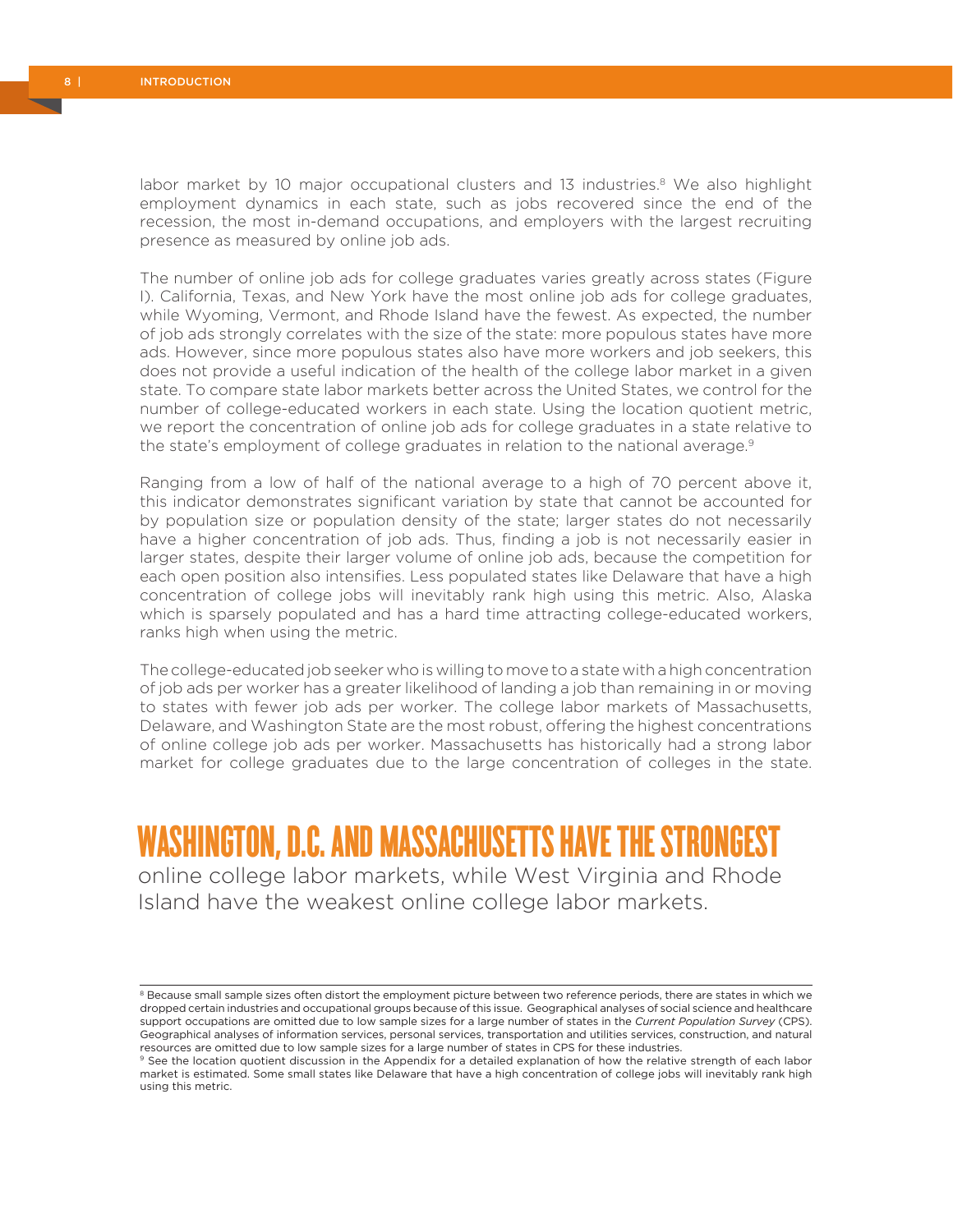# FIGURE II.

Massachusetts, Delaware, and Washington State are the most favorable online college labor markets, while West Virginia, Rhode Island, and South Carolina are the least favorable.



(job ads per college worker relative to national average)

Source: Georgetown University Center on Education and the Workforce analysis of Burning Glass online job ads data and U.S. Census Bureau *Current Population Survey*, 2013 Q2.

\*Note: The states are listed in ranked (descending) order of labor market favorability. Labor market favorability is based on location quotient estimates. See the Appendix for a brief discussion of location quotients.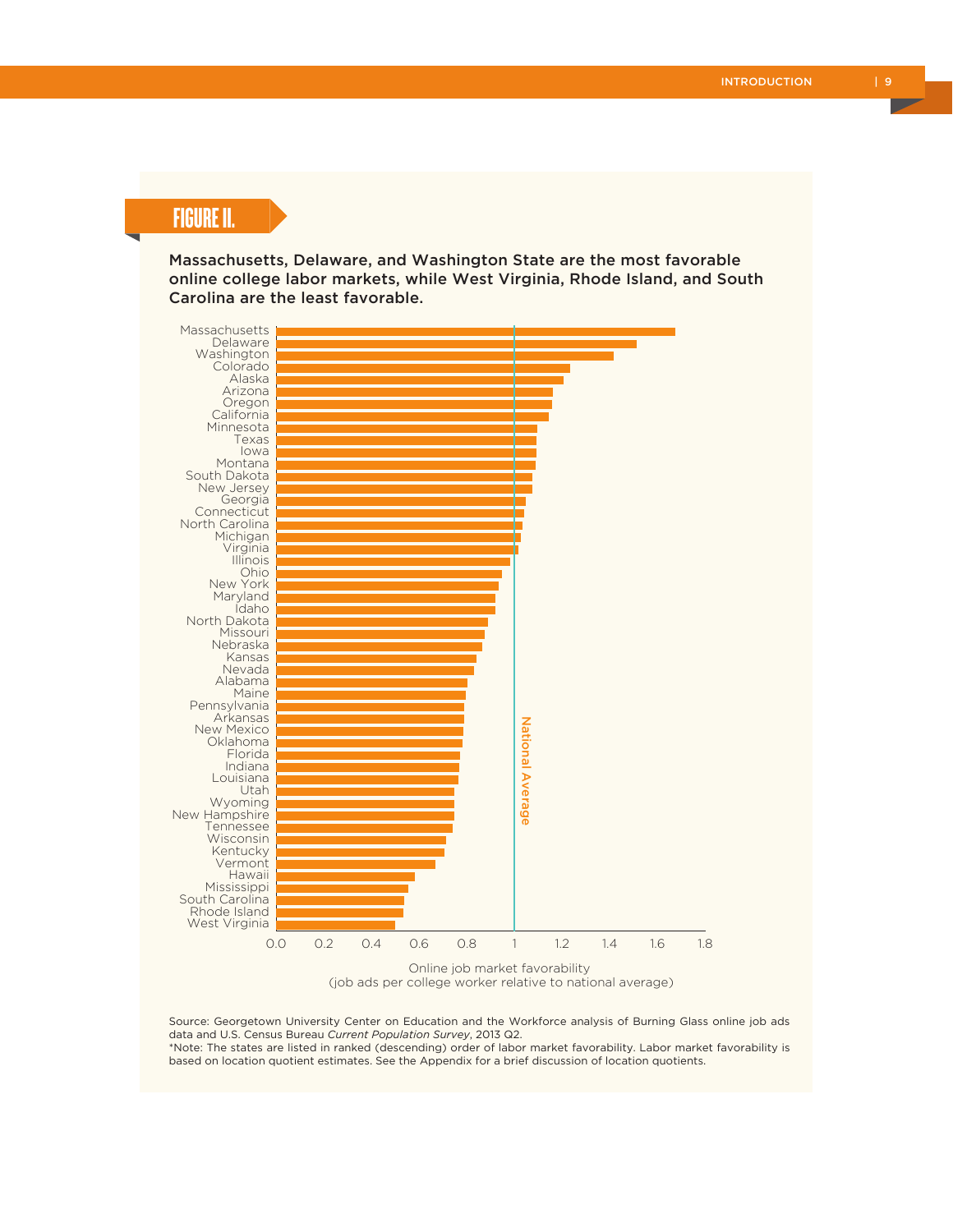Despite the state's relatively small college-educated workforce, Delaware ranks among the top due to the high concentration of corporate headquarters creating an increased demand for college talent especially in managerial and professional office and STEM jobs. Washington State ranks high due to the presence of tech giants like Microsoft Corp., the largest online retailer, Amazon.com Inc., and related services. Figure II ranks the 50 states by their relative concentration of job ads.

The online college labor market in Washington, D.C., is especially strong. The ratio of online job ads per college-educated worker is three times the national average, substantially greater than that of any state. Stimulated by the presence of the federal government and many international organizations, the city's unique labor market has been a magnet for highly educated workers. As Richard Florida points out in *The Atlantic*, "the ultimate source of the region's wealth is Washington's unparalleled human capital."10 With the highest share of college-educated workers in the country, it is a central city that draws workers from surrounding metropolitan areas that include parts of Virginia and Maryland. State labor markets, on the other hand, are more diverse. They have urban centers similar to Washington, D.C., where employers and educated populace tend to concentrate, but they also have rural areas that have relatively few employment opportunities and that demand different skill sets. Thus, comparing Washington, D.C.'s labor market to state labor markets is not an apples-to-apples comparison. For these reasons, we exclude Washington, D.C., from our state-by-state analysis and the ranking tables for occupational clusters and industry sectors.

At the other end of the spectrum, the college labor markets in West Virginia, Rhode Island, and South Carolina are more sluggish, with relatively few online job ads per college-educated worker.

The online demand for college-educated workers also varies substantially across occupations and industries. The top three occupational clusters – managerial and professional office, STEM, and sales and office support – account for three-fourths of the national online labor demand. By contrast, professions within the social sciences and healthcare support are the least in demand, accounting for less than 1 percent of job ads for college graduates.

- In Massachusetts, Delaware, and Washington State, the relative demand for managerial and professional office workers is strong, while in West Virginia, Mississippi, and South Carolina, it is weak.
- In Delaware, Massachusetts, and New York, the relative demand for STEM workers is strong, while in New Mexico, West Virginia, and Maine, it is weak.
- In Montana, Massachusetts, and Idaho, the demand for sales and office support workers is strong, while in West Virginia, South Carolina, and Vermont, it is weak.

<sup>10</sup> Florida, "Boom Towns and Ghost Towns," October 2013.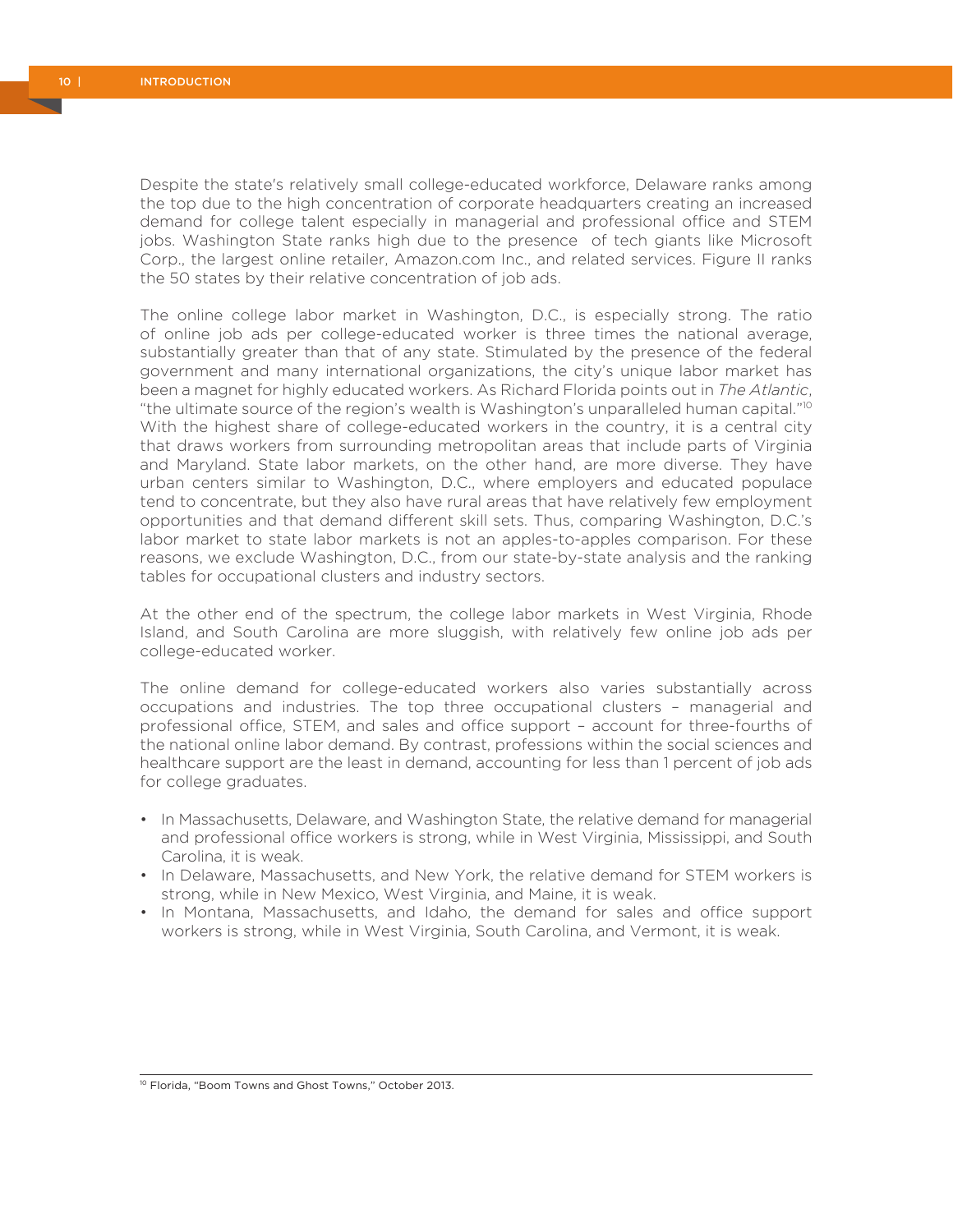Among industries, consulting and business services and healthcare services account for the largest shares of online job ads that require at least a Bachelor's degree.

- The relative demand for college-educated workers in the consulting and business services industry is strongest in Delaware, Ohio, and Massachusetts.
- The relative demand for college-educated workers in the healthcare services industry is strongest in Montana, Colorado, and Washington State, and weakest in West Virginia, Rhode Island, and New York.

Thousands of firms, ranging from small local establishments to better-known multinational corporations, use online recruiting to fill job openings. Out of all employers that advertised online in the second quarter of 2013, Accenture, Deloitte Development, Amazon, Verizon Communications, and UnitedHealth Group posted the most online job ads seeking college-educated workers. Accenture and Deloitte Development are both in the consulting and business services industry and, together, posted 11,800 online job ads nationally in the second quarter of 2013. Generally, establishments within healthcare and educational services also have a strong presence in the market for college graduates.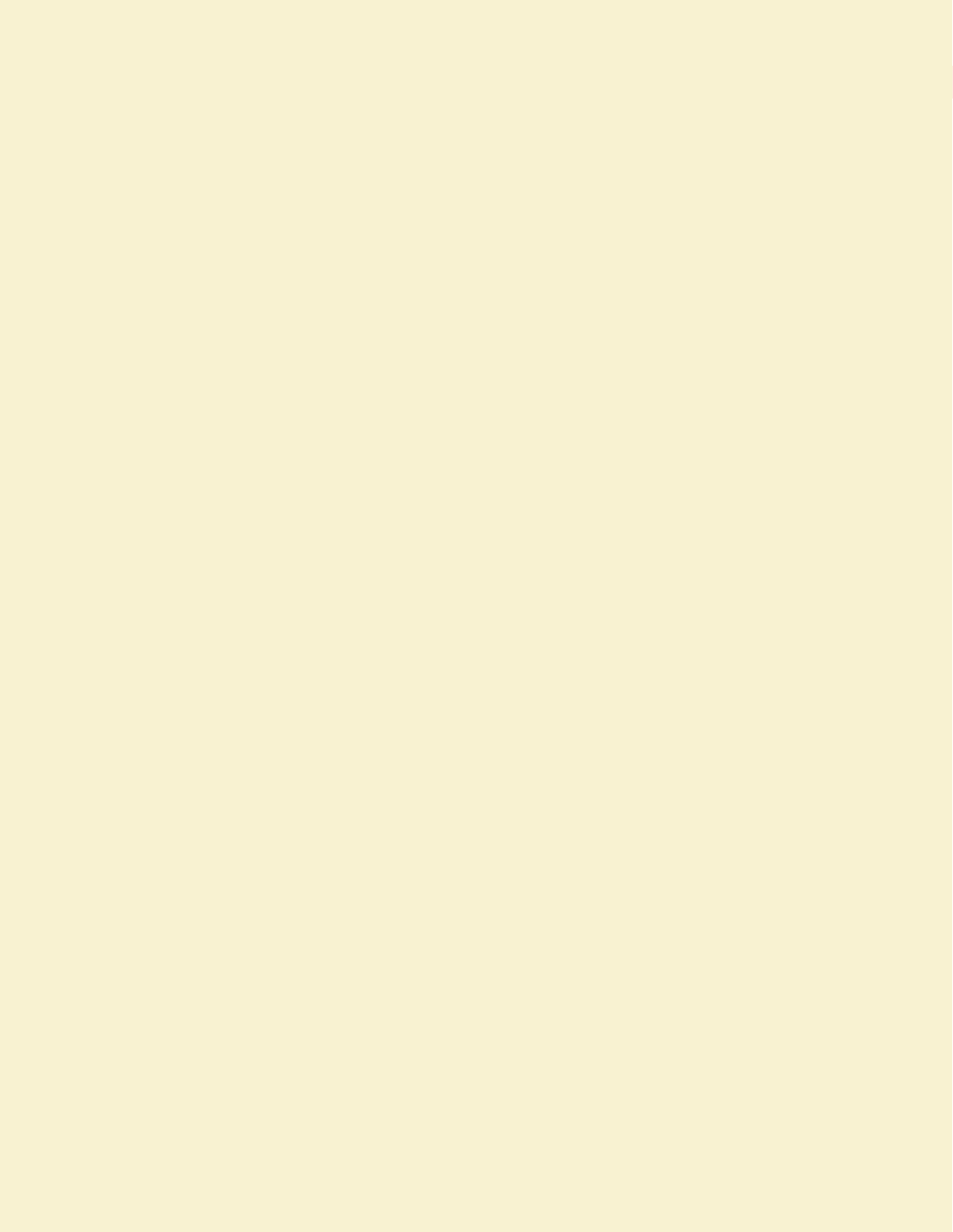# Part 1. Occupations

Nationally, employment grew between 2010 and 2013 in every major occupational cluster except education. However, there was significant variation across states. For example, science, technology, engineering, and mathematics (STEM) occupations grew by 15 percent nationally, the largest growth rate among occupational clusters – but that growth was most noticeable in Wyoming, Missouri, and Wisconsin, while Tennessee, Colorado, and South Dakota experienced declines in STEM employment. Healthcare professional and technical employment grew the most in Wisconsin, Delaware, and Alabama, but declined the most in Nebraska, Michigan, and Nevada. Blue-collar employment experienced the greatest growth in Ohio, Kansas, and Wyoming, and showed the steepest declines in Hawaii, Pennsylvania, and Maryland.

However, strong job growth doesn't necessarily translate into good job prospects, because the number of job seekers in a market affects how competitive that job market is. Ohio and Arkansas, for example, experienced strong education job growth between 2010 and 2013, but both also have large numbers of college-educated workers seeking careers in education relative to the number of available job ads. Conversely, South Dakota, Vermont, and Maine had relatively low education job growth between 2010 and 2013, but the relative lack of competition for those jobs makes those states good education job markets.

Quarterly, there are 1.24 online job ads per 100 college-educated workers in the overall economy (Figure 1.1). STEM jobs offer the best prospects for college graduates, with about three job ads per 100 workers. Managerial and professional office occupations and healthcare professional and technical occupations also offer good prospects. Healthcare support and education occupations, on the other hand, are very competitive, with more than 200 workers per each job ad (0.42 and 0.49 job ad per 100 workers, respectively).<sup>11</sup>

WASHINGTON, D.C.'S ONLINE COLLEGE LABOR MARKET IS MORE ROBUST THAN ANY STATE'S, g www.s with three times the national average of job ads per 100 college-educated workers.

<sup>11</sup> As a result, even if the STEM labor market in a given state is less favorable than the national average, it can have more job ads per worker than a labor market that is relatively more favorable than the national average in an occupation cluster with lower demand for college workers in the same state, such as the labor market for education occupations. To illustrate, consider the hypothetical example that the STEM labor market in a particular state X is less favorable than the national average with two college job ads per STEM worker, see Figure 1.1. On the other hand, the labor market for education occupations in state X with just one college job ad per worker is relatively more favorable than the national average.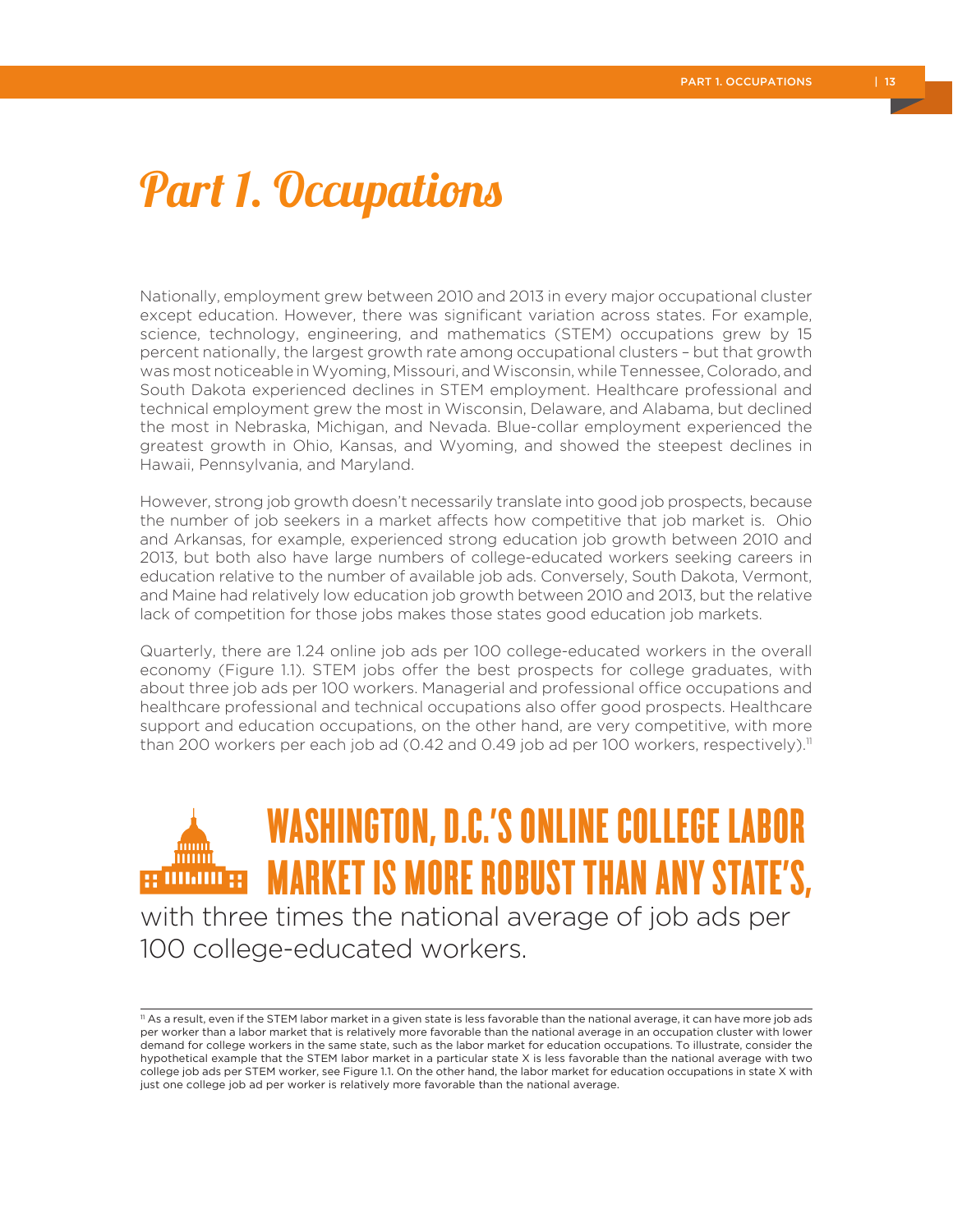# FIGURE 1.1.

STEM, managerial and professional office, and healthcare professional and technical occupations provide the best prospects for college graduates, with the highest number of job ads per 100 workers.



Source: Georgetown University Center on Education and the Workforce analysis of Burning Glass online job ads data and the U.S. Census Bureau *Current Population Survey* employment data, 2013 Q2.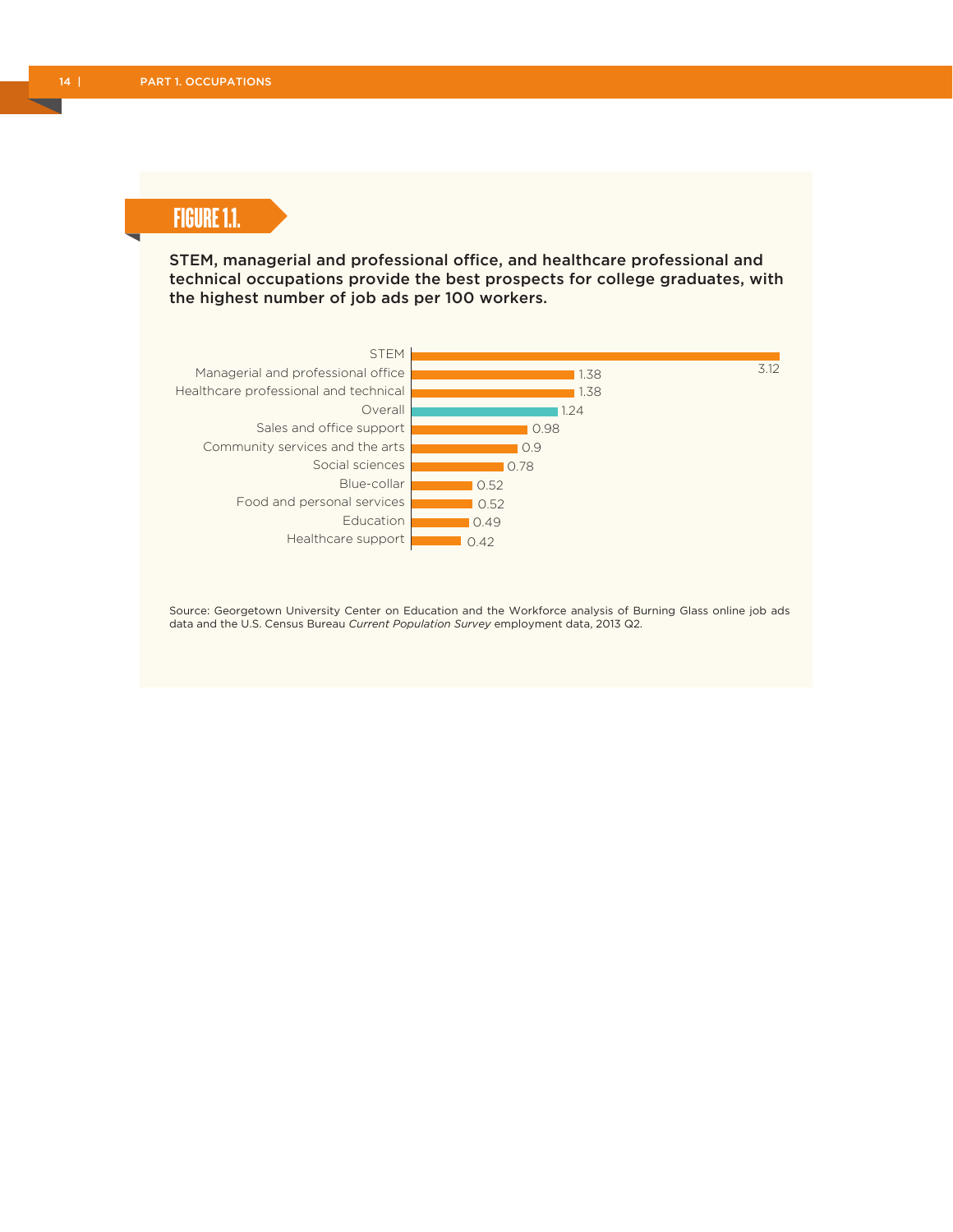The favorability of each state's online college labor market for a given occupation is based on job ads per 100 workers in the state relative to the national average of jobs ads per 100 workers for the given occupation. If a state has high college labor market favorability for a given occupation, it means there are more job ads per 100 workers in that state, and therefore college graduates in that state have better odds of finding a job in that occupation compared to the rest of the country.

## TABLE 1.1.

Across all occupations, Massachusetts, Delaware, and Washington State have the most favorable online college labor markets, while West Virginia, Rhode Island, and South Carolina have the least favorable online college labor markets.

| <b>Top</b>           | <b>Middle</b>         | <b>Bottom</b>     |
|----------------------|-----------------------|-------------------|
| <b>Massachusetts</b> | <b>North Carolina</b> | <b>New Mexico</b> |
| Delaware             | Michigan              | Oklahoma          |
| Washington           | Virginia              | <b>Florida</b>    |
| Colorado             | <b>Illinois</b>       | Indiana           |
| Alaska               | Ohio                  | Louisiana         |
| Arizona              | New York              | Utah              |
| Oregon               | Maryland              | Wyoming           |
| California           | Idaho                 | New Hampshire     |
| Minnesota            | North Dakota          | Tennessee         |
| <b>Texas</b>         | Missouri              | Wisconsin         |
| lowa                 | Nebraska              | Kentucky          |
| Montana              | Kansas                | Vermont           |
| South Dakota         | Nevada                | Hawaii            |
| New Jersey           | Alabama               | Mississippi       |
| Georgia              | Maine                 | South Carolina    |
| Connecticut          | Pennsylvania          | Rhode Island      |
|                      | Arkansas              | West Virginia     |

Source: Georgetown University Center on Education and the Workforce analysis of Burning Glass online job ads data and the U.S. Census Bureau *Current Population Survey* employment data, 2013 Q2. The states are listed in ranked (descending) order.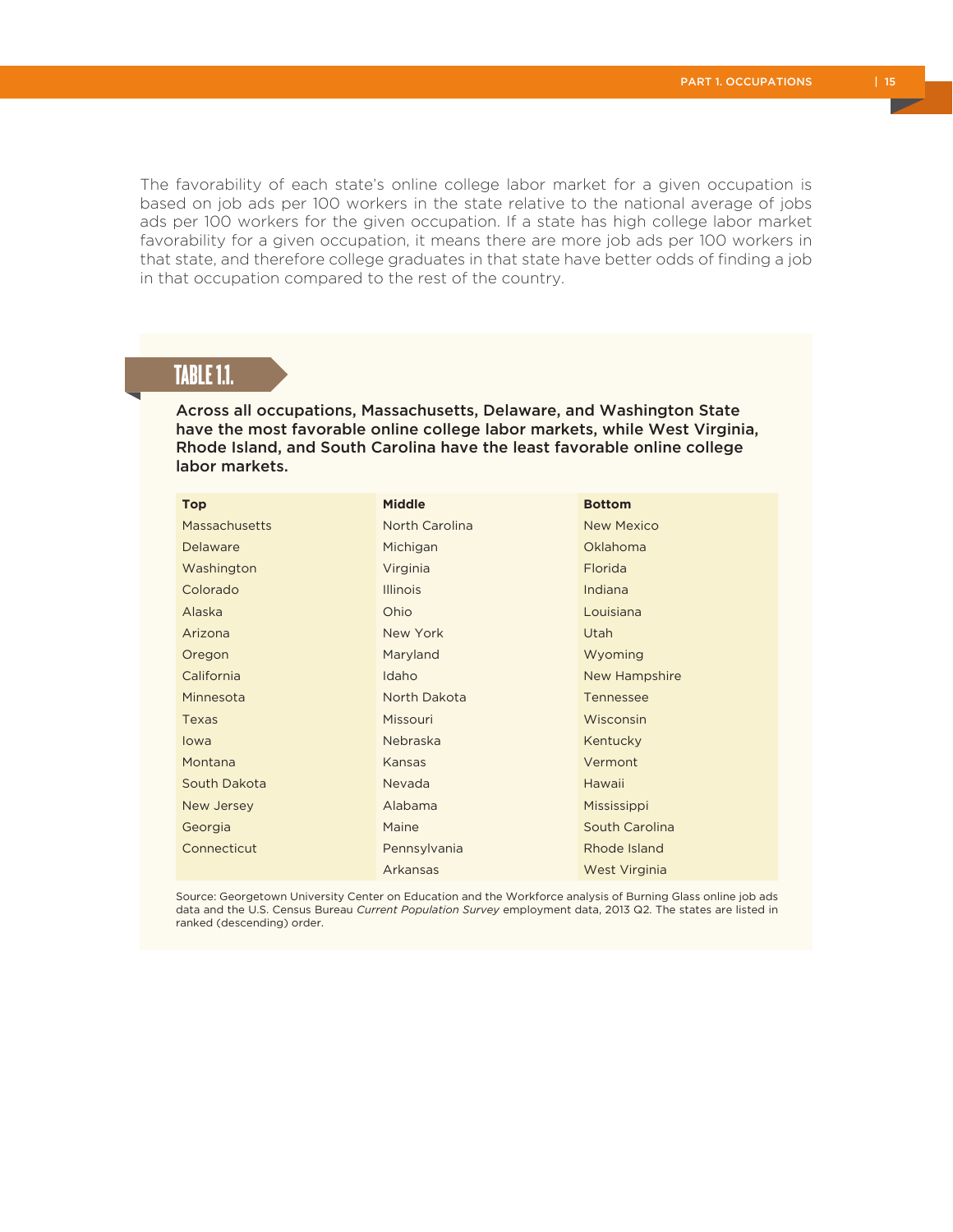#### Managerial and professional office occupations

North Carolina, which lost 15 percent of its employment in managerial and professional office occupations between 2010 and 2013 (Table 1.2), has more recently become one of the most favorable labor markets for college graduates interested in going into these occupations (Table 1.3).

# TABLE 1.2.

Between 2010 and 2013, managerial and professional office college jobs grew the most in South Carolina, Mississippi, and Alabama, and declined the most in Louisiana, Arizona, and Wyoming.

| <b>Top States</b> | Change Q1-2010 to Bottom States<br>$Q2 - 2013$ (%) |                | <b>Change Q1-2010</b><br>to Q2-2013 (%) |
|-------------------|----------------------------------------------------|----------------|-----------------------------------------|
| South Carolina    |                                                    | 74 Connecticut |                                         |
| Mississippi       |                                                    | 47 New Jersey  | $-2$                                    |
| Alabama           | 46                                                 | West Virginia  | $-3$                                    |
| Idaho             |                                                    | 36 Kansas      | -6                                      |
| Utah              | 34                                                 | Montana        | $-6$                                    |
| Nebraska          |                                                    | 29 Maine       | $-15$                                   |
| Minnesota         | 29                                                 | North Carolina | $-15$                                   |
| Rhode Island      |                                                    | 28 Wyoming     | $-17$                                   |
| Oklahoma          | 28                                                 | Arizona        | $-28$                                   |
| Alaska            | 27                                                 | Louisiana      | $-40$                                   |

Source: Georgetown University Center on Education and the Workforce analysis of the U.S. Census Bureau *Current Population Survey* data (2010–2013). Employment includes all workers with a Bachelor's degree or better, aged 18 and older. Here 2010 Q1 is considered to represent the beginning of employment recovery after the 2007 recession.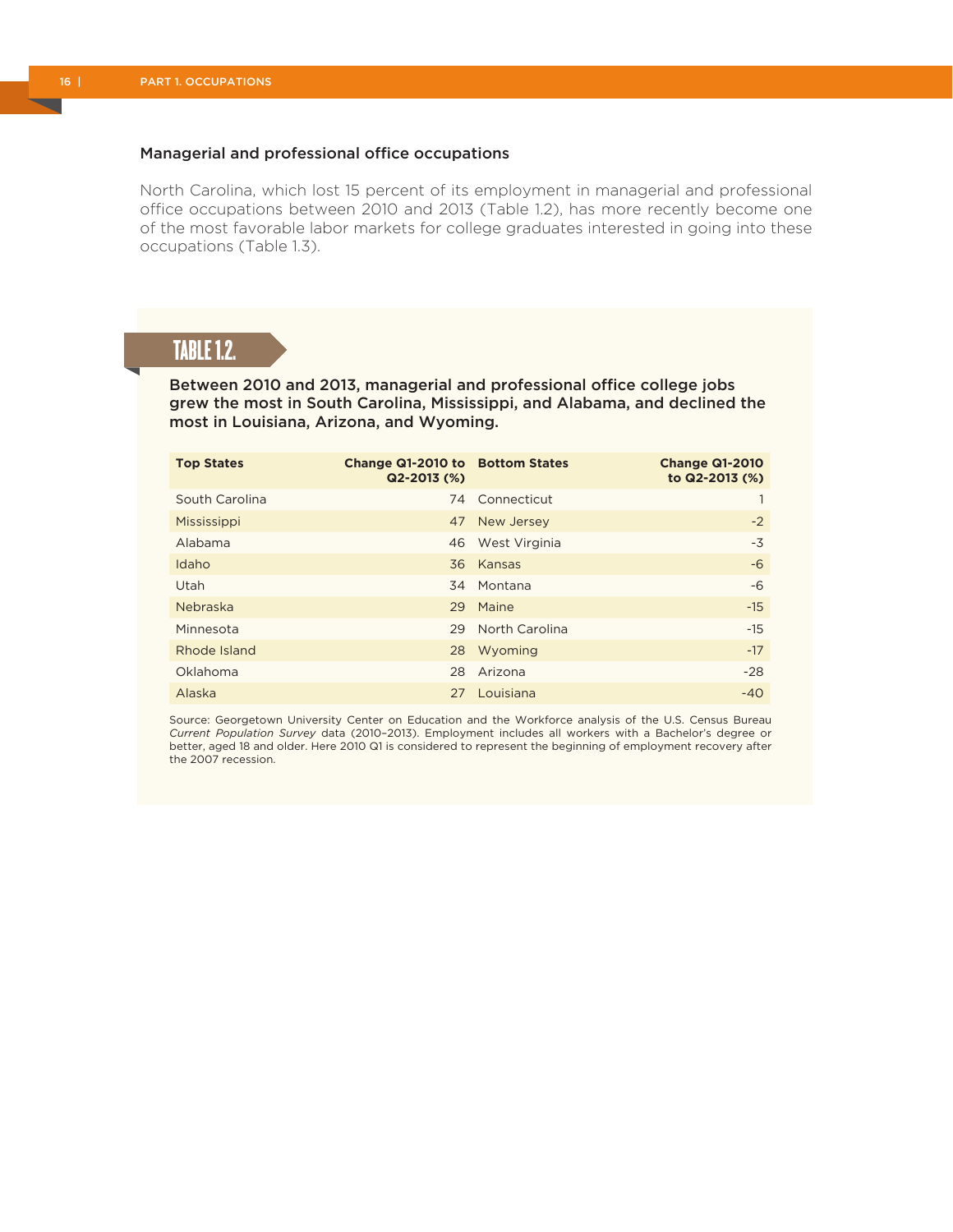# TABLE 1.3.

Massachusetts, Delaware, and Washington State have the most favorable managerial and professional office online college labor markets, while West Virginia, Mississippi, and South Carolina have the least favorable.

| Top                   | <b>Middle</b>           | <b>Bottom</b>     |
|-----------------------|-------------------------|-------------------|
| Massachusetts         | Minnesota               | North Dakota      |
| Delaware              | <b>Illinois</b>         | Maine             |
| Washington            | lowa                    | Tennessee         |
| California            | Michigan                | Montana           |
| New Jersey            | Ohio                    | Kentucky          |
| New York              | Missouri                | Indiana           |
| Texas                 | Arkansas                | Utah              |
| Colorado              | South Dakota            | New Hampshire     |
| Arizona               | Louisiana               | <b>New Mexico</b> |
| Connecticut           | Nevada                  | Hawaii            |
| Alaska                | Virginia                | Oklahoma          |
| <b>North Carolina</b> | Wyoming                 | Idaho             |
| Oregon                | Alabama                 | Rhode Island      |
| Georgia               | Wisconsin               | Vermont           |
|                       | Maryland                | South Carolina    |
|                       | Kansas                  | Mississippi       |
|                       | Nebraska                | West Virginia     |
|                       | Pennsylvania<br>Florida |                   |

Source: Georgetown University Center on Education and the Workforce analysis of Burning Glass online job ads data and the U.S. Census Bureau *Current Population Survey* employment data, second quarter of 2013. Both, employment and online job ads data, are restricted to those with a Bachelor's degree or better. The states are listed in ranked (descending) order.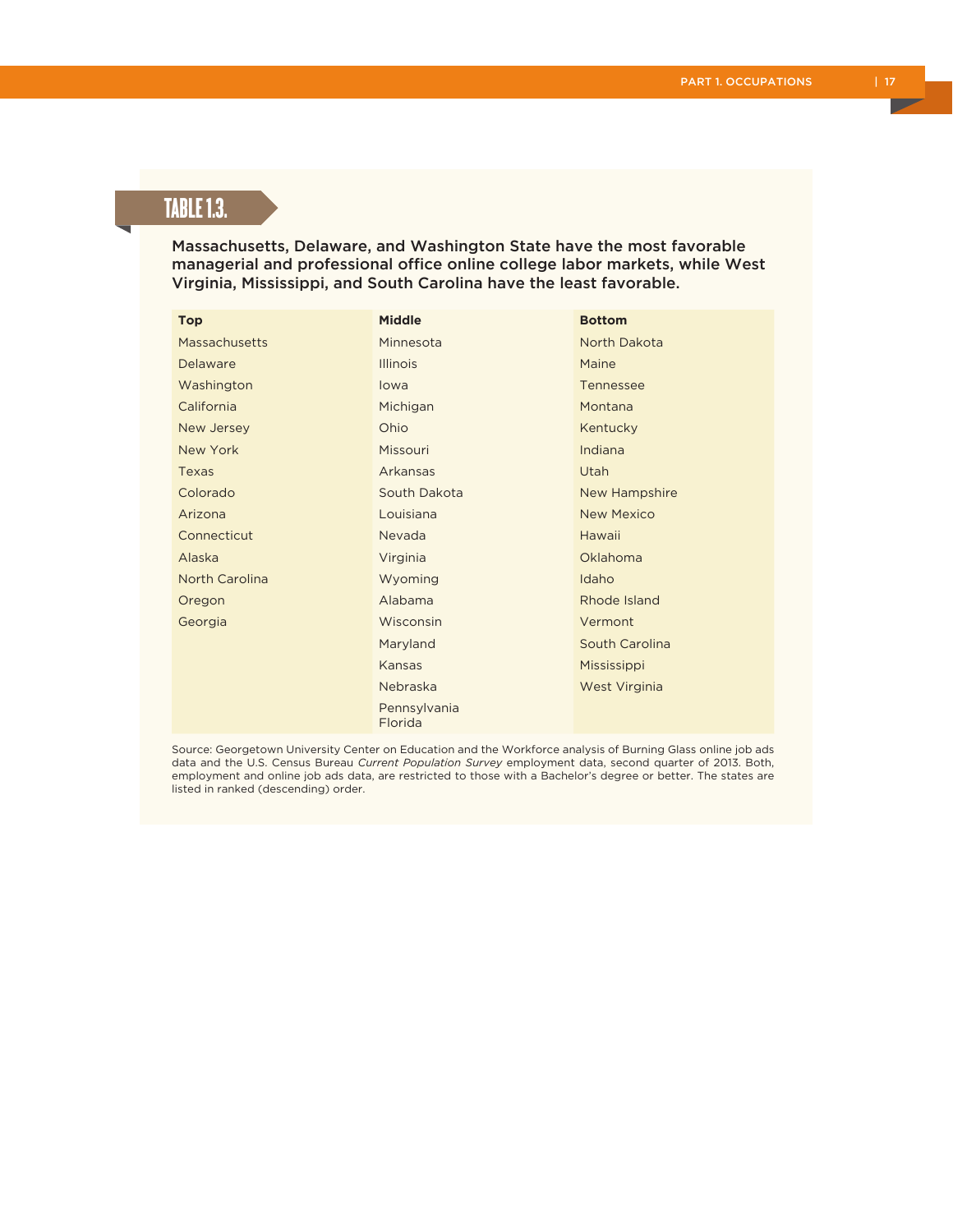#### STEM occupations

Oregon showed substantial job growth in STEM occupations between 2010 and 2013 (Table 1.4), and continues to be a good hiring market. Despite job growth during the same period, South Carolina is now a poor hiring market for job seekers in STEM occupations.

## TABLE 1. 4.

Between 2010 and 2013, STEM college jobs grew the most in Wyoming, Missouri, and Wisconsin, and declined the most in Tennessee, Colorado, and South Dakota.

| <b>Top States</b> | Change Q1-2010 to Bottom States<br>$Q2 - 2013$ (%) |                  | <b>Change Q1-2010</b><br>to Q2-2013 (%) |
|-------------------|----------------------------------------------------|------------------|-----------------------------------------|
| Wyoming           | 85                                                 | Alabama          | $-1$                                    |
| Missouri          |                                                    | 85 Connecticut   | $-3$                                    |
| Wisconsin         | 67                                                 | Hawaii           | $-4$                                    |
| Utah              |                                                    | 56 Vermont       | $-5$                                    |
| North Carolina    |                                                    | 55 Oklahoma      | -5                                      |
| Oregon            |                                                    | 52 Florida       | $-10$                                   |
| Kansas            |                                                    | 48 New Hampshire | $-13$                                   |
| Indiana           |                                                    | 46 South Dakota  | $-14$                                   |
| Arizona           | 39                                                 | Colorado         | $-19$                                   |
| South Carolina    | 38                                                 | Tennessee        | $-36$                                   |

Source: Georgetown University Center on Education and the Workforce analysis of the U.S. Census Bureau *Current Population Survey* data (2010–2013). Employment includes all workers with a Bachelor's degree or better, aged 18 and older. Here 2010 Q1 is considered to represent the beginning of employment recovery after the 2007 recession.

Note: Arkansas and Mississippi are excluded from this analysis due to small sample sizes.

OREGON SHOWED SUBSTANTIAL JOB GROWT in STEM occupations between 2010 and 2013.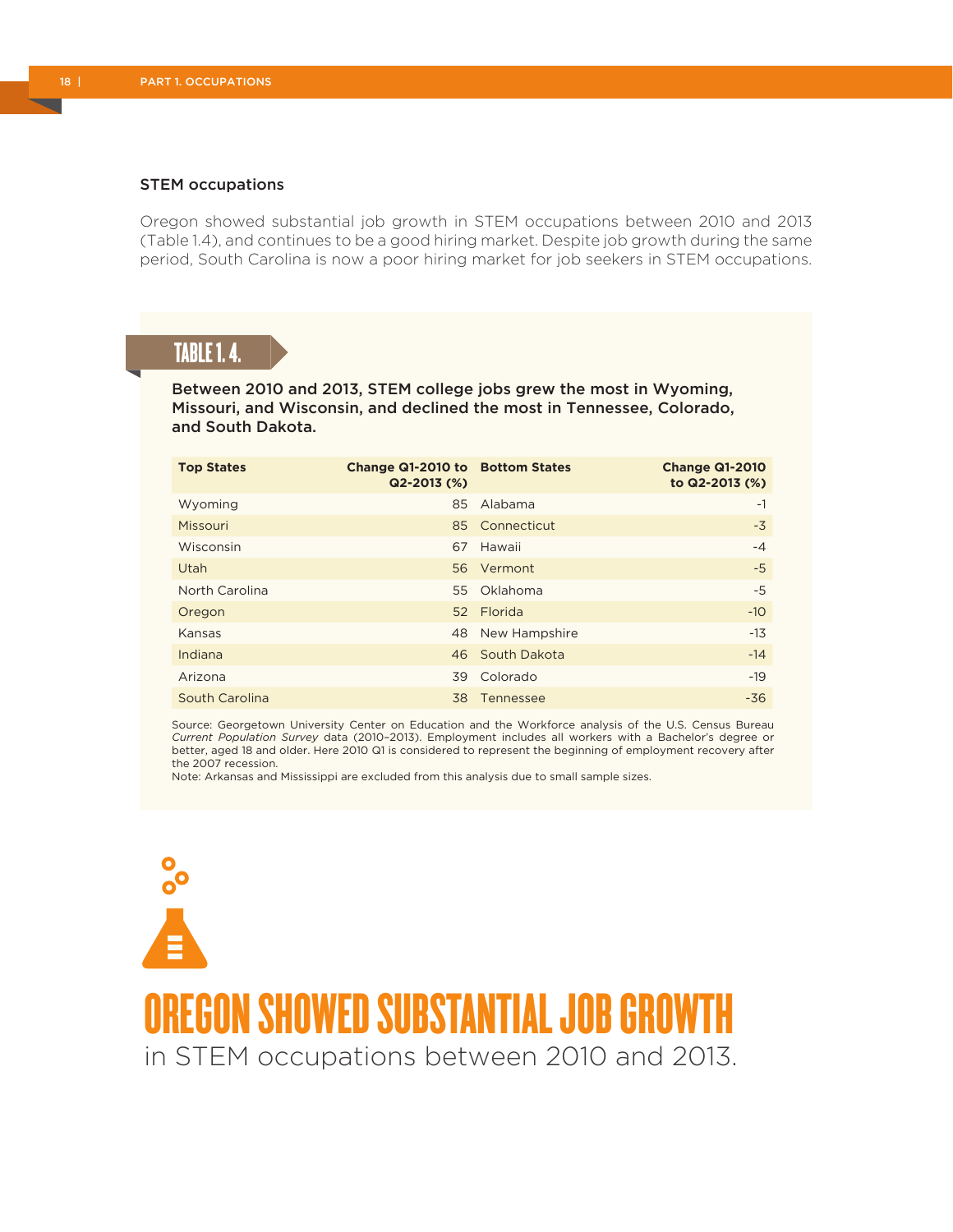# TABLE 1.5.

Delaware, Massachusetts, and New York have the most favorable STEM online college labor markets, while New Mexico, West Virginia, and Maine have the least favorable STEM online college labor markets.

| <b>Top</b>            | <b>Middle</b>   | <b>Bottom</b>     |
|-----------------------|-----------------|-------------------|
| Delaware              | Tennessee       | Montana           |
| Massachusetts         | Arizona         | Alaska            |
| New York              | Alabama         | Louisiana         |
| Ohio                  | <b>Illinois</b> | Wyoming           |
| Oregon                | Minnesota       | Utah              |
| New Jersey            | Indiana         | Kansas            |
| Washington            | Michigan        | Kentucky          |
| California            | Maryland        | Idaho             |
| Georgia               | Florida         | Hawaii            |
| Oklahoma              | Connecticut     | Arkansas          |
| Texas                 | Nevada          | New Hampshire     |
| Virginia              | Pennsylvania    | Rhode Island      |
| lowa                  | North Dakota    | South Carolina    |
| Colorado              | Nebraska        | Vermont           |
| South Dakota          | Wisconsin       | Maine             |
| <b>North Carolina</b> | Missouri        | West Virginia     |
|                       |                 | <b>New Mexico</b> |

Source: Georgetown University Center on Education and the Workforce analysis of Burning Glass online job ads data and the U.S. Census Bureau *Current Population Survey* employment data, second quarter of 2013. Both, employment and online job ads data, are restricted to those with a Bachelor's degree or better. The states are listed in ranked (descending) order.

Note: Mississippi is excluded from this analysis due to a small sample size.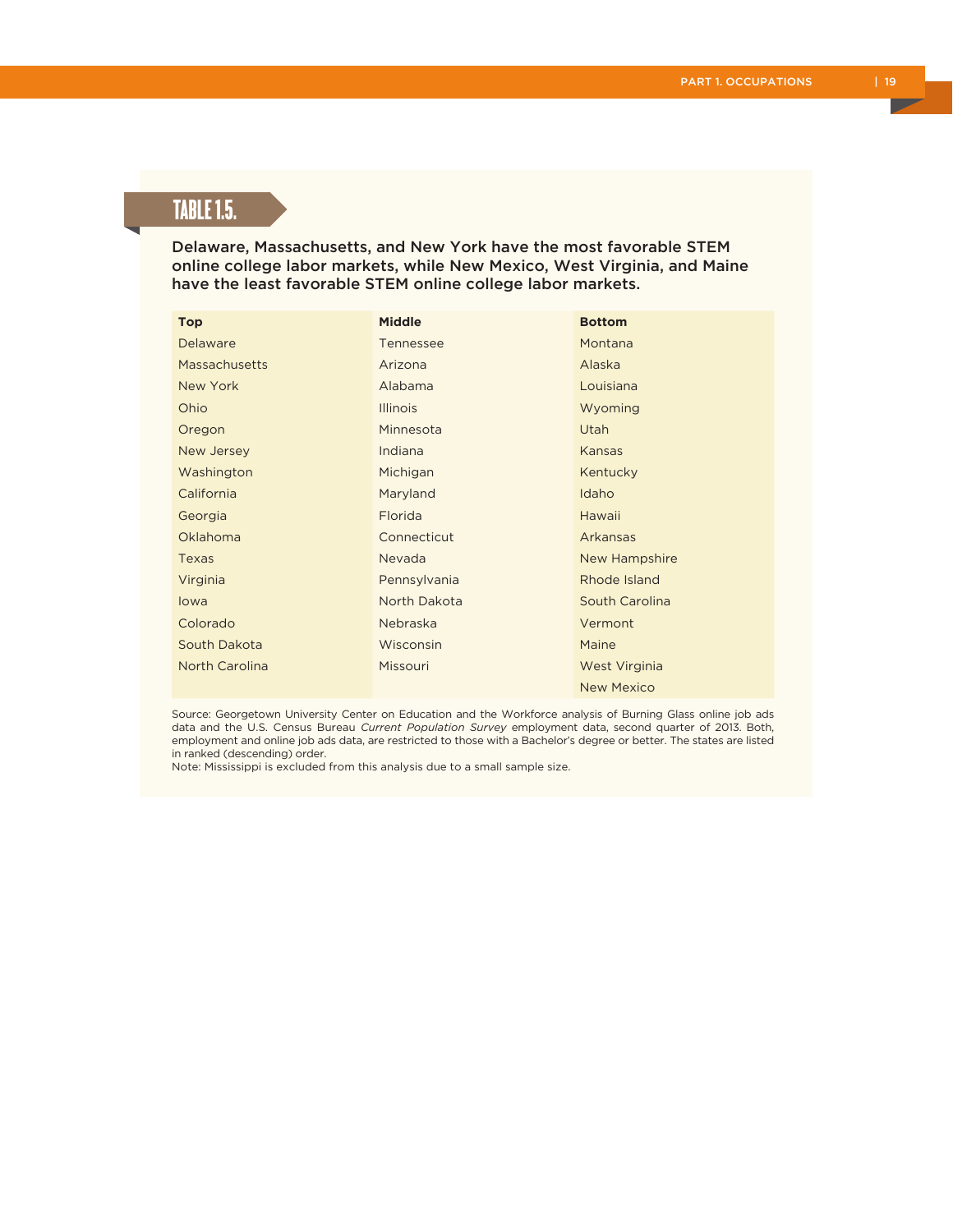#### Sales and office support occupations

The number of sales and office support jobs grew 32 percent in Alaska between 2010 and 2013 (Table 1.6), and Alaska remains on the list of states with a healthy labor market for these occupations.

## TABLE 1.6.

Between 2010 and 2013, sales and office support college jobs grew the most in North Dakota, Alabama, and Pennsylvania and declined the most in Montana and Idaho.

| <b>Top States</b> | Change Q1-2010 to Bottom States<br>$Q2 - 2013$ (%) |                   | <b>Change Q1-2010</b><br>to Q2-2013 (%) |
|-------------------|----------------------------------------------------|-------------------|-----------------------------------------|
| North Dakota      | 71                                                 | Wisconsin         | $-1$                                    |
| Alabama           | 42                                                 | Minnesota         | $-3$                                    |
| Pennsylvania      | 40                                                 | New Jersey        | -3                                      |
| Mississippi       | 39                                                 | Delaware          | $-4$                                    |
| Indiana           | 32                                                 | Maryland          | -5                                      |
| New Mexico        |                                                    | 32 North Carolina | -6                                      |
| Alaska            | 32                                                 | Hawaii            | $-7$                                    |
| Louisiana         |                                                    | 29 New Hampshire  | -8                                      |
| Nevada            | 28                                                 | Idaho             | $-35$                                   |
| West Virginia     | 27                                                 | Montana           | $-37$                                   |

Source: Georgetown University Center on Education and the Workforce analysis of the U.S. Census Bureau *Current Population Survey* data (2010–2013). Employment includes all workers with a Bachelor's degree or better, aged 18 and older. Here 2010 Q1 is considered to represent the beginning of employment recovery after the 2007 recession.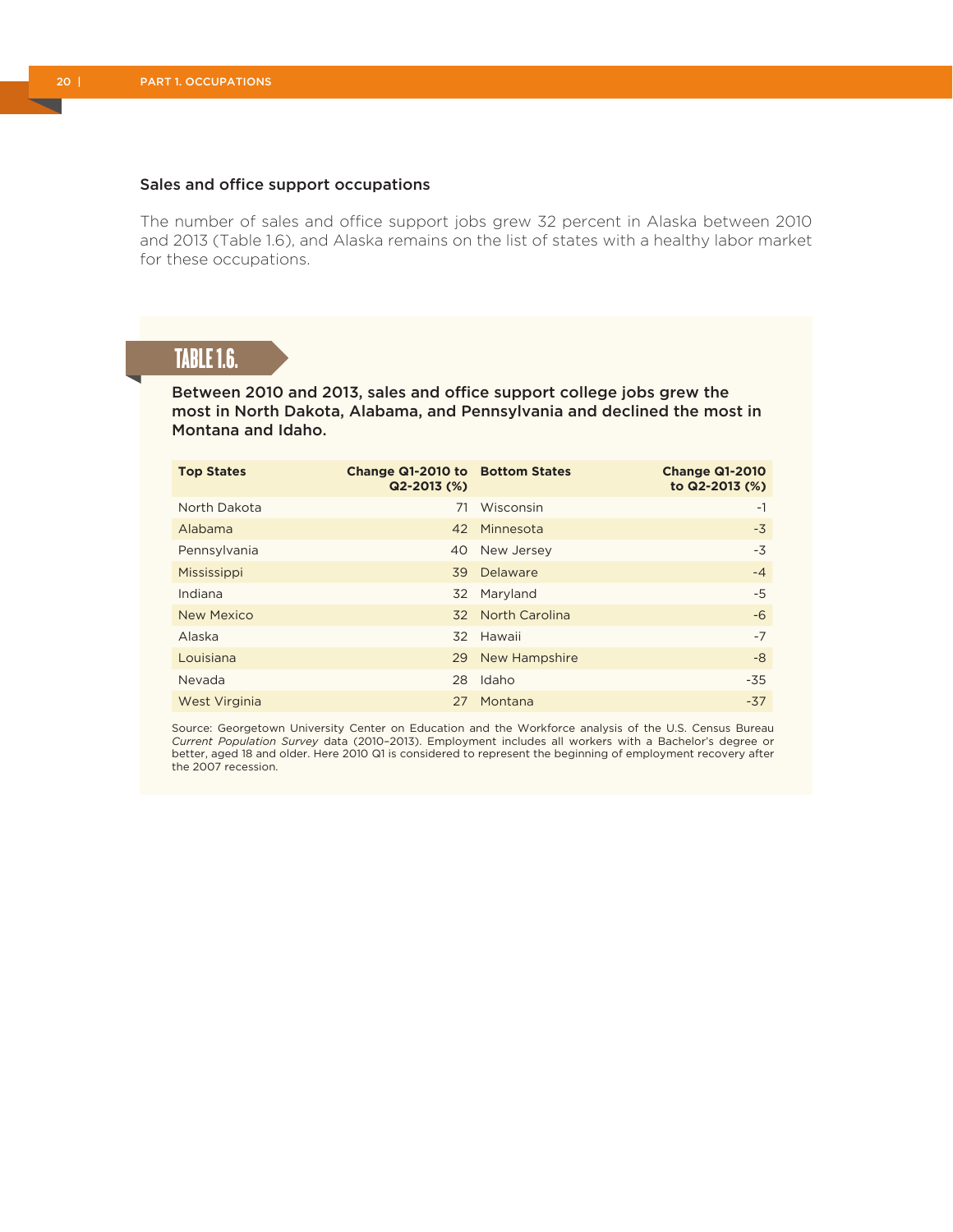# TABLE 1.7.

Montana, Massachusetts, and Idaho have the most favorable sales and office support online college labor markets, while West Virginia, South Carolina, and Vermont have the least favorable sales and office support online college labor markets.

| <b>Top</b>    | <b>Middle</b>   | <b>Bottom</b>    |
|---------------|-----------------|------------------|
| Montana       | Maryland        | North Dakota     |
| Massachusetts | Arizona         | Missouri         |
| Idaho         | Indiana         | Louisiana        |
| Washington    | <b>Illinois</b> | Kentucky         |
| Delaware      | Texas           | Pennsylvania     |
| Alaska        | Nebraska        | New Hampshire    |
| Minnesota     | New Jersey      | Hawaii           |
| lowa          | Oklahoma        | Utah             |
| Colorado      | North Carolina  | Maine            |
| Connecticut   | New York        | <b>Tennessee</b> |
| Michigan      | Arkansas        | Wisconsin        |
| Georgia       | Virginia        | Wyoming          |
| Oregon        | Kansas          | Rhode Island     |
| Ohio          | Florida         | Mississippi      |
| California    | Alabama         | Vermont          |
| South Dakota  | Nevada          | South Carolina   |
|               | New Mexico      | West Virginia    |

Source: Georgetown University Center on Education and the Workforce analysis of Burning Glass online job ads data and the U.S. Census Bureau *Current Population Survey* employment data, second quarter of 2013. Both, employment and online job ads data, are restricted to those with a Bachelor's degree or better. The states are listed in ranked (descending) order.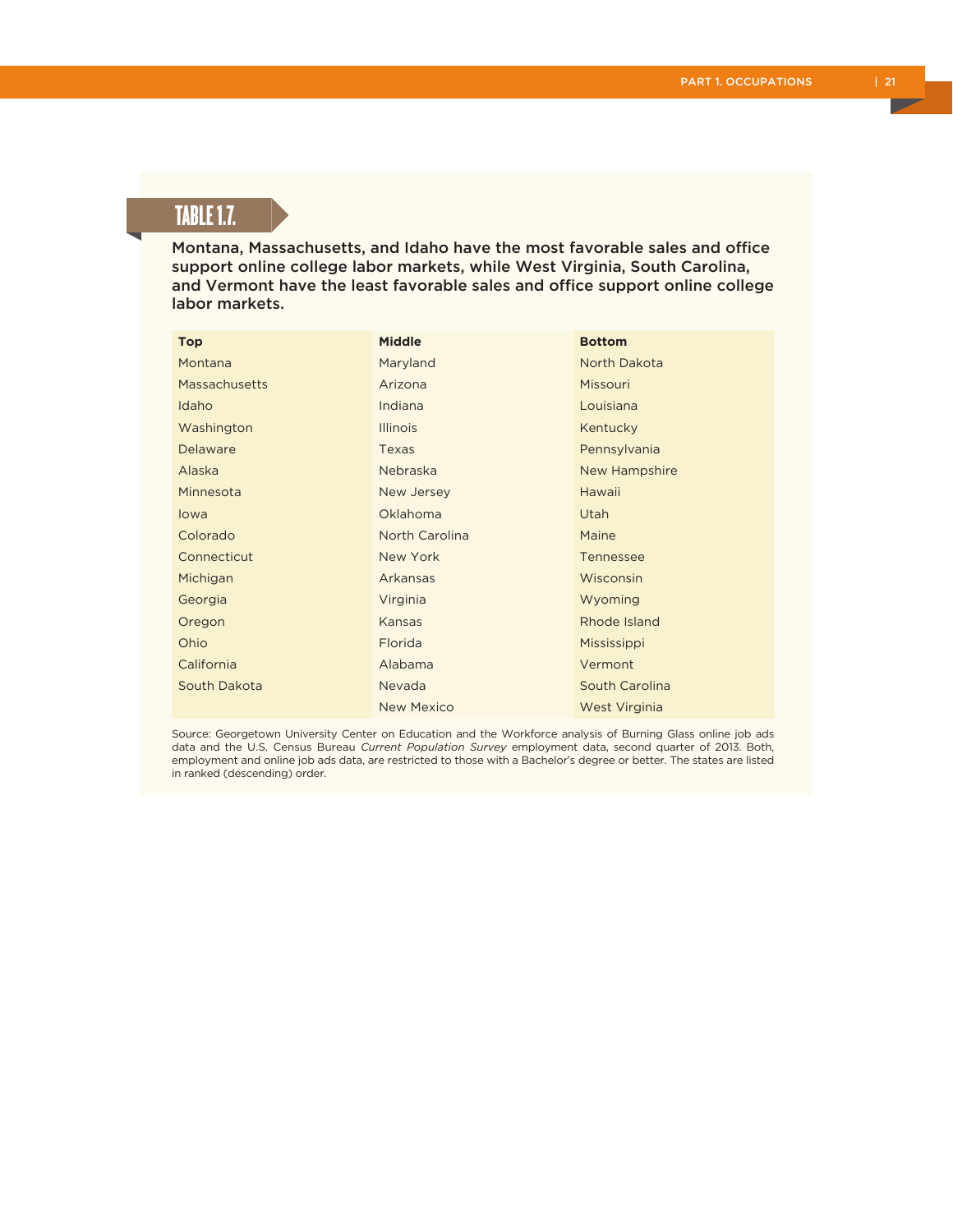#### Healthcare professional and technical occupations

Wisconsin, which had the highest job growth in healthcare professional and technical occupations between 2010 and 2013 (Table 1.8), is now the state with the poorest labor market for college graduates looking for work in these occupations (Table 1.9).

### TABLE 1.8.

Between 2010 and 2013, healthcare professional and technical college jobs grew the most in Wisconsin, Delaware, and Alabama, and declined the most in Nebraska, Michigan, and Nevada.

| <b>Top States</b> | Change Q1-2010 to Bottom States<br>$Q2 - 2013$ (%) |               | <b>Change Q1-2010</b><br>to Q2-2013 (%) |
|-------------------|----------------------------------------------------|---------------|-----------------------------------------|
| Wisconsin         | 100                                                | Oregon        | -5                                      |
| Delaware          | 83                                                 | Vermont       | $-7$                                    |
| Alabama           |                                                    | 74 Tennessee  | $-9$                                    |
| Missouri          |                                                    | 67 Oklahoma   | $-12$                                   |
| Kansas            | 47                                                 | Montana       | $-14$                                   |
| Minnesota         |                                                    | 44 New Mexico | $-14$                                   |
| Indiana           | 42                                                 | Alaska        | $-15$                                   |
| Washington        |                                                    | 40 Nevada     | $-18$                                   |
| Arizona           | 36                                                 | Michigan      | $-19$                                   |
| Virginia          |                                                    | 33 Nebraska   | $-22$                                   |

Source: Georgetown University Center on Education and the Workforce analysis of the U.S. Census Bureau *Current Population Survey* data (2010–2013). Employment includes all workers with a Bachelor's degree or better, aged 18 and older. Here 2010 Q1 is considered to represent the beginning of employment recovery after the 2007 recession.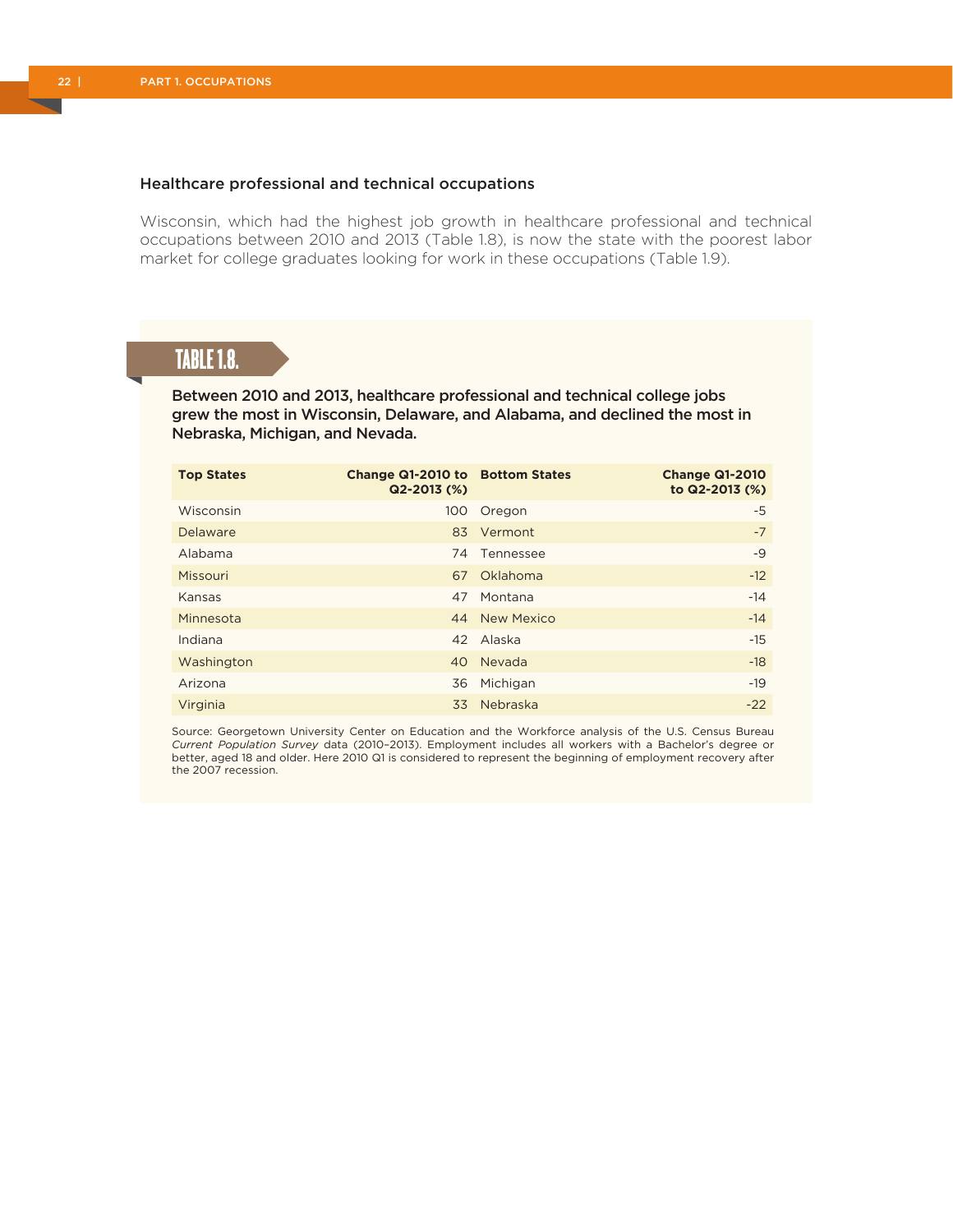# TABLE 1.9.

Alaska, Montana, and New Mexico have the most favorable online labor markets for healthcare professional and technical jobs, while Wisconsin, New Jersey, and Louisiana have the least favorable.

| <b>Top</b>           | <b>Middle</b>  | <b>Bottom</b>   |
|----------------------|----------------|-----------------|
| Alaska               | Tennessee      | Mississippi     |
| Montana              | Arkansas       | Pennsylvania    |
| <b>New Mexico</b>    | Vermont        | <b>Illinois</b> |
| Washington           | Georgia        | Michigan        |
| Colorado             | North Dakota   | Maryland        |
| lowa                 | Connecticut    | Alabama         |
| Wyoming              | Ohio           | West Virginia   |
| <b>Massachusetts</b> | Florida        | Utah            |
| Delaware             | Virginia       | Nebraska        |
| Idaho                | California     | Kentucky        |
| Arizona              | Kansas         | Hawaii          |
| Oregon               | Maine          | Rhode Island    |
| South Dakota         | New Hampshire  | New York        |
| Texas                | Missouri       | Indiana         |
| Nevada               | North Carolina | Louisiana       |
| Oklahoma             | South Carolina | New Jersey      |
|                      | Minnesota      | Wisconsin       |

Source: Georgetown University Center on Education and the Workforce analysis of Burning Glass online job ads data and the U.S. Census Bureau *Current Population Survey* employment data, second quarter of 2013. Both, employment and online job ads data, are restricted to those with a Bachelor's degree or better. The states are listed in ranked (descending) order.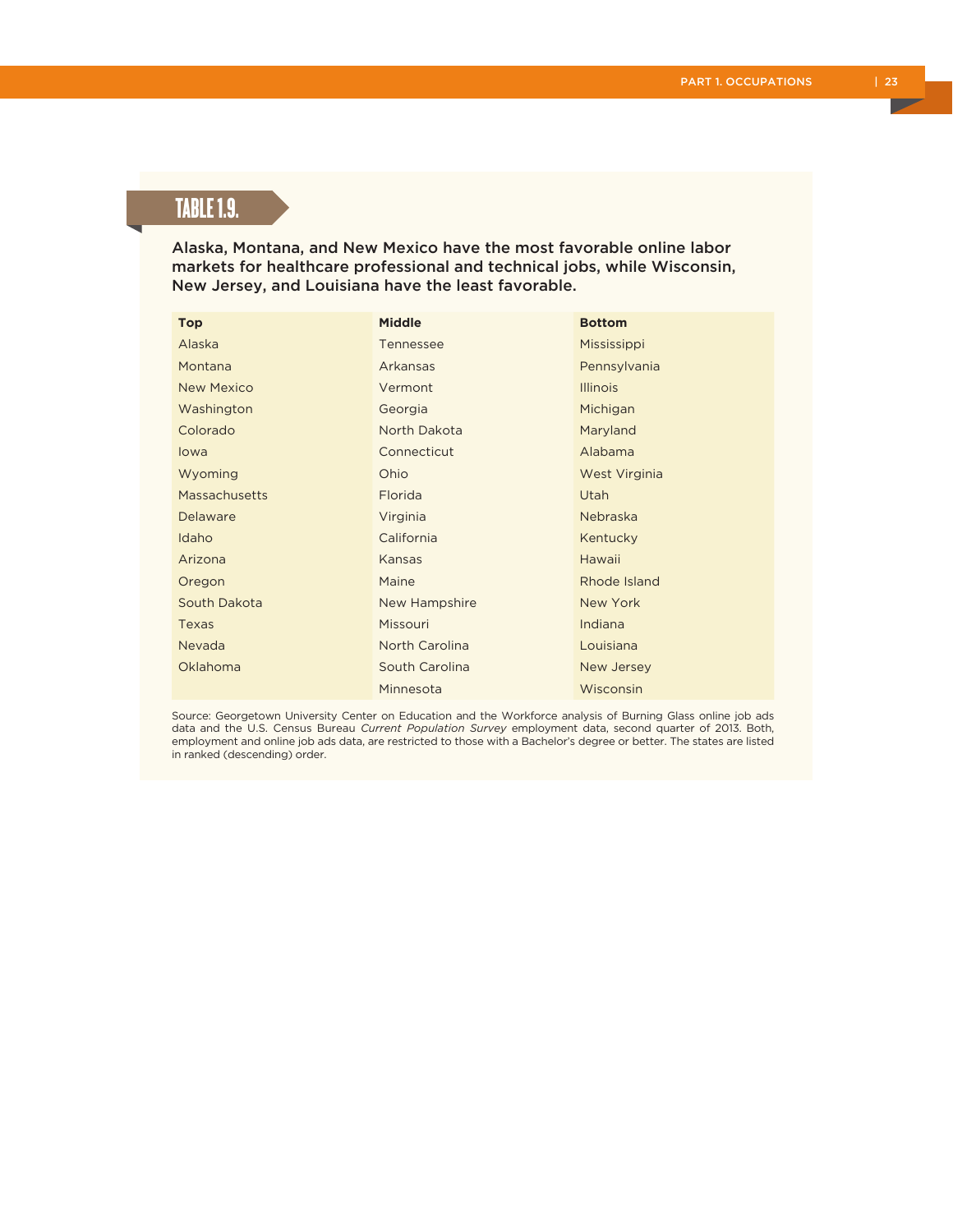#### Education occupations

New Mexico had the highest job growth in education occupations between 2010 and 2013 and also has one of the more favorable online labor markets for college graduates.

# TABLE 1.10.

Between 2010 and 2013, education college jobs grew the most in New Mexico, Ohio, and Arkansas, and declined the most in Arizona, New Jersey, and Indiana.

| <b>Top States</b> | Change Q1-2010 to Bottom States<br>$Q2 - 2013$ (%) |              | <b>Change Q1-2010</b><br>to Q2-2013 (%) |
|-------------------|----------------------------------------------------|--------------|-----------------------------------------|
| New Mexico        | 42                                                 | Louisiana    | $-20$                                   |
| Ohio              | 30                                                 | Kansas       | $-20$                                   |
| Arkansas          | 29                                                 | South Dakota | $-24$                                   |
| Washington        |                                                    | 25 Maine     | $-25$                                   |
| Alabama           | 23                                                 | Missouri     | $-26$                                   |
| Michigan          | 20                                                 | Montana      | $-28$                                   |
| Alaska            | 17                                                 | Nevada       | $-30$                                   |
| Hawaii            | 17                                                 | Indiana      | $-31$                                   |
| Pennsylvania      | 15.                                                | New Jersey   | $-33$                                   |
| South Carolina    | 15                                                 | Arizona      | $-34$                                   |

Source: Georgetown University Center on Education and the Workforce analysis of the U.S. Census Bureau *Current Population Survey* data (2010–2013). Employment includes all workers with a Bachelor's degree or better, aged 18 and older. Here 2010 Q1 is considered to represent the beginning of employment recovery after the 2007 recession.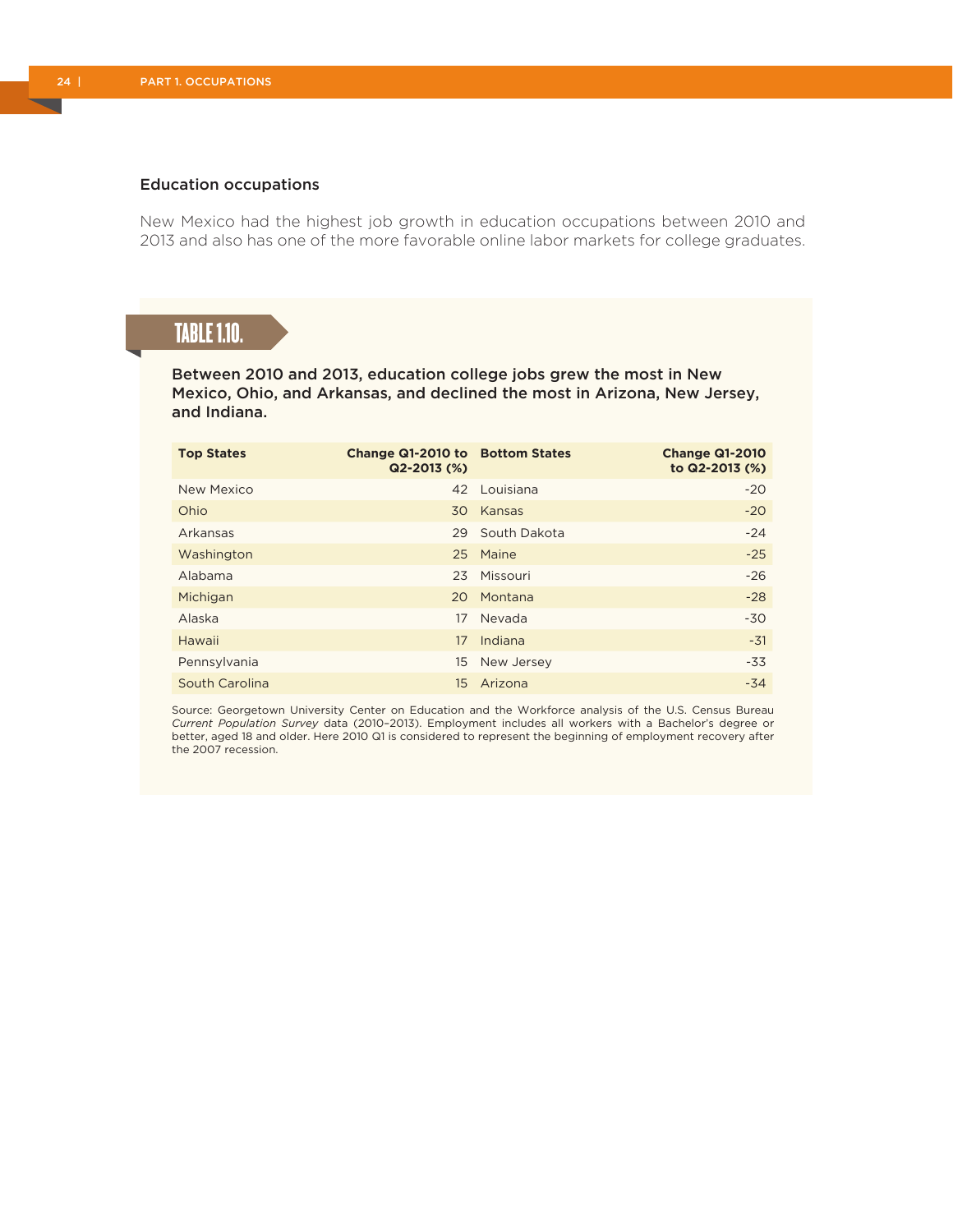# TABLE 1.11.

South Dakota, Vermont, and Maine are the best online labor markets for education jobs, while Rhode Island, Alabama, and Arkansas rank as the worst.

| <b>Top</b>           | <b>Middle</b>  | <b>Bottom</b> |
|----------------------|----------------|---------------|
| South Dakota         | New Jersey     | Delaware      |
| Vermont              | North Carolina | Kentucky      |
| Maine                | Montana        | Tennessee     |
| Alaska               | Indiana        | Georgia       |
| <b>Massachusetts</b> | Oregon         | Florida       |
| Idaho                | Virginia       | Maryland      |
| Minnesota            | lowa           | Wyoming       |
| Arizona              | Connecticut    | Ohio          |
| Colorado             | Texas          | Louisiana     |
| Kansas               | California     | Hawaii        |
| New Hampshire        | South Carolina | New York      |
| Nebraska             | North Dakota   | Wisconsin     |
| Nevada               | Oklahoma       | Mississippi   |
| <b>Illinois</b>      | Michigan       | Pennsylvania  |
| Utah                 | Washington     | Arkansas      |
| <b>New Mexico</b>    | West Virginia  | Alabama       |
|                      | Missouri       | Rhode Island  |

Source: Georgetown University Center on Education and the Workforce analysis of Burning Glass online job ads data and the U.S. Census Bureau *Current Population Survey* employment data, second quarter of 2013. Both, employment and online job ads data, are restricted to those with a Bachelor's degree or better. The states are listed in ranked (descending) order.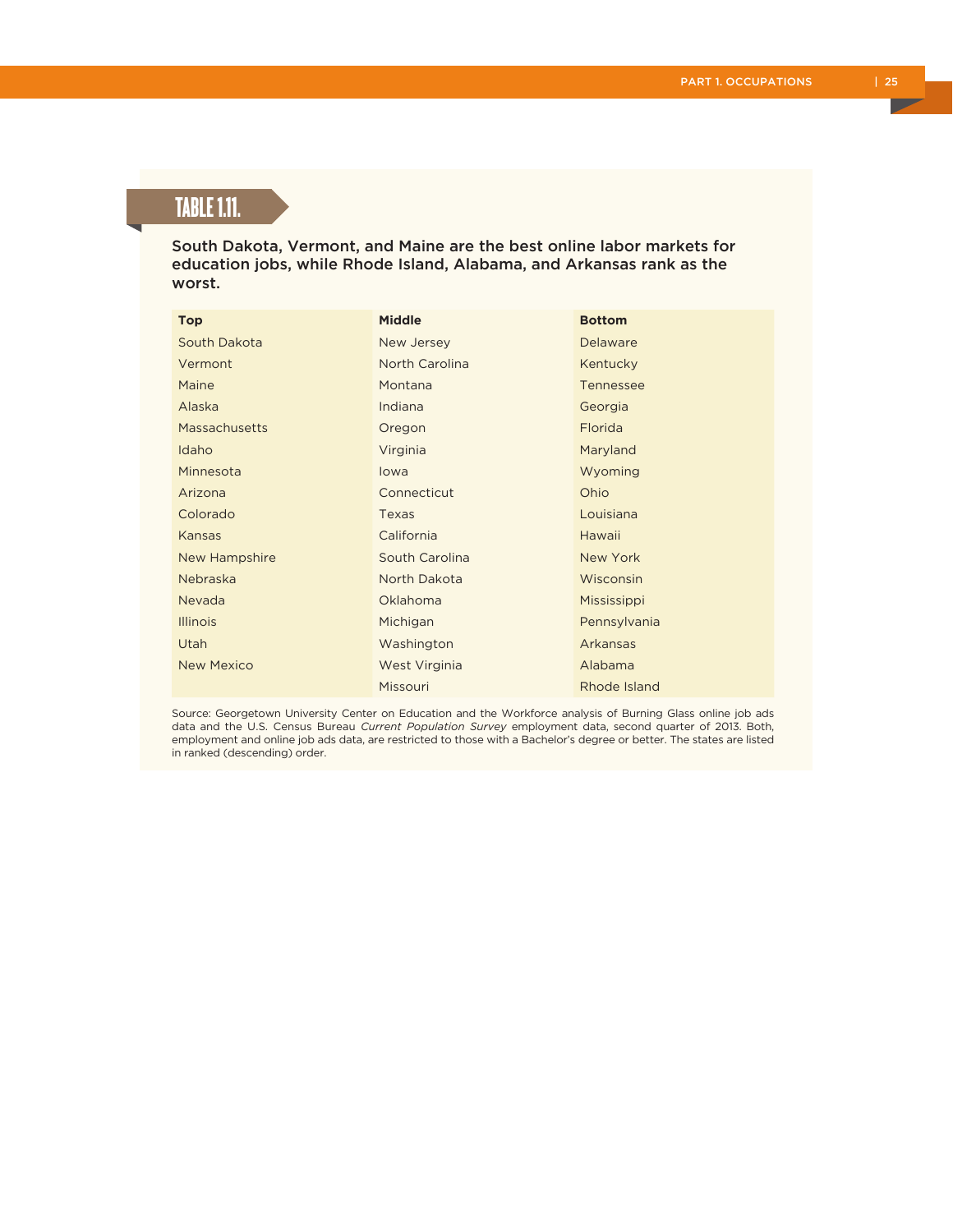#### Community services and the arts occupations

Kansas, which lost nearly half of its employment in community services and the arts occupations between 2010 and 2013 (Table 1.12), is now one of the best labor markets for college graduates looking for jobs in these occupations.

## TABLE 1.12.

New Jersey, Pennsylvania, and Alaska topped employment growth in community services and the arts, while Kansas, Wyoming, and Nebraska saw the greatest declines.

| <b>Top States</b> | Change Q1-2010 to Bottom States<br>$Q2 - 2013$ (%) |               | <b>Change Q1-2010</b><br>to Q2-2013 (%) |
|-------------------|----------------------------------------------------|---------------|-----------------------------------------|
| New Jersey        | 65                                                 | Michigan      | $-16$                                   |
| Pennsylvania      | 49                                                 | Kentucky      | $-17$                                   |
| Alaska            |                                                    | 45 Florida    | $-22$                                   |
| South Dakota      |                                                    | 45 Washington | $-23$                                   |
| South Carolina    |                                                    | 30 Oklahoma   | $-23$                                   |
| Oregon            | 29                                                 | Delaware      | $-26$                                   |
| New York          | 27                                                 | Missouri      | $-30$                                   |
| Texas             |                                                    | 24 Nebraska   | $-32$                                   |
| Georgia           | 24                                                 | Wyoming       | $-37$                                   |
| lowa              | 23                                                 | Kansas        | $-49$                                   |

Source: Georgetown University Center on Education and the Workforce analysis of the U.S. Census Bureau *Current Population Survey* data (2010–2013). Employment includes all workers with a Bachelor's degree or better, aged 18 and older. Here 2010 Q1 is considered to represent the beginning of employment recovery after the 2007 recession.

Note: Alabama, Arkansas, Idaho, Louisiana, Mississippi, New Mexico, Utah and West Virginia are excluded from this analysis due to small samples sizes.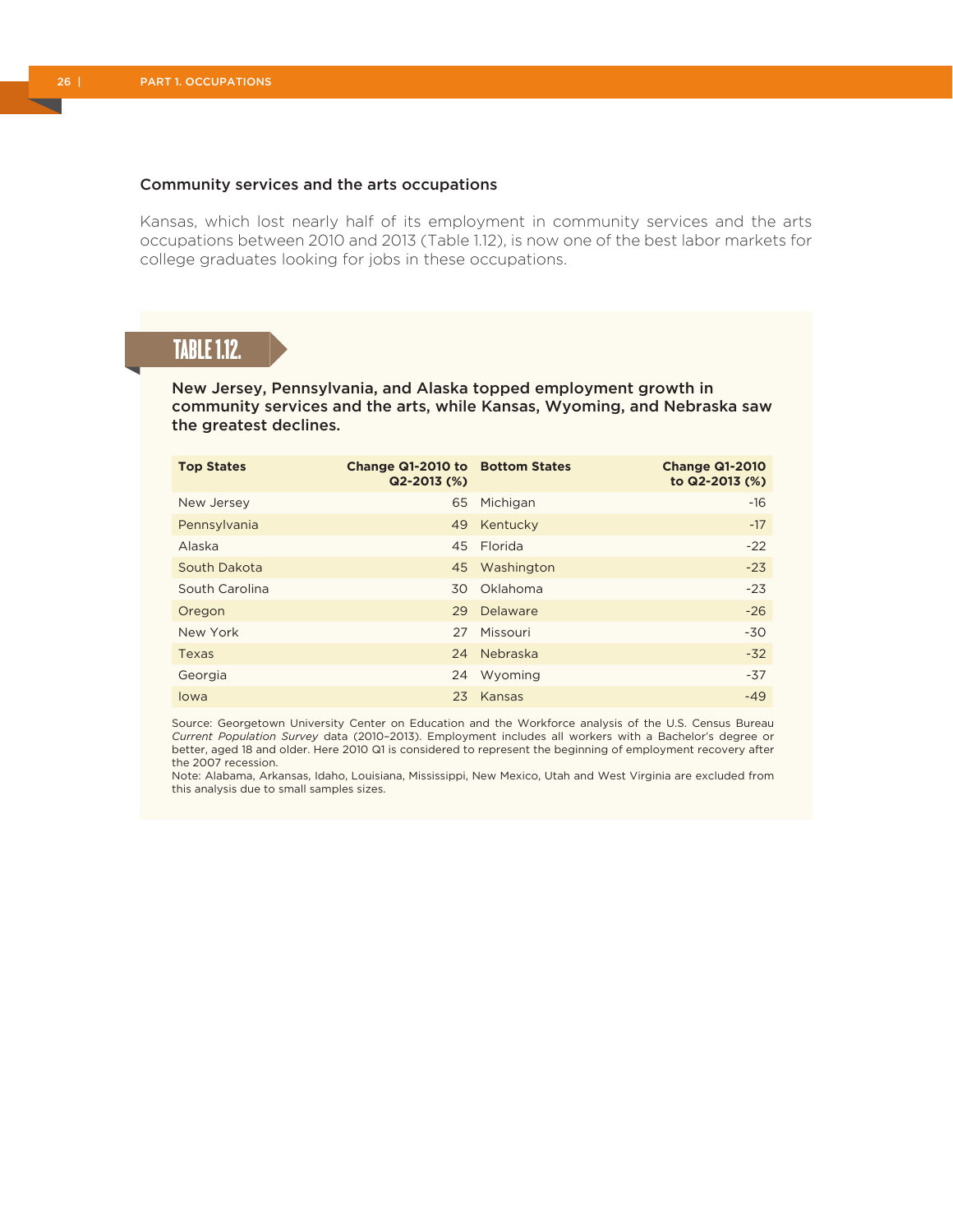# TABLE 1.13.

Delaware, Washington, and Kansas have the best online college labor markets for job seekers in community services and the arts, while South Carolina, Rhode Island, and Hawaii have the least favorable.

| <b>Top</b>      | <b>Middle</b>     | <b>Bottom</b>  |
|-----------------|-------------------|----------------|
| Delaware        | Colorado          | North Carolina |
| Washington      | Wyoming           | New York       |
| Kansas          | California        | New Hampshire  |
| <b>Nebraska</b> | Connecticut       | Ohio           |
| Massachusetts   | South Dakota      | Florida        |
| Idaho           | Virginia          | Indiana        |
| North Dakota    | Kentucky          | Alabama        |
| Missouri        | Arkansas          | Oklahoma       |
| Alaska          | Maryland          | Wisconsin      |
| Utah            | Arizona           | Pennsylvania   |
| Michigan        | Texas             | Tennessee      |
| Minnesota       | <b>New Mexico</b> | Vermont        |
| lowa            | Louisiana         | New Jersey     |
| Oregon          | Georgia           | Hawaii         |
| Maine           | Montana           | Rhode Island   |
| <b>Illinois</b> | Nevada            | South Carolina |

Source: Georgetown University Center on Education and the Workforce analysis of Burning Glass online job ads data and the U.S. Census Bureau *Current Population Survey* employment data, second quarter of 2013. Both, employment and online job ads data, are restricted to those with a Bachelor's degree or better. The states are listed in ranked (descending) order.

Note: Mississippi and West Virginia are excluded from this analysis due to small samples sizes.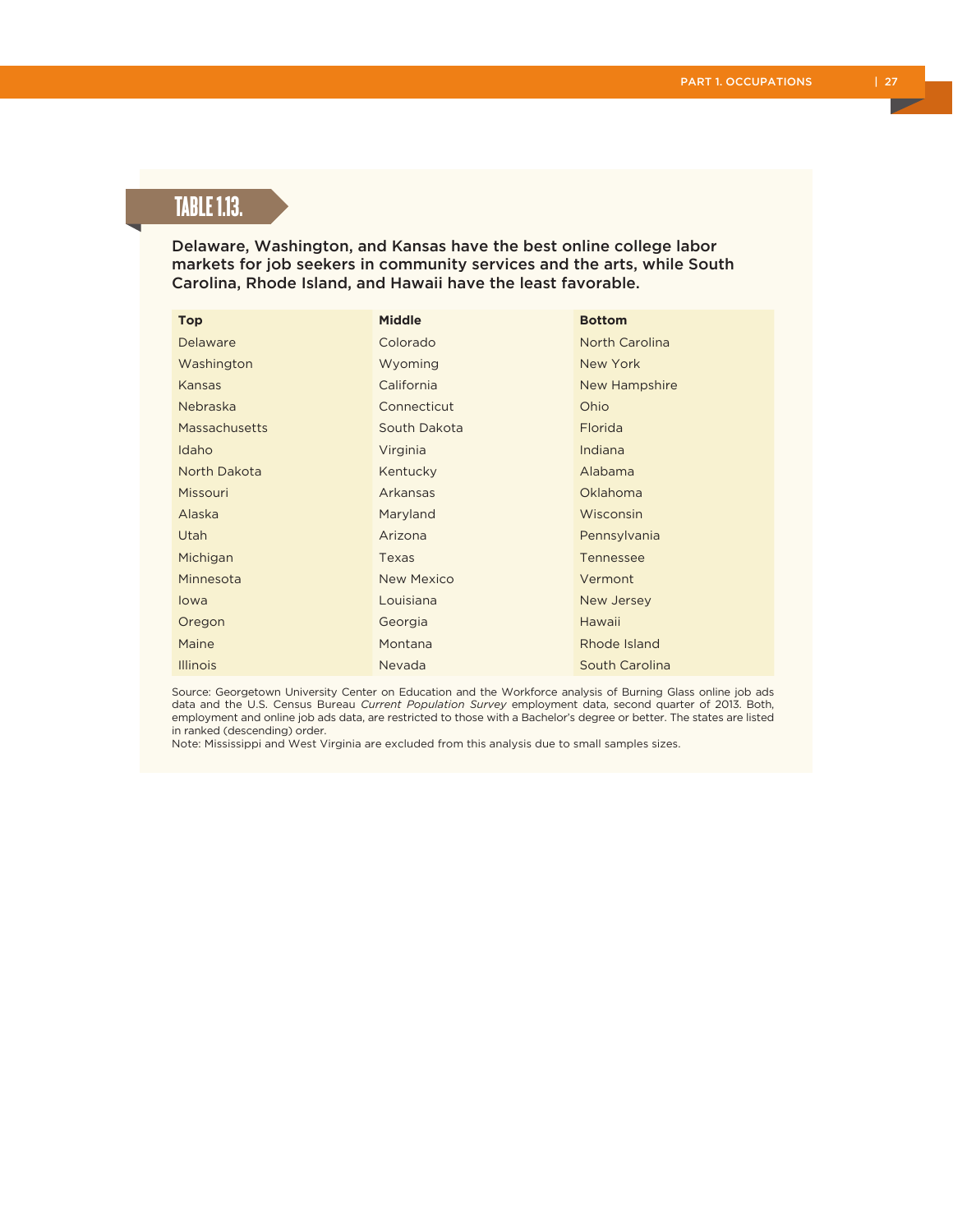#### Food and personal service occupations

The number of food and personal service jobs grew substantially across the United States between 2010 and 2013, but 93 percent of those jobs were for workers without college degrees. The number of these jobs also varied greatly by state.

Rhode Island and Nebraska both more than doubled the number of jobs in food and personal service between 2010 and 2013 (Table 1.14), yet both are now among the states with the least favorable job market for college-educated job seekers in these occupations.

# TABLE 1.14.

Between 2010 and 2013, food and personal service college jobs more than doubled in Rhode Island and Nebraska, and declined the most in New Hampshire, Massachusetts, and Georgia.

| <b>Top States</b> | Change Q1-2010 to Bottom States<br>$Q2 - 2013$ (%) |                 | <b>Change Q1-2010</b><br>to Q2-2013 (%) |
|-------------------|----------------------------------------------------|-----------------|-----------------------------------------|
| Rhode Island      | 152 <sub>15</sub>                                  | Montana         | $-7$                                    |
| Nebraska          | 119                                                | Hawaii          | $-7$                                    |
| Delaware          | 77                                                 | Wisconsin       | $-7$                                    |
| Connecticut       |                                                    | 73 Washington   | $-8$                                    |
| Missouri          |                                                    | 65 Vermont      | $-13$                                   |
| Michigan          | 60                                                 | Oregon          | $-25$                                   |
| Nevada            |                                                    | 54 South Dakota | $-28$                                   |
| Florida           |                                                    | 34 Georgia      | $-30$                                   |
| Maryland          | 24                                                 | Massachusetts   | $-34$                                   |
| Maine             | 19                                                 | New Hampshire   | $-39$                                   |

Source: Georgetown University Center on Education and the Workforce analysis of the U.S. Census Bureau *Current Population Survey* data (2010–2013). Employment includes all workers with a Bachelor's degree or better, aged 18 and older. Here 2010 Q1 is considered to represent the beginning of employment recovery after the 2007 recession.

Note: Alabama, Arizona, Arkansas, Idaho, Indiana, Kentucky, Louisiana, Mississippi, New Mexico, Oklahoma, South Carolina, Utah, West Virginia, and Wyoming are excluded from this analysis due to their small employment sample sizes.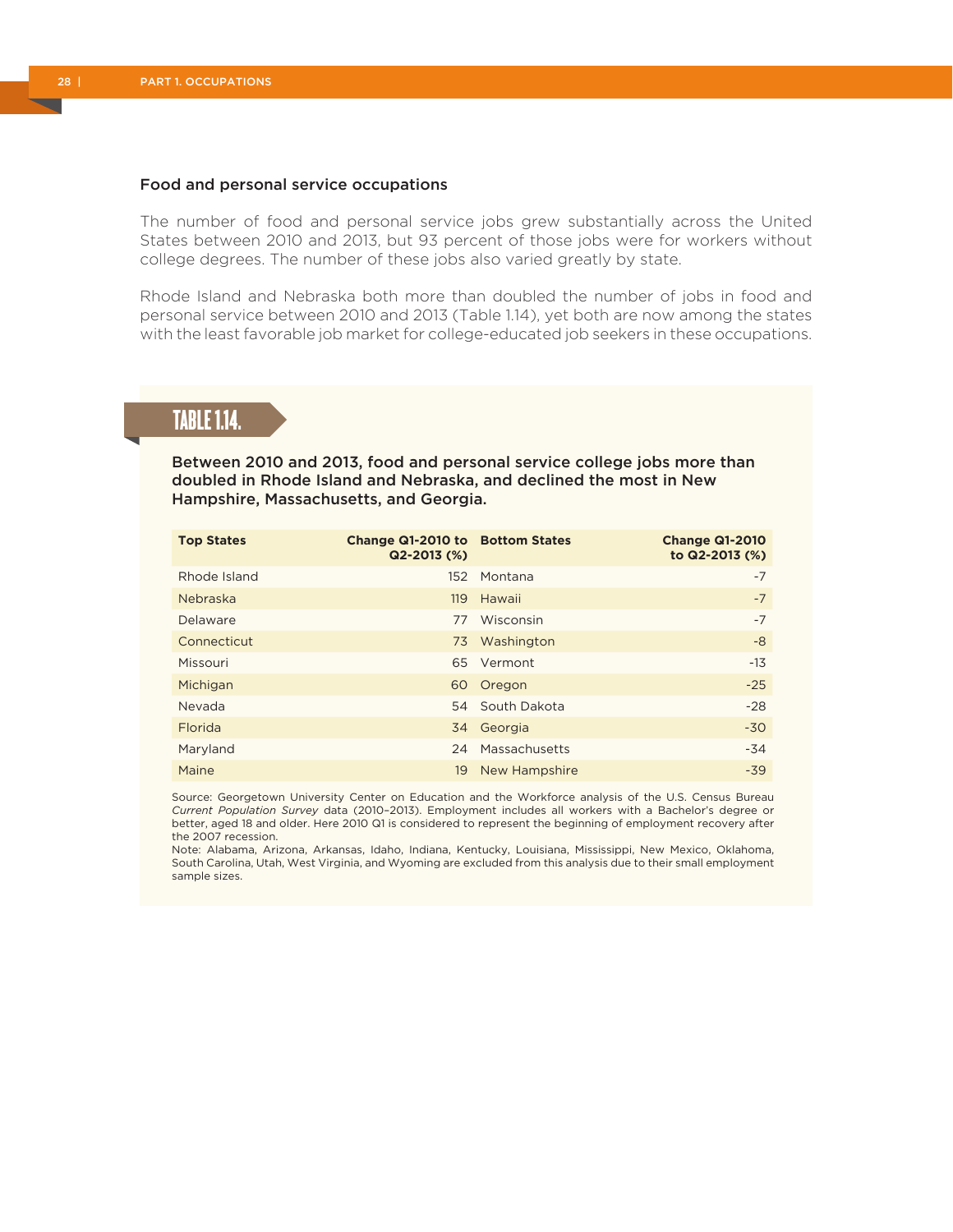# TABLE 1.15.

Montana, Massachusetts, and Colorado have the best food and personal service online college labor markets, while Tennessee, Rhode Island, and Wisconsin have the least favorable.

| <b>Top</b>            | <b>Middle</b>   | <b>Bottom</b>    |
|-----------------------|-----------------|------------------|
| Montana               | Minnesota       | Wyoming          |
| <b>Massachusetts</b>  | Delaware        | Vermont          |
| Colorado              | North Dakota    | Ohio             |
| Washington            | Kentucky        | Nebraska         |
| New Hampshire         | Virginia        | Missouri         |
| South Dakota          | Kansas          | <b>Oklahoma</b>  |
| Georgia               | Oregon          | Nevada           |
| Connecticut           | New Jersey      | Hawaii           |
| Alaska                | Texas           | Florida          |
| lowa                  | Michigan        | South Carolina   |
| <b>North Carolina</b> | Pennsylvania    | West Virginia    |
| Arizona               | California      | New York         |
| Utah                  | Maine           | Wisconsin        |
|                       | <b>Illinois</b> | Rhode Island     |
|                       | Maryland        | <b>Tennessee</b> |

Source: Georgetown University Center on Education and the Workforce analysis of Burning Glass online job ads data and the U.S. Census Bureau *Current Population Survey* employment data, second quarter of 2013. Both, employment and online job ads data, are restricted to those with a Bachelor's degree or better. The states are listed in ranked (descending) order.

Note: Alabama, Arkansas, Indiana, Idaho, Louisiana, Mississipppi, New Mexico, and West Virginia are excluded from this analysis due to their small employment sample sizes.

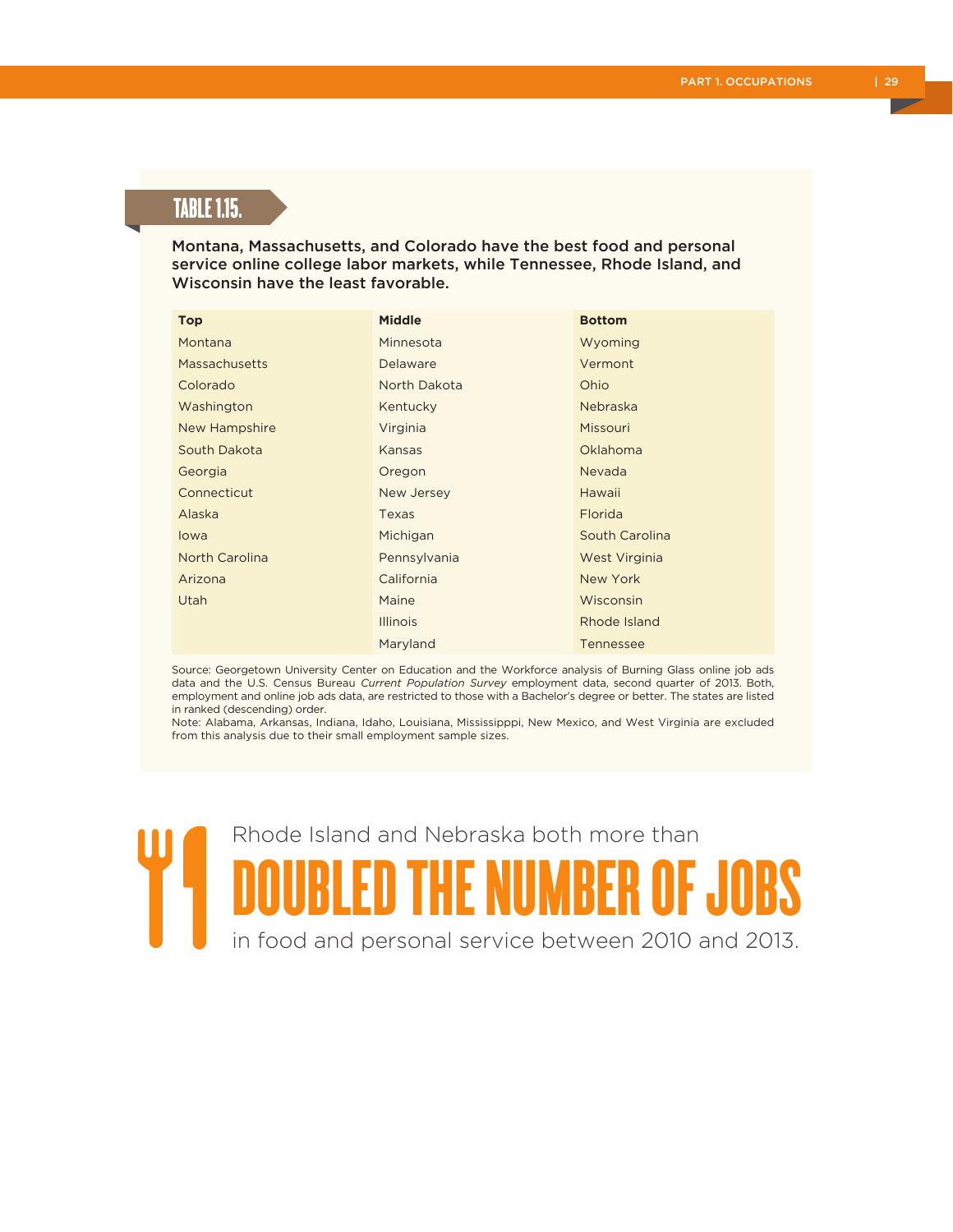#### Blue-collar occupations

Between 2010 and 2013, the number of blue-collar college jobs grew by 12 percent nationally, but that growth was highly uneven. In Ohio, the number nearly doubled, while in Hawaii, Pennsylvania, and Maryland it declined substantially.

Tennessee and Wyoming, which both saw healthy job growth in blue-collar occupations between 2010 and 2013 (Table 1.16), are now poor labor markets for college-educated job seekers in these occupations.

# TABLE 1.16.

Between 2010 and 2013, blue-collar college jobs grew the most in Ohio, Kansas, and Wyoming, and declined the most in Hawaii, Pennsylvania, and Maryland.

| <b>Top States</b> | Change Q1-2010 to Bottom States<br>Q2-2013 (%) |               | <b>Change Q1-2010</b><br>to Q2-2013 (%) |
|-------------------|------------------------------------------------|---------------|-----------------------------------------|
| Ohio              | 97                                             | Delaware      | $-4$                                    |
| Kansas            | 81                                             | Texas         | $-6$                                    |
| Wyoming           | 73                                             | New Jersey    | $-10$                                   |
| Tennessee         |                                                | 67 Colorado   | $-10$                                   |
| Connecticut       | 58                                             | Massachusetts | $-19$                                   |
| South Carolina    | 48                                             | South Dakota  | $-23$                                   |
| <b>Illinois</b>   | 40                                             | Nevada        | $-24$                                   |
| Indiana           | 33                                             | Maryland      | $-25$                                   |
| Georgia           | 32                                             | Pennsylvania  | $-26$                                   |
| Alaska            |                                                | 27 Hawaii     | $-26$                                   |

Source: Georgetown University Center on Education and the Workforce analysis of the U.S. Census Bureau *Current Population Survey* data (2010–2013). Employment includes all workers with a Bachelor's degree or better, aged 18 and older. Here 2010 Q1 is considered to represent the beginning of employment recovery after the 2007 recession.

Note: Alabama, Arizona, Idaho, Louisiana, Mississippi, Missouri, Montana, New Mexico, North Dakota, Oklahoma, and West Virginia are excluded from this analysis due to their small employment sample sizes.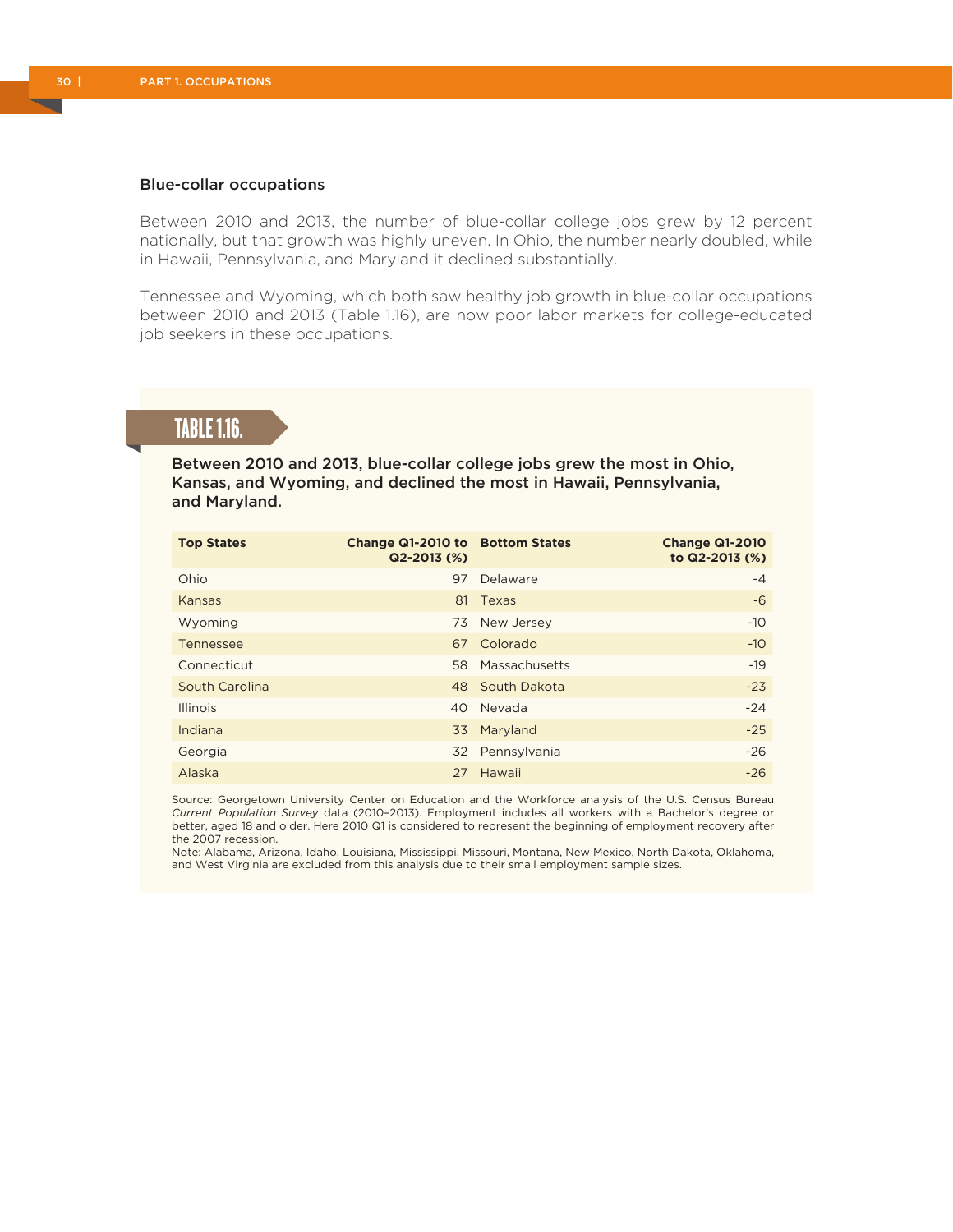# TABLE 1.17.

North Dakota, Montana, and Massachusetts have the best blue-collar online college labor markets, while Rhode Island, Vermont, and Hawaii have the least favorable.

| <b>Top</b>      | <b>Middle</b>   | <b>Bottom</b>    |
|-----------------|-----------------|------------------|
| North Dakota    | Washington      | Florida          |
| Montana         | North Carolina  | Virginia         |
| Massachusetts   | Pennsylvania    | Wisconsin        |
| Michigan        | Colorado        | New Jersey       |
| Delaware        | Oregon          | New York         |
| lowa            | Texas           | Kansas           |
| Arkansas        | Nevada          | Wyoming          |
| South Dakota    | California      | <b>Utah</b>      |
| Maryland        | <b>Illinois</b> | Maine            |
| <b>Nebraska</b> | Missouri        | <b>Tennessee</b> |
| Alaska          | Georgia         | New Hampshire    |
| Alabama         | Connecticut     | South Carolina   |
| Minnesota       | Indiana         | Hawaii           |
|                 | Kentucky        | Vermont          |
|                 | Ohio            | Rhode Island     |

Source: Georgetown University Center on Education and the Workforce analysis of Burning Glass online job ads data and the U.S. Census Bureau *Current Population Survey* employment data, second quarter of 2013. Both, employment and online job ads data, are restricted to those with a Bachelor's degree or better. The states are listed in ranked (descending) order.

Note: Arizona, Idaho, Louisiana, Mississippi, New Mexico, Oklahoma, and West Virginia are excluded from this analysis due to their small employment sample sizes.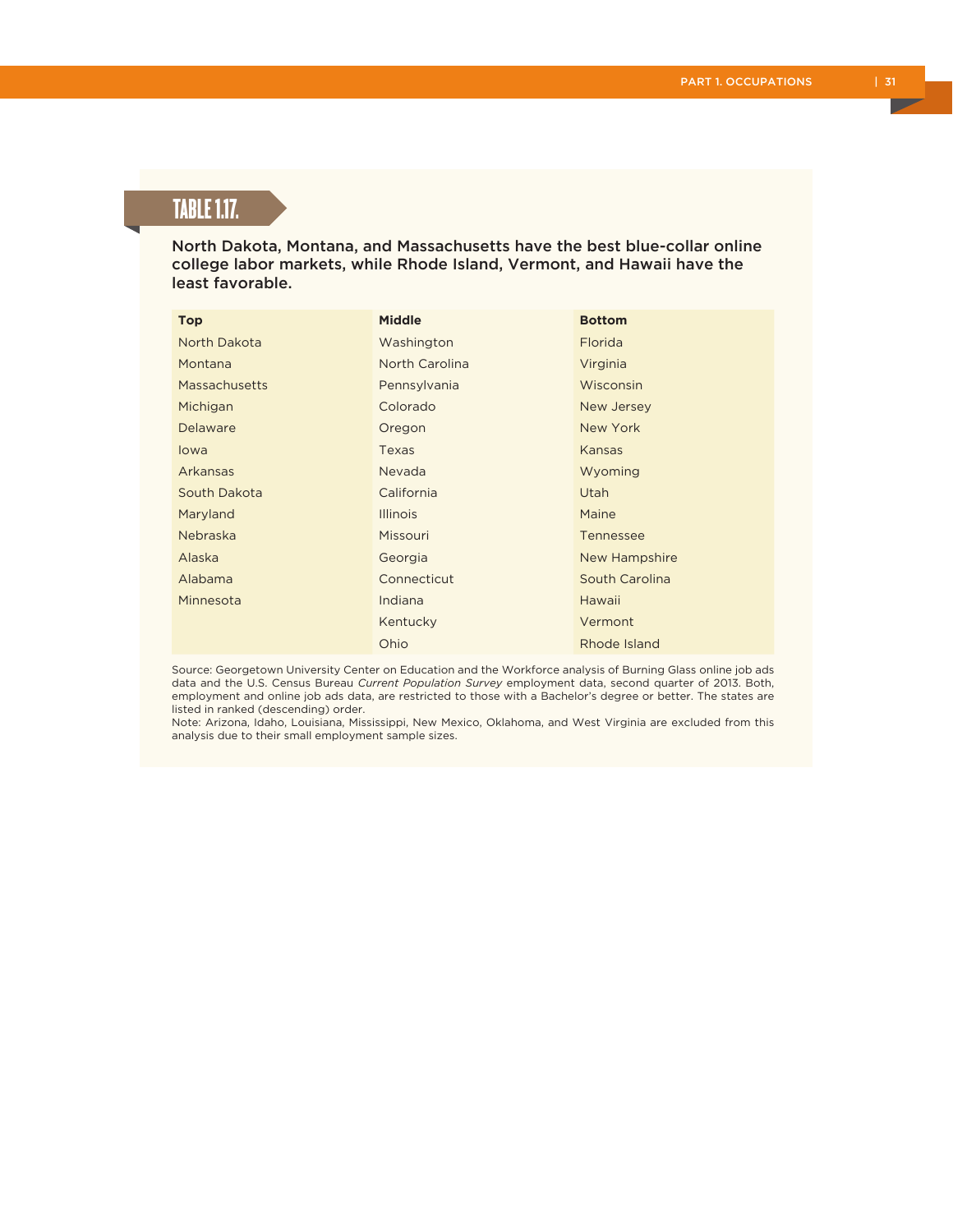# Part 2: Industries

Job growth within industries between 2010 and 2013 also varied among states, as does the favorability of current labor markets within industries. But as noted earlier, strong job growth doesn't necessarily translate into good job prospects: job growth also tends to bring increased competition. In addition, employment statistics cover a three-year period, while the labor market numbers reflect only recent hiring. Finally, an industry that lost many jobs in a state might be in the process of making a comeback – as, for instance, the consulting and business services industry in Ohio, which lost a lot of jobs between 2010 and 2013 but which, based on the number of online job ads, appears to be making a healthy recovery.

Nationally there are 1.24 job ads per 100 workers. By industry, information services, consulting and business services, and financial services offer the best prospects for college graduates, with 1.29 to 1.79 job ads per 100 workers (Figure 2.1). Conversely, the labor markets in construction and natural resources are quite challenging for collegeeducated job seekers, with fewer than 0.5 job ads per 100 workers.

### FIGURE 2.1.

Information services, consulting and business services, and financial services provide the best prospects for college graduates, with the highest number of job ads per 100 workers.



Source: Georgetown University Center on Education and the Workforce analysis of Burning Glass online job ads data and the U.S. Census Bureau *Current Population Survey* employment data, second quarter of 2013.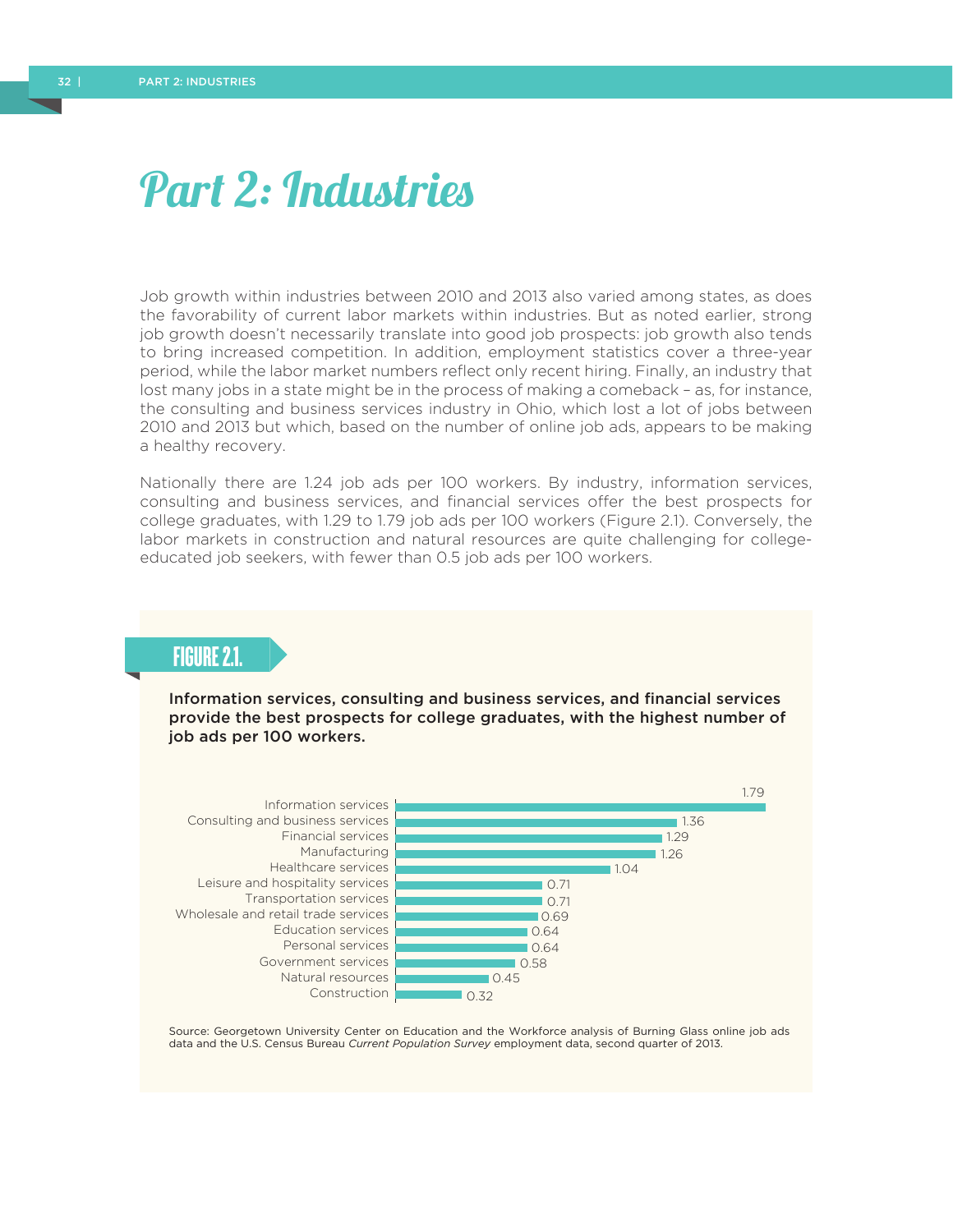#### Consulting and business services

Between 2010 and 2013, employment in consulting and business services grew by 12 percent overall, but in no particular geographical pattern. It was down in Georgia and Tennessee, for instance, but up in neighboring Alabama, down in Iowa but up in nextdoor Missouri.

# TABLE 2.1.

Between 2010 and 2013, employment grew by 12 percent in the consulting and business services industry. Alabama, Oklahoma, and Utah had the largest job growth, while Ohio, Arizona, and Iowa had the largest job declines.

| <b>Top States</b> | Change Q1-2010 to Bottom States<br>Q2-2013 (%) |               | <b>Change Q1-2010</b><br>to Q2-2013 (%) |
|-------------------|------------------------------------------------|---------------|-----------------------------------------|
| Alabama           | 127                                            | Massachusetts | $-2$                                    |
| Oklahoma          | 71                                             | Georgia       | $-4$                                    |
| Utah              | 67                                             | Washington    | $-7$                                    |
| Alaska            |                                                | 56 Tennessee  | -8                                      |
| Nevada            |                                                | 53 Maine      | $-14$                                   |
| Missouri          |                                                | 46 Louisiana  | $-14$                                   |
| Kentucky          |                                                | 46 Colorado   | $-15$                                   |
| West Virginia     |                                                | 45 Iowa       | $-16$                                   |
| Montana           | 40                                             | Arizona       | $-20$                                   |
| Michigan          |                                                | 36 Ohio       | $-24$                                   |

Source: Georgetown University Center on Education and the Workforce analysis of the U.S. Census Bureau *Current Population Survey* data (2010–2013). Employment includes all workers with a Bachelor's degree or better, aged 18 and older. Here 2010 Q1 is considered to represent the beginning of employment recovery after the 2007 recession.

Note: Arkansas and Mississippi are excluded from this analysis due to their small employment sample sizes.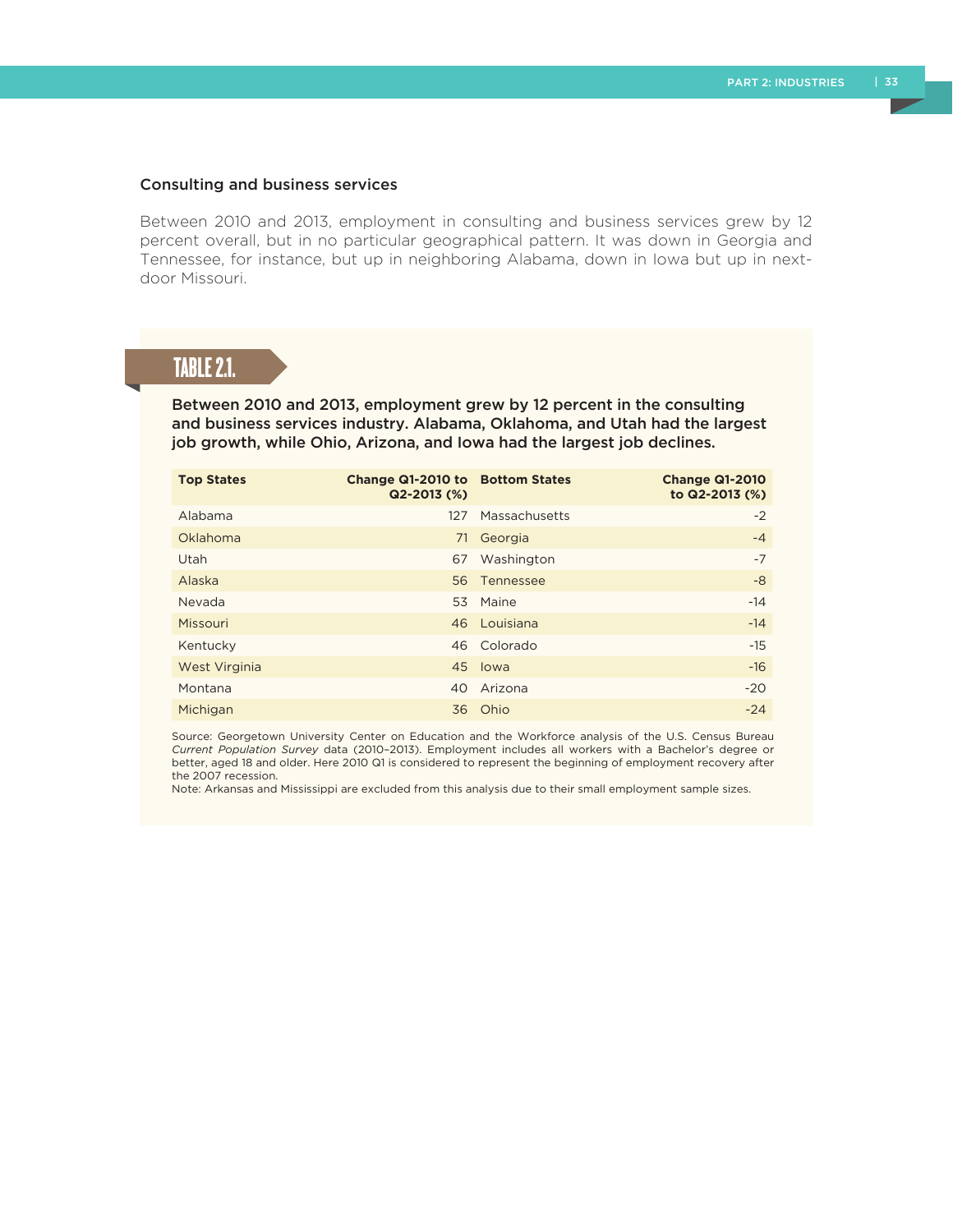# **TABLE 2.2.**

Delaware, Ohio, and Massachusetts have the most favorable job markets in consulting and business services; Rhode Island, New Mexico, and New Hampshire have the least favorable.

| <b>Top</b>            | <b>Middle</b> | <b>Bottom</b>     |
|-----------------------|---------------|-------------------|
| <b>Delaware</b>       | Pennsylvania  | South Dakota      |
| Ohio                  | New York      | Mississippi       |
| <b>Massachusetts</b>  | Arizona       | <b>Utah</b>       |
| lowa                  | Michigan      | Maine             |
| Nebraska              | Missouri      | Wyoming           |
| Washington            | Colorado      | <b>Oklahoma</b>   |
| <b>North Carolina</b> | Connecticut   | West Virginia     |
| North Dakota          | Maryland      | South Carolina    |
| Minnesota             | Tennessee     | Vermont           |
| Virginia              | Wisconsin     | Louisiana         |
| New Jersey            | Alaska        | Arkansas          |
| California            | Idaho         | Nevada            |
| <b>Illinois</b>       | Kansas        | Kentucky          |
| Oregon                | Indiana       | Montana           |
| Texas                 | Florida       | New Hampshire     |
| Georgia               | Alabama       | <b>New Mexico</b> |
|                       | Hawaii        | Rhode Island      |

Source: Georgetown University Center on Education and the Workforce analysis of Burning Glass online job ads data and the U.S. Census Bureau *Current Population Survey* employment data, second quarter of 2013. Both, employment and online job ads data, are restricted to those with a Bachelor's degree or better. The states are listed in ranked (descending) order.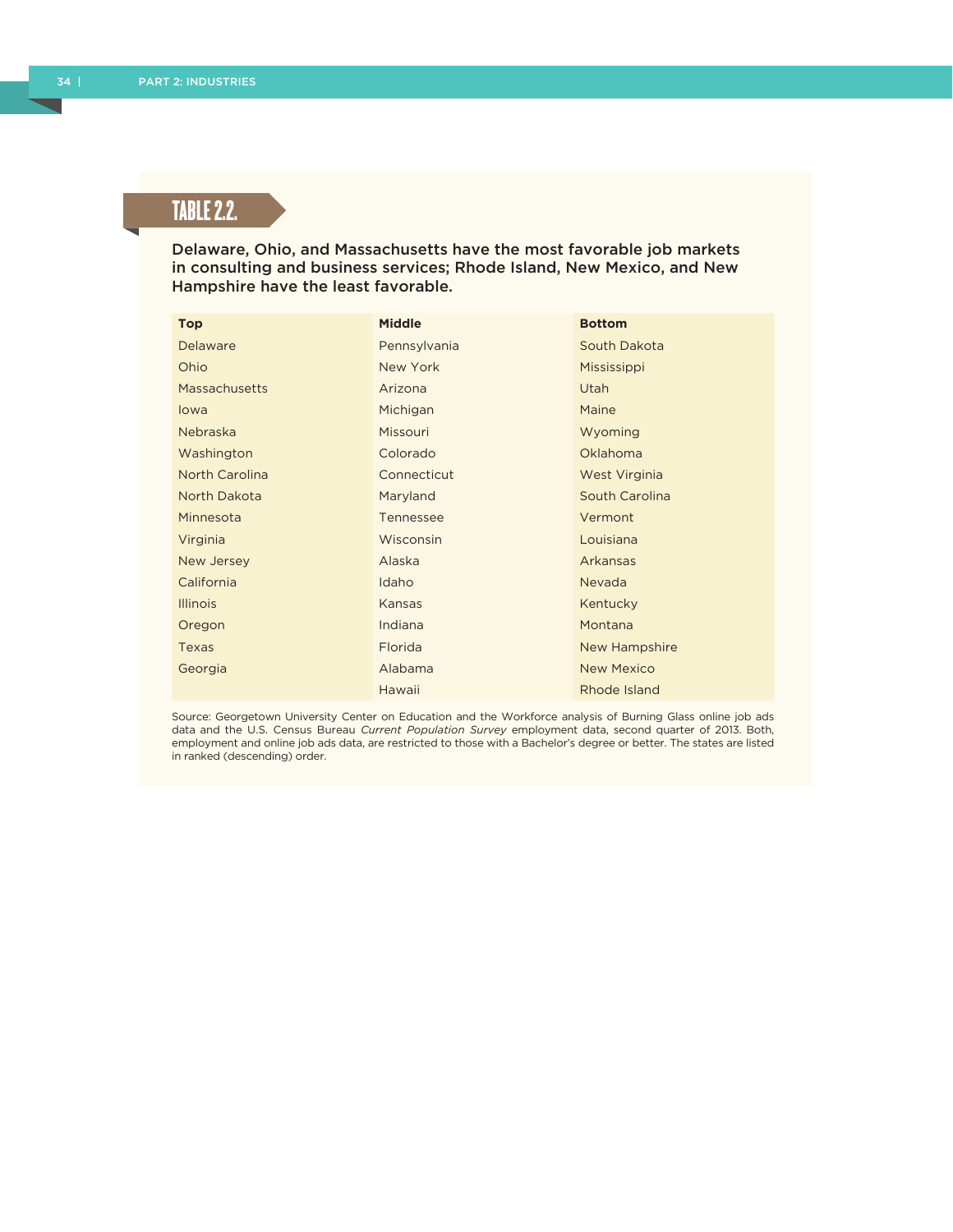#### Healthcare services

The healthcare services industry appears to be booming in Washington State and Iowa, where employment grew between 2010 and 2013 and which still appear to be good labor markets. New Mexico, Oklahoma, and Montana saw employment declines between 2010 and 2013, but the labor market in those states now seems to be on the upswing.

### TABLE 2.3.

Alabama, Delaware, and West Virginia had the biggest growth in employment among college graduates in the healthcare services industry. Montana, Tennessee, and Oklahoma had the biggest losses.

| <b>Top States</b> | Change Q1-2010 to Bottom States<br>$Q2 - 2013$ (%) |             | <b>Change Q1-2010</b><br>to Q2-2013 (%) |
|-------------------|----------------------------------------------------|-------------|-----------------------------------------|
| Alabama           | 60                                                 | Oregon      |                                         |
| Delaware          | 56                                                 | Nebraska    | $\circ$                                 |
| West Virginia     | 54                                                 | Louisiana   | $\Omega$                                |
| Washington        | 53                                                 | Michigan    | $-5$                                    |
| Missouri          | 50                                                 | Maine       | -8                                      |
| Idaho             |                                                    | 44 Vermont  | $-9$                                    |
| lowa              | 36                                                 | New Mexico  | $-12$                                   |
| Indiana           |                                                    | 35 Oklahoma | $-13$                                   |
| <b>Illinois</b>   | 35                                                 | Tennessee   | $-22$                                   |
| Arkansas          | 34                                                 | Montana     | $-22$                                   |

Source: Georgetown University Center on Education and the Workforce analysis of the U.S. Census Bureau *Current Population Survey* data (2010–2013). Employment includes all workers with a Bachelor's degree or better, aged 18 and older. Here 2010 Q1 is considered to represent the beginning of employment recovery after the 2007 recession.



THE HEALTHCARE SERVICES INDUSTRY APPEARS TO BE BOOMING

in Washington State and Iowa.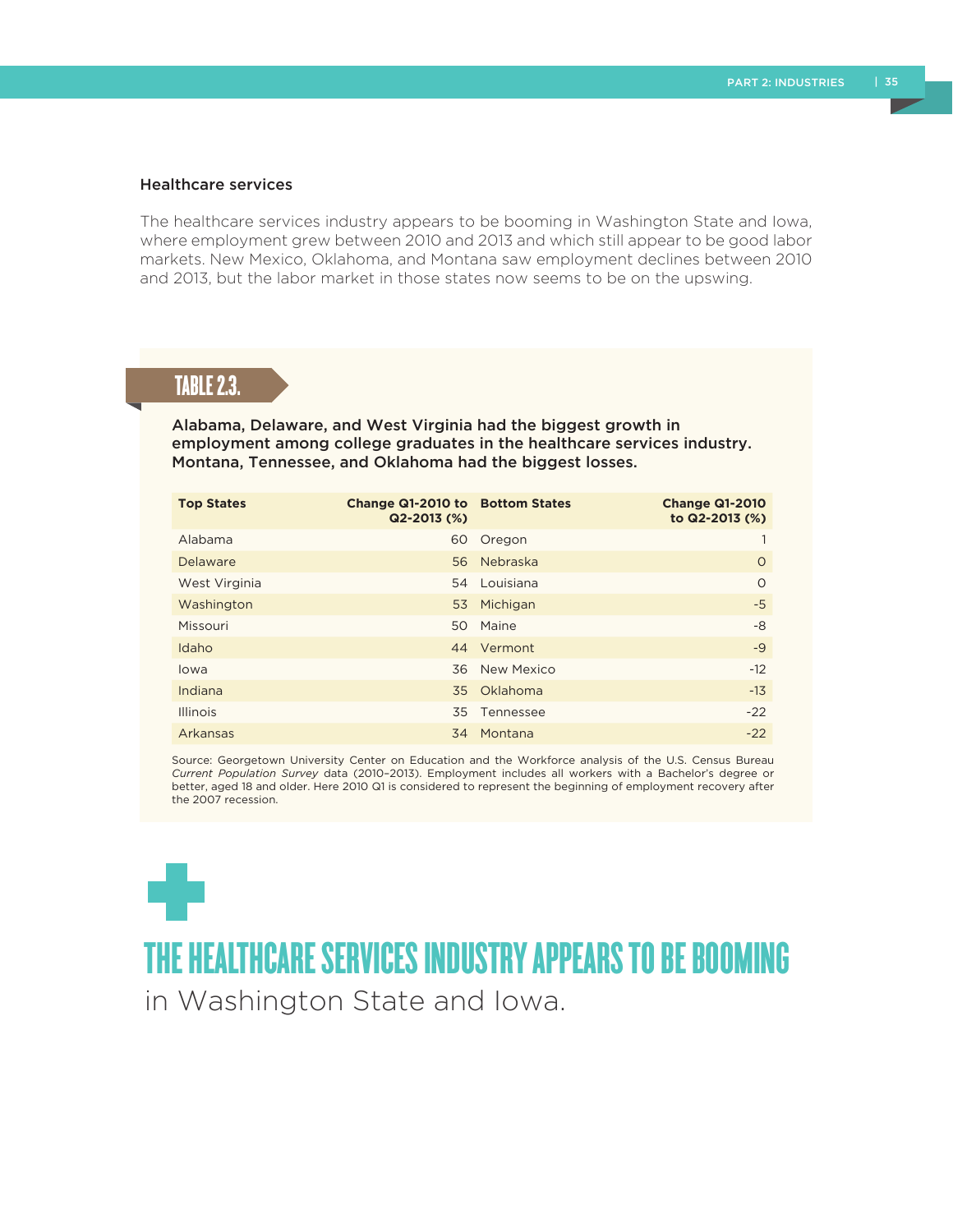# TABLE 2.4.

Montana, Colorado, and Washington State have the most favorable online college labor markets in the healthcare services industry, while West Virginia, Rhode Island, and New York have the least favorable.

| <b>Top</b>           | <b>Middle</b>  | <b>Bottom</b>   |
|----------------------|----------------|-----------------|
| Montana              | Minnesota      | Maryland        |
| Colorado             | Ohio           | New Hampshire   |
| Washington           | South Dakota   | Nevada          |
| Alaska               | North Dakota   | <b>Illinois</b> |
| <b>Massachusetts</b> | Kentucky       | Wisconsin       |
| Utah                 | Maine          | Pennsylvania    |
| Arizona              | Connecticut    | Nebraska        |
| <b>New Mexico</b>    | Virginia       | South Carolina  |
| Tennessee            | Idaho          | Indiana         |
| Oklahoma             | California     | Alabama         |
| lowa                 | North Carolina | Louisiana       |
| <b>Delaware</b>      | Florida        | Mississippi     |
| Oregon               | Vermont        | New Jersey      |
| Wyoming              | Michigan       | Hawaii          |
| Texas                | Missouri       | New York        |
| Georgia              | Kansas         | Rhode Island    |
|                      | Arkansas       | West Virginia   |

Source: Georgetown University Center on Education and the Workforce analysis of Burning Glass online job ads data and the U.S. Census Bureau *Current Population Survey* employment data, second quarter of 2013. Both, employment and online job ads data, are restricted to those with a Bachelor's degree or better. The states are listed in ranked (descending) order.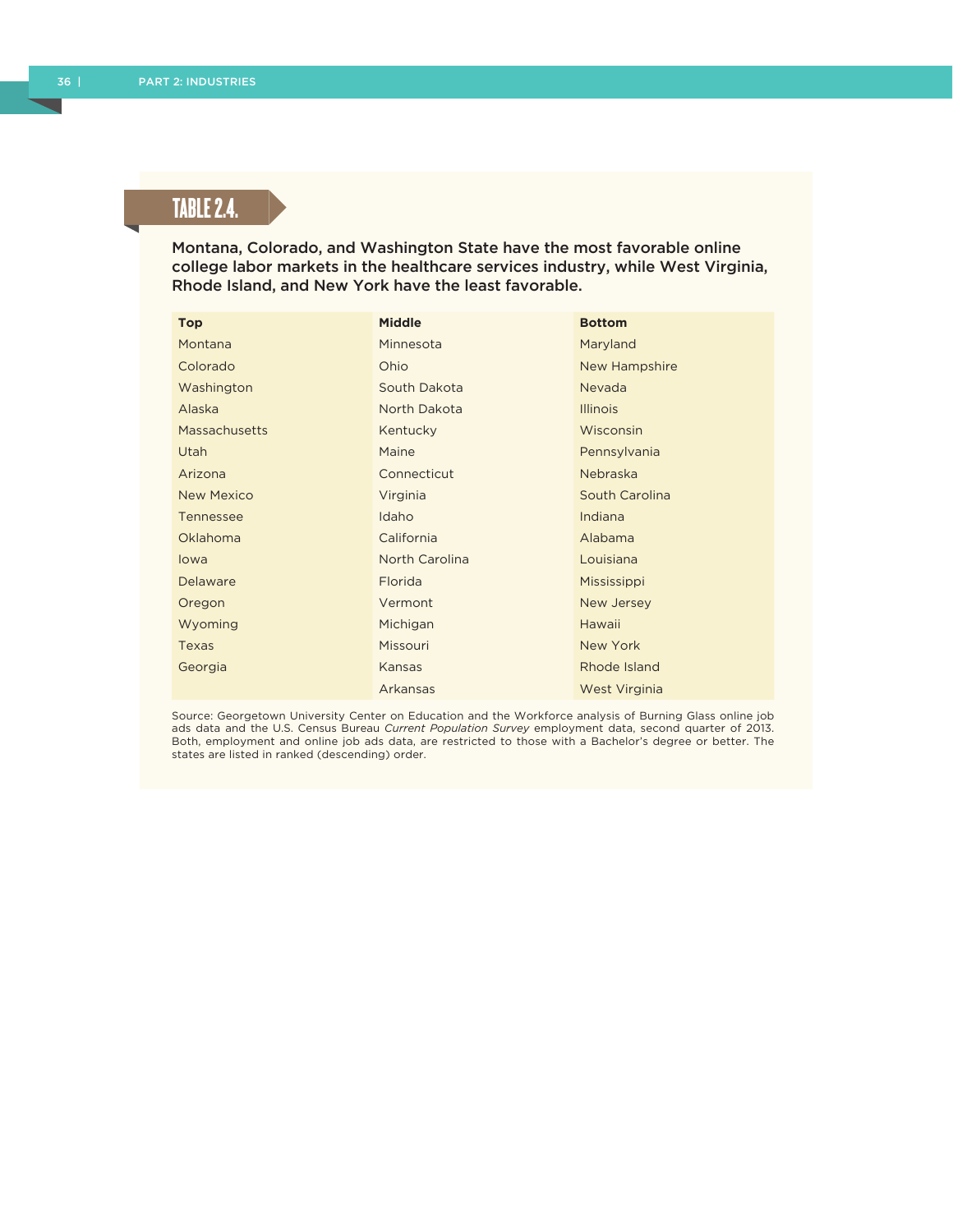#### Financial services

Between 2010 and 2013, employment for college graduates in the financial services industry increased nationally by 7 percent – and once again, this growth appears to have been geographically divergent. Employment declined in North Carolina, for instance, but grew in South Carolina and Virginia; Wisconsin lost jobs while neighboring Michigan gained. Even though Arizona, Nebraska, North Carolina, and South Dakota lost jobs in the financial services industry between 2010 and 2013, those states now appear to be favorable labor markets for college graduates seeking employment in the industry.

# TABLE 2.5.

Indiana, South Carolina, and Iowa had the biggest growth in financial services employment among college graduates; Nevada, Hawaii, and South Dakota had the biggest losses.

| <b>Top States</b> | Change Q1-2010 to Bottom States<br>$Q2 - 2013$ (%) |                 | <b>Change Q1-2010</b><br>to Q2-2013 (%) |
|-------------------|----------------------------------------------------|-----------------|-----------------------------------------|
| Indiana           | 77                                                 | Kansas          | $-13$                                   |
| South Carolina    |                                                    | 74 Maine        | $-17$                                   |
| lowa              | 64                                                 | Wisconsin       | $-17$                                   |
| Tennessee         | 61                                                 | Nebraska        | $-18$                                   |
| Virginia          | 47                                                 | New Jersey      | $-18$                                   |
| Oklahoma          |                                                    | 45 Arizona      | $-22$                                   |
| North Dakota      | 37                                                 | North Carolina  | $-23$                                   |
| Michigan          |                                                    | 36 South Dakota | $-29$                                   |
| Florida           | 28                                                 | Hawaii          | $-33$                                   |
| Colorado          |                                                    | 23 Nevada       | $-42$                                   |

Source: Georgetown University Center on Education and the Workforce analysis of the U.S. Census Bureau *Current Population Survey* data (2010–2013). Employment includes all workers with a Bachelor's degree or better, aged 18 and older. Here 2010 Q1 is considered to represent the beginning of employment recovery after the 2007 recession.

Note: Alabama, Alaska, Arkansas, Idaho, Mississippi, Montana, New Mexico, West Virginia, and Wyoming are excluded from this analysis due to their small sample sizes.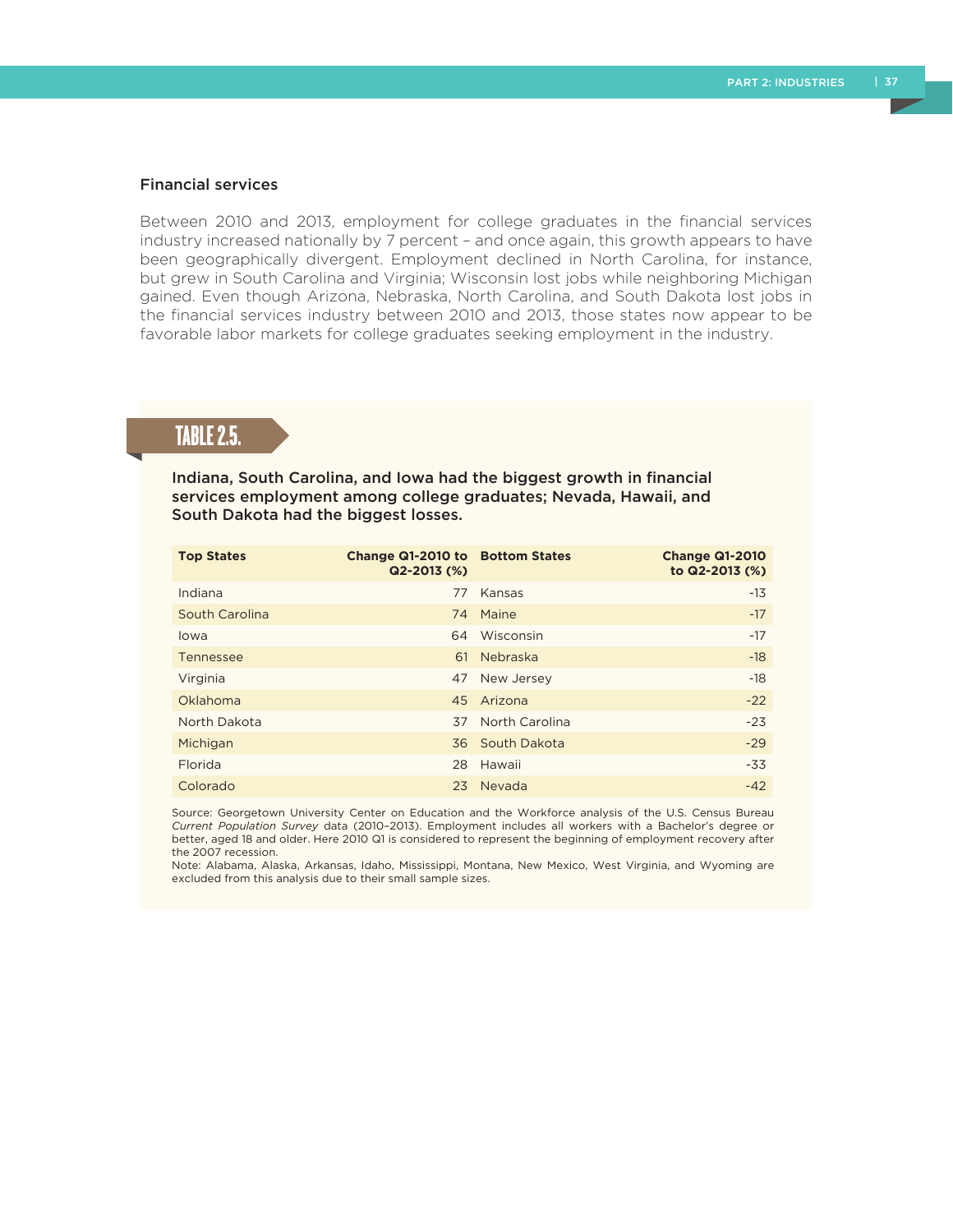# TABLE 2.6.

Delaware, Alabama, and Massachusetts have the most favorable online college job markets in financial services, while South Carolina, Mississippi, and Utah have the least favorable job markets.

| <b>Top</b>            | <b>Middle</b>   | <b>Bottom</b>    |
|-----------------------|-----------------|------------------|
| <b>Delaware</b>       | Ohio            | Indiana          |
| Alabama               | Nevada          | Hawaii           |
| Massachusetts         | Rhode Island    | Louisiana        |
| Oregon                | lowa            | Florida          |
| Idaho                 | New Jersey      | Kentucky         |
| South Dakota          | Connecticut     | Colorado         |
| Washington            | Georgia         | North Dakota     |
| Arizona               | New York        | Pennsylvania     |
| <b>Nebraska</b>       | <b>Missouri</b> | Maine            |
| Minnesota             | <b>Illinois</b> | Oklahoma         |
| <b>North Carolina</b> | California      | New Hampshire    |
|                       | Texas           | Vermont          |
|                       | Virginia        | <b>Tennessee</b> |
|                       | Michigan        | <b>Utah</b>      |
|                       | Maryland        | Mississippi      |
|                       | Kansas          | South Carolina   |
|                       | Wisconsin       |                  |

Source: Georgetown University Center on Education and the Workforce analysis of Burning Glass online job ads data and the U.S. Census Bureau *Current Population Survey* employment data, second quarter of 2013. Both, employment and online job ads data, are restricted to those with a Bachelor's degree or better. The states are listed in ranked (descending) order.

Note: Alaska, Arkansas, Montana, New Mexico, West Virginia, and Wyoming are excluded from this analysis due to their small sample sizes.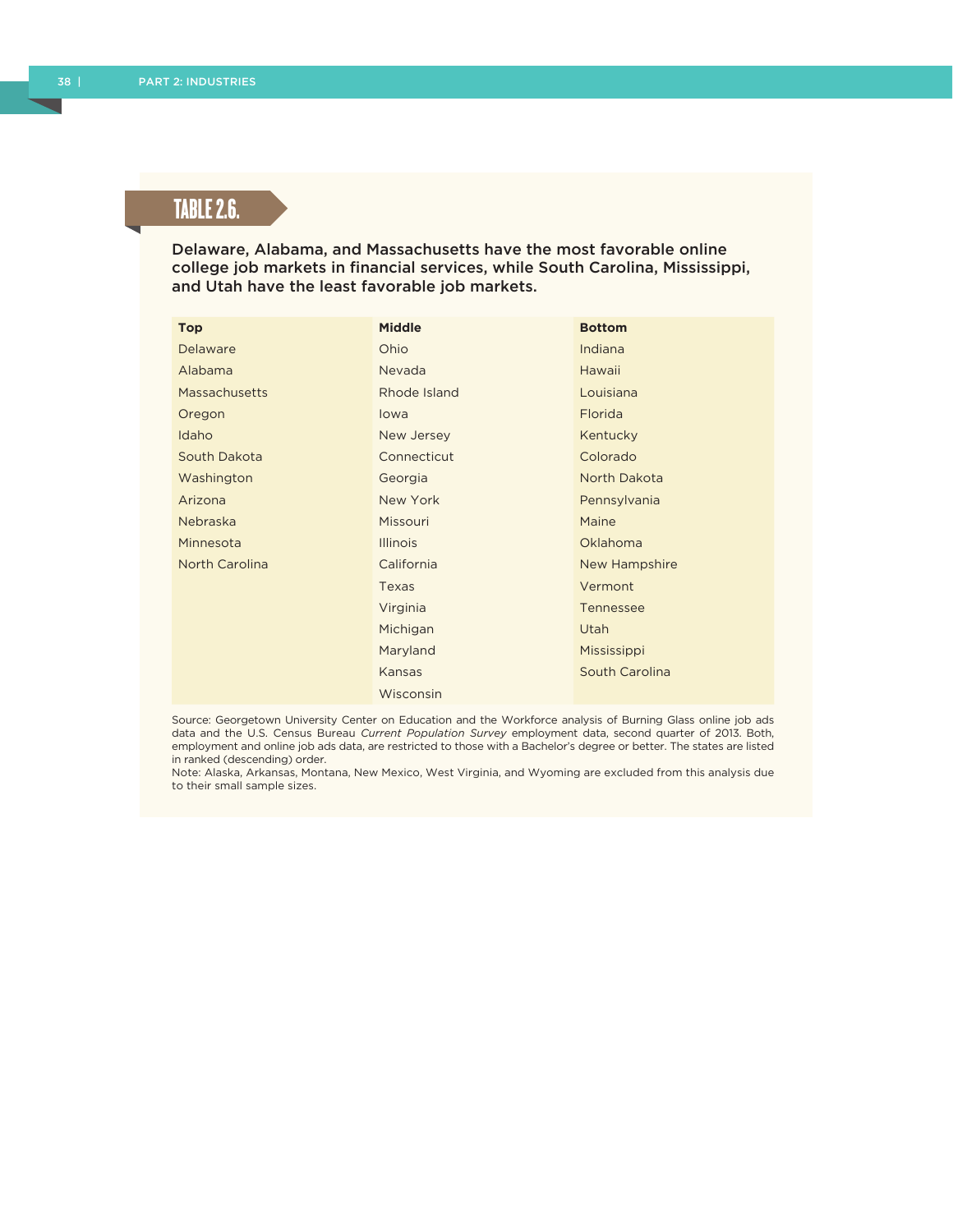#### Education services

Nationally, employment in the education services industry declined 2 percent between 2010 and 2013, with the declines concentrated in the South (Louisiana, Mississippi, and Tennessee) and West (Nevada, Arizona, Idaho, and Montana). But based on more recent online job ads, the industry seems to be making a comeback in Arizona, Idaho, and Nevada.

## TABLE 2.7.

Hawaii and Pennsylvania had the biggest gains in employment among the college educated in the education services industry. Nevada, New Jersey, and Arizona had the biggest losses.

| <b>Top States</b> | Change Q1-2010 to Bottom States<br>$Q2 - 2013$ (%) |              | <b>Change Q1-2010</b><br>to Q2-2013 (%) |
|-------------------|----------------------------------------------------|--------------|-----------------------------------------|
| Hawaii            |                                                    | 35 Montana   | $-12$                                   |
| Pennsylvania      | 30                                                 | Mississippi  | $-17$                                   |
| New Mexico        | 27                                                 | Idaho        | $-18$                                   |
| Utah              | 24                                                 | Indiana      | $-19$                                   |
| South Carolina    |                                                    | 22 Tennessee | $-21$                                   |
| Ohio              | 17                                                 | Louisiana    | $-23$                                   |
| Washington        | 16                                                 | Kansas       | $-25$                                   |
| Arkansas          | 14                                                 | Arizona      | $-31$                                   |
| lowa              | 10                                                 | New Jersey   | $-38$                                   |
| Alaska            | 10 <sup>°</sup>                                    | Nevada       | $-41$                                   |

Source: Georgetown University Center on Education and the Workforce analysis of the U.S. Census Bureau *Current Population Survey* data (2010–2013). Employment includes all workers with a Bachelor's degree or better, aged 18 and older. Here 2010 Q1 is considered to represent the beginning of employment recovery after the 2007 recession.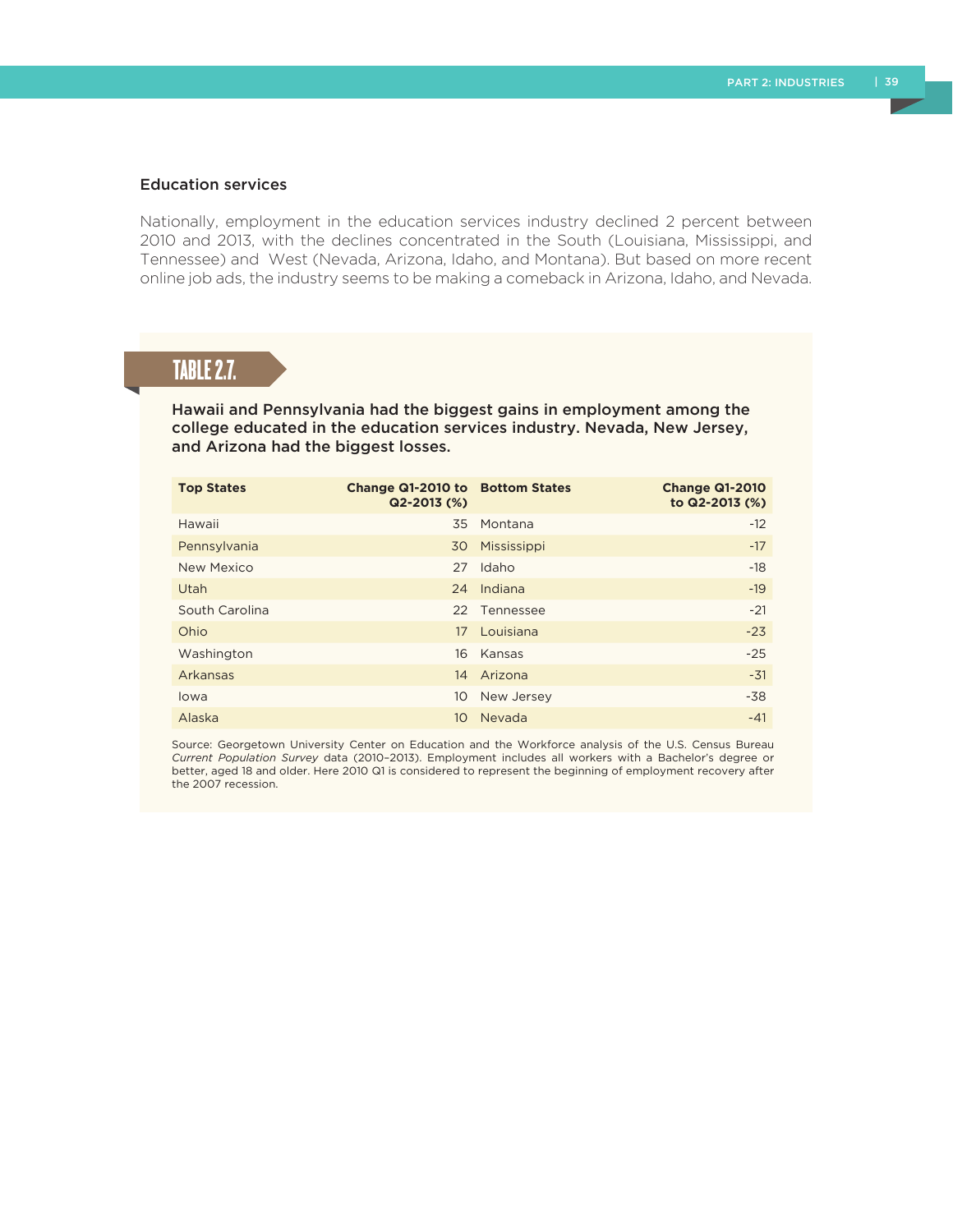# TABLE 2.8.

Alaska, Vermont, and Massachusetts have the most favorable education services online college labor markets, while West Virginia, Hawaii, and Alabama have the least favorable education services online college labor markets.

| <b>Top</b>            | <b>Middle</b>   | <b>Bottom</b>     |
|-----------------------|-----------------|-------------------|
| Alaska                | New Jersey      | Oregon            |
| Vermont               | Kansas          | <b>New Mexico</b> |
| Massachusetts         | <b>Illinois</b> | Wisconsin         |
| Idaho                 | California      | Florida           |
| South Dakota          | lowa            | Montana           |
| Arizona               | Arkansas        | South Carolina    |
| Minnesota             | Kentucky        | Wyoming           |
| Maine                 | Oklahoma        | Missouri          |
| Colorado              | Maryland        | Georgia           |
| Utah                  | Michigan        | Mississippi       |
| Nevada                | Indiana         | Pennsylvania      |
| Virginia              | Tennessee       | Ohio              |
| <b>North Carolina</b> | Connecticut     | Louisiana         |
| North Dakota          | Nebraska        | Rhode Island      |
| New Hampshire         | Delaware        | Alabama           |
| Washington            | Texas           | Hawaii            |
|                       | New York        | West Virginia     |

Source: Georgetown University Center on Education and the Workforce analysis of Burning Glass online job ads data and the U.S. Census Bureau *Current Population Survey* employment data, second quarter of 2013. Both, employment and online job ads data, are restricted to those with a Bachelor's degree or better. The states are listed in ranked (descending) order.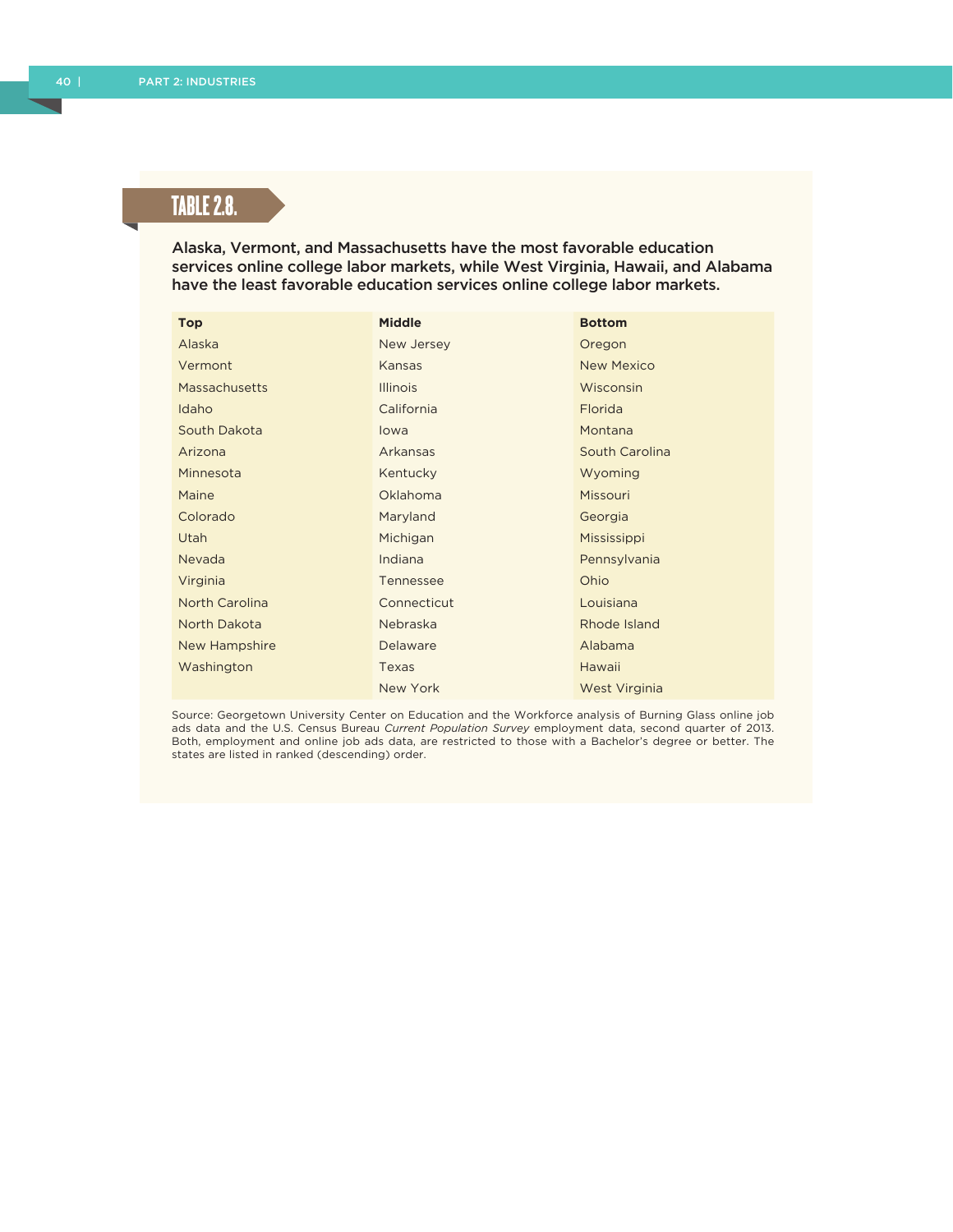#### Manufacturing

Between 2010 and 2013, college jobs grew by 19 percent nationally in the manufacturing industry and in Tennessee the number of such jobs more than doubled (Table 2.9). However, Tennessee now ranks near the bottom in terms of online job ads per worker in the manufacturing industry (Table 2.10). But Virginia, which lost 26 percent of its college jobs in the manufacturing industry between 2010 and 2013, now ranks at the top in the number of online job ads for college graduates.

### TABLE 2.9.

Tennessee, Oregon, and Wisconsin had the largest employment growth among the college educated workers in the manufacturing industry; Kentucky, Arizona, and Virginia had the biggest declines.

| <b>Top States</b> | Change Q1-2010 to Bottom States<br>$Q2 - 2013$ (%) |               | <b>Change Q1-2010</b><br>to Q2-2013 (%) |
|-------------------|----------------------------------------------------|---------------|-----------------------------------------|
| Tennessee         | 107                                                | Florida       | $-2$                                    |
| Oregon            | 85                                                 | New Hampshire | $-3$                                    |
| Wisconsin         | 68                                                 | South Dakota  | $-3$                                    |
| South Carolina    |                                                    | 60 Utah       | $-3$                                    |
| Missouri          | 56                                                 | Maryland      | $-4$                                    |
| Indiana           |                                                    | 54 Vermont    | $-4$                                    |
| Ohio              | 48                                                 | Delaware      | $-11$                                   |
| Nebraska          |                                                    | 47 Virginia   | $-26$                                   |
| Massachusetts     | 40                                                 | Arizona       | $-27$                                   |
| Washington        | 39                                                 | Kentucky      | $-30$                                   |

Source: Georgetown University Center on Education and the Workforce analysis of the U.S. Census Bureau *Current Population Survey* data (2010–2013). Employment includes all workers with a Bachelor's degree or better, aged 18 and older. Here 2010 Q1 is considered to represent the beginning of employment recovery after the 2007 recession.

Note: Alabama, Alaska, Arkansas, Hawaii, Louisiana, Mississippi, Montana, Nevada, New Mexico, North Dakota, Oklahoma, West Virginia, and Wyoming are excluded from this analysis due to their small sample sizes.



Between 2010 and 2013, college jobs grew by 19 PERCENT IN THE MANUFACTURING INDUSTRY.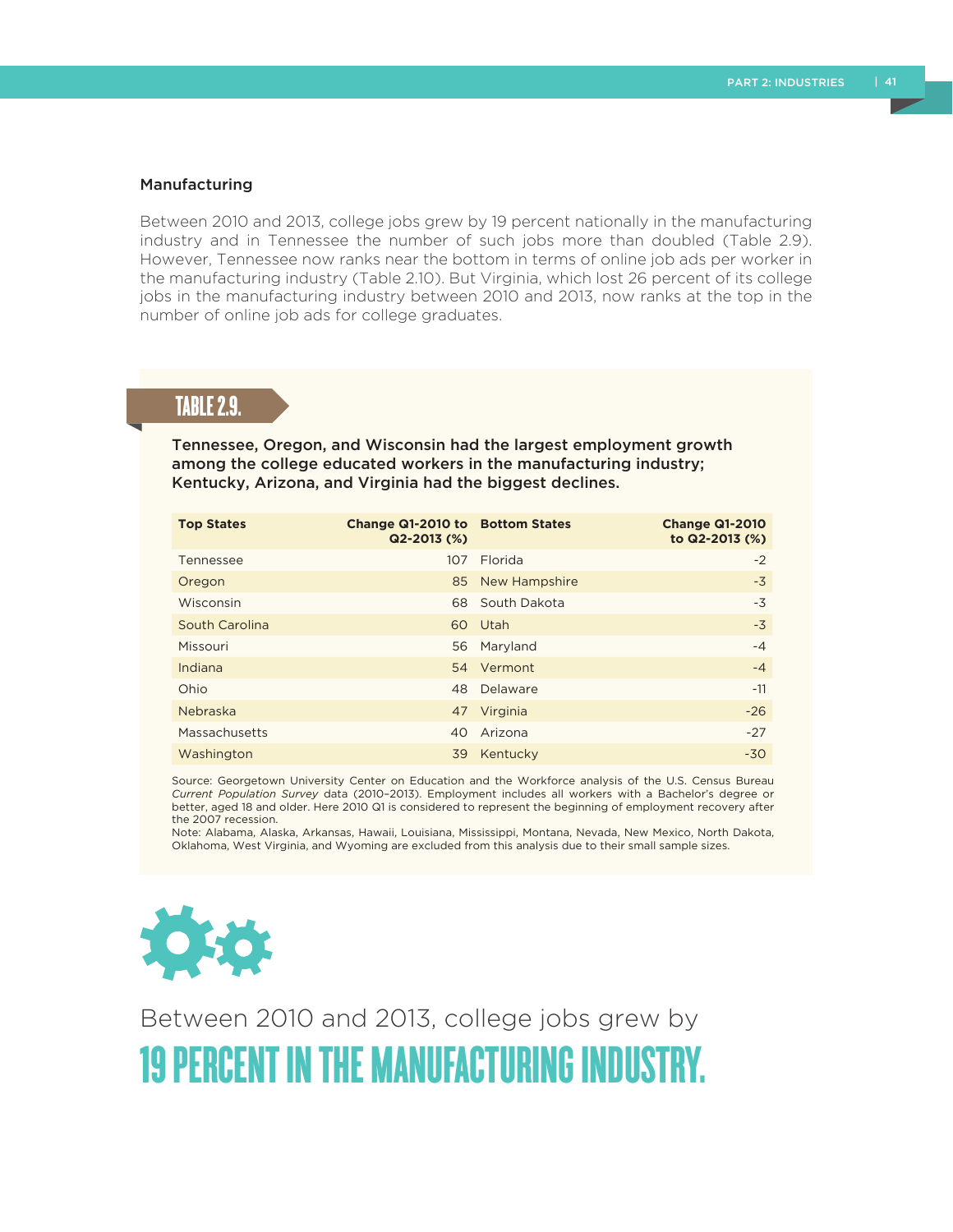# TABLE 2.10.

Virginia, Maryland, and Massachusetts have the most favorable manufacturing online college labor markets, while Rhode Island, South Carolina, and Tennessee have the least favorable manufacturing online college labor markets.

| <b>Top</b>           | <b>Middle</b>   | <b>Bottom</b>    |
|----------------------|-----------------|------------------|
| Virginia             | Georgia         | Nevada           |
| Maryland             | Kentucky        | Wisconsin        |
| <b>Massachusetts</b> | California      | Minnesota        |
| Alabama              | North Carolina  | Kansas           |
| New Jersey           | Arkansas        | Oklahoma         |
| <b>Texas</b>         | Florida         | Pennsylvania     |
| New York             | Connecticut     | <b>Utah</b>      |
| lowa                 | Colorado        | Missouri         |
| Nebraska             | <b>Illinois</b> | Oregon           |
| Delaware             | Ohio            | Indiana          |
|                      | South Dakota    | West Virginia    |
|                      | Arizona         | Maine            |
|                      | Michigan        | New Hampshire    |
|                      | Idaho           | Vermont          |
|                      | Washington      | <b>Tennessee</b> |
|                      |                 | South Carolina   |

Source: Georgetown University Center on Education and the Workforce analysis of Burning Glass online job ads data and the U.S. Census Bureau *Current Population Survey* employment data, second quarter of 2013. Both, employment and online job ads data, are restricted to those with a Bachelor's degree or better. The states are listed in ranked (descending) order.

Rhode Island

Note: Alaska, Hawaii, Louisiana, Mississippi, Montana, New Mexico, North Dakota, and Wyoming are excluded from this analysis due to their small sample sizes.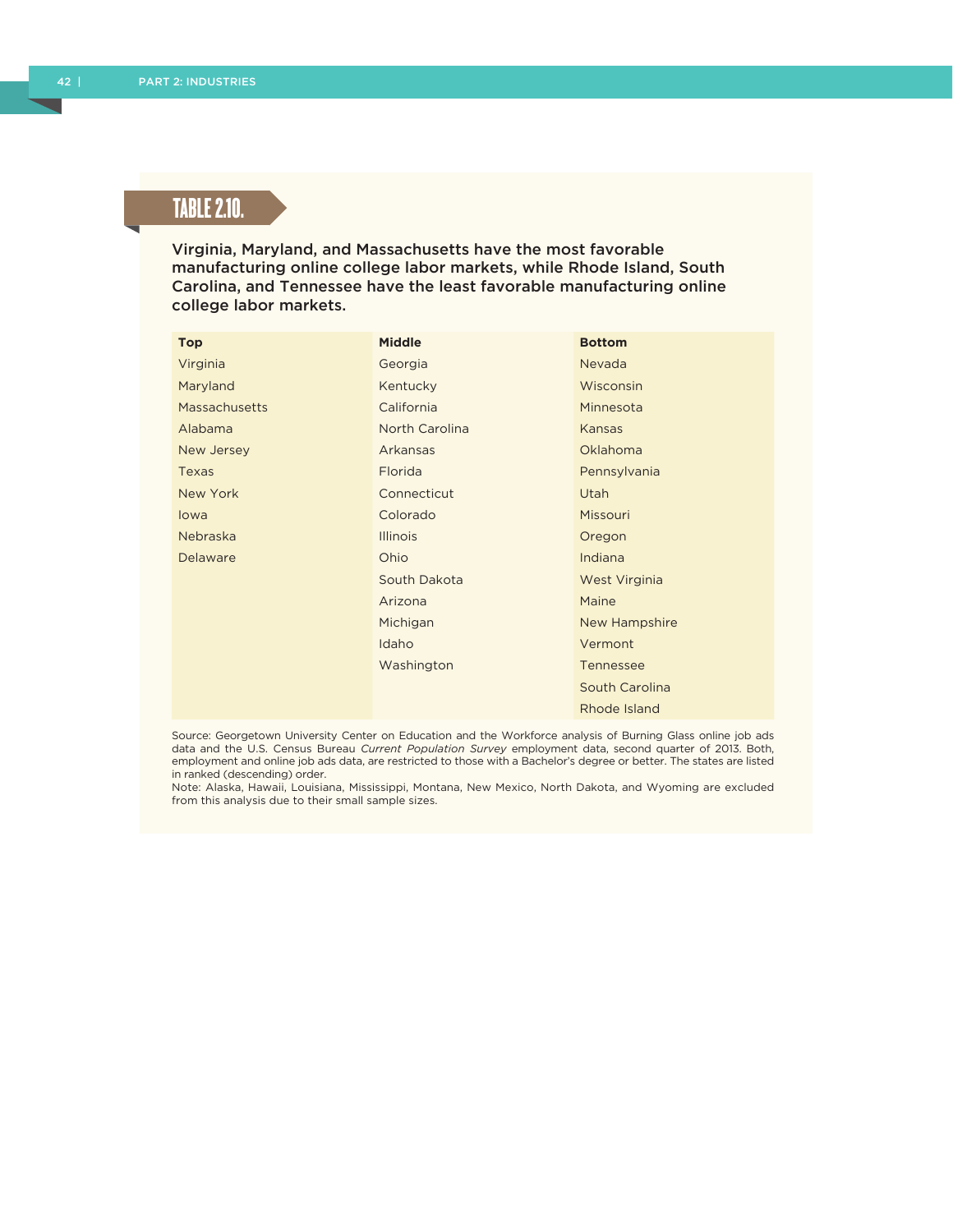#### Wholesale and retail trade services

Between 2010 and 2013, employment grew by 3 percent in the wholesale and retail trade services industry. Louisiana and Arkansas experienced the largest growth in jobs within the wholesale and retail trade sector (Table 2.11), yet their job markets tend to be more saturated based on the number of jobs ads to employment base (Table 2.12). Meanwhile, college graduates pursuing careers in this sector face the best prospects in Washington state, Oregon, and Idaho (Table 2.12).

## TABLE 2.11.

Louisiana, Arkansas, and Delaware had the biggest gains in employment among college graduates in the wholesale and retail trade services; Idaho, Hawaii, and Texas had the largest losses.

| <b>Top States</b> | Change Q1-2010 to Bottom States<br>$Q2 - 2013$ (%) |             | <b>Change Q1-2010</b><br>to Q2-2013 (%) |
|-------------------|----------------------------------------------------|-------------|-----------------------------------------|
| Louisiana         | 41                                                 | Michigan    | -8                                      |
| Arkansas          | 38                                                 | Missouri    | $-9$                                    |
| Delaware          | 37                                                 | Tennessee   | $-9$                                    |
| South Carolina    |                                                    | 34 lowa     | $-9$                                    |
| West Virginia     |                                                    | 33 Vermont  | $-13$                                   |
| Kansas            |                                                    | 32 Colorado | $-15$                                   |
| Massachusetts     | 31                                                 | Florida     | $-20$                                   |
| Washington        |                                                    | 31 Texas    | $-23$                                   |
| Mississippi       |                                                    | 28 Hawaii   | $-37$                                   |
| Pennsylvania      | 27                                                 | Idaho       | $-43$                                   |

Source: Georgetown University Center on Education and the Workforce analysis of the U.S. Census Bureau *Current Population Survey* data (2010–2013). Employment includes all workers with a Bachelor's degree or better, aged 18 and older. Here 2010 Q1 is considered to represent the beginning of employment recovery after the 2007 recession.

Note: Alaska, Montana, New Mexico, and Wyoming are excluded from this analysis due to their small sample sizes.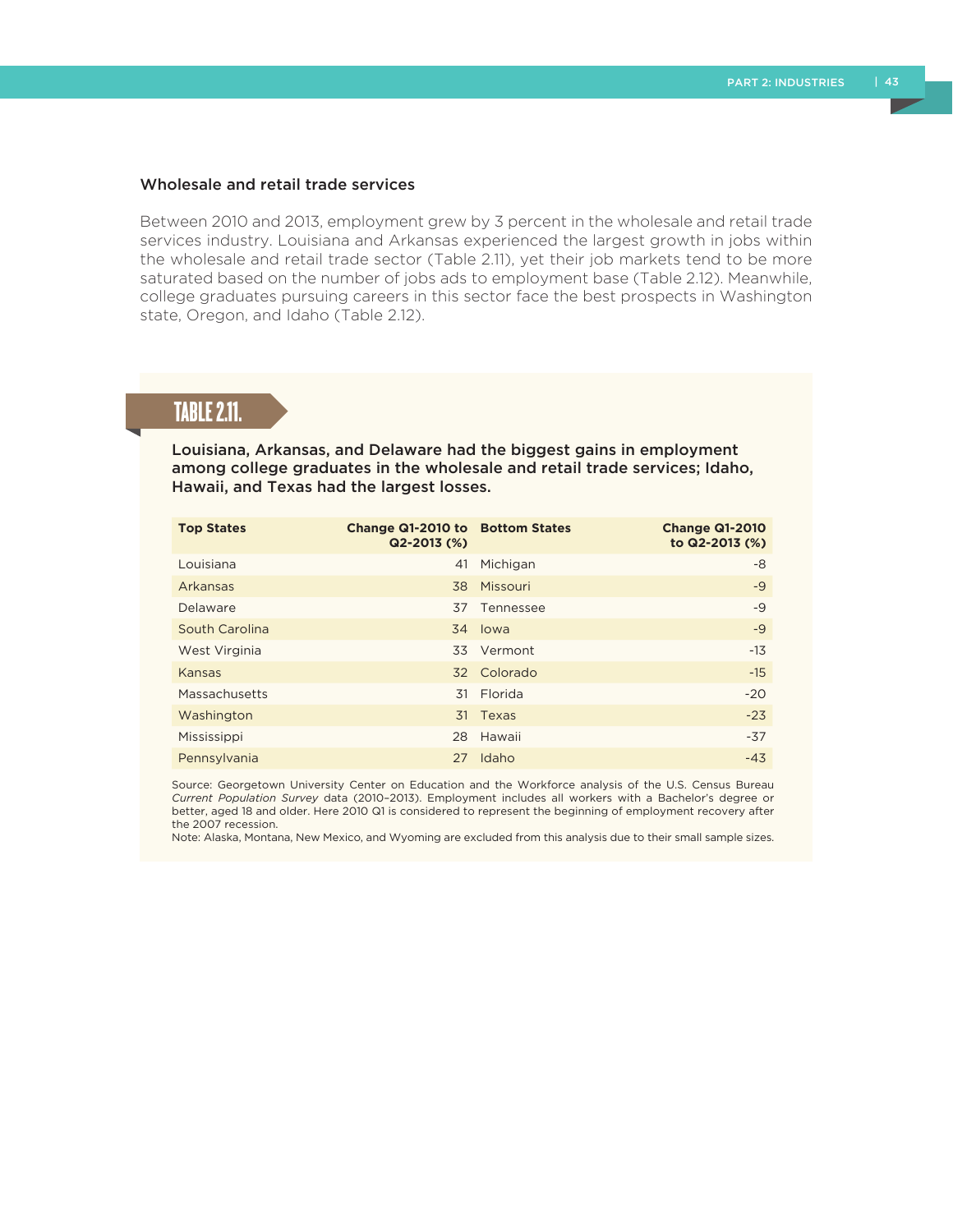# TABLE 2.12.

Washington state, Oregon, and Idaho have the best job markets for college graduates seeking work in wholesale and retail trade services; Wyoming, Arkansas, and South Carolina have the most difficult job markets in the industry.

| <b>Top</b>           | <b>Middle</b>   | <b>Bottom</b>     |
|----------------------|-----------------|-------------------|
| Washington           | New Jersey      | Pennsylvania      |
| Oregon               | Colorado        | Nevada            |
| Idaho                | Hawaii          | Kansas            |
| Montana              | New Hampshire   | <b>New Mexico</b> |
| Rhode Island         | lowa            | New York          |
| <b>Massachusetts</b> | Indiana         | Maine             |
| Alaska               | Georgia         | Alabama           |
| Minnesota            | Oklahoma        | Florida           |
| Michigan             | Ohio            | West Virginia     |
| Wisconsin            | <b>Illinois</b> | Kentucky          |
| Delaware             | Arizona         | Utah              |
| North Dakota         | Maryland        | Vermont           |
| Missouri             | Virginia        | Mississippi       |
| Connecticut          | Tennessee       | Louisiana         |
| Texas                | South Dakota    | South Carolina    |
| California           | Nebraska        | Arkansas          |
|                      | North Carolina  | Wyoming           |

Source: Georgetown University Center on Education and the Workforce analysis of Burning Glass online job ads data and the U.S. Census Bureau *Current Population Survey* employment data, second quarter of 2013. Both, employment and online job ads data, are restricted to those with a Bachelor's degree or better. The states are listed in ranked (descending) order.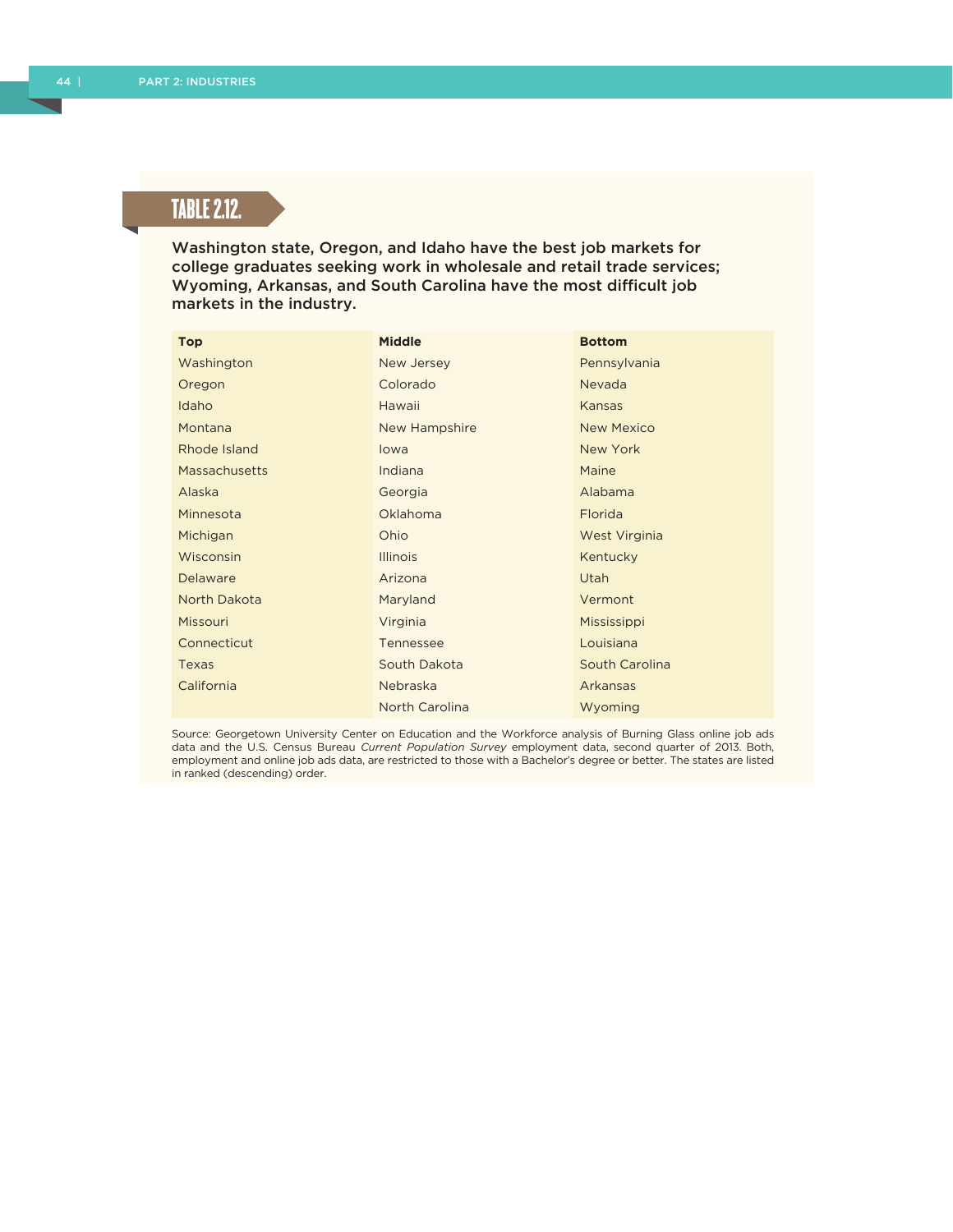#### Government services

Between 2010 and 2013, employment grew by 12 percent in the government services industry, with examples of growth in every region of the country. More recently, the labor market for government services appears to be moving westward: most of the states with poor labor markets are east of the Mississippi River, while most of the states where hiring is booming are in the West or Midwest.

## TABLE 2.13.

Rhode Island, Minnesota, and Nevada had the largest college job growth in government services, while New Hampshire, West Virginia, and New Jersey had the largest college job declines.

| <b>Top States</b> | Change Q1-2010 to Bottom States<br>$Q2 - 2013$ (%) |                 | <b>Change Q1-2010</b><br>to Q2-2013 (%) |
|-------------------|----------------------------------------------------|-----------------|-----------------------------------------|
| Rhode Island      | 82                                                 | Wisconsin       | $-12$                                   |
| Minnesota         | 71                                                 | Washington      | $-20$                                   |
| Nevada            | 66                                                 | Delaware        | $-25$                                   |
| Vermont           |                                                    | 55 South Dakota | $-29$                                   |
| Massachusetts     |                                                    | 52 Oregon       | $-30$                                   |
| Connecticut       | 44                                                 | Michigan        | $-31$                                   |
| Montana           | 40                                                 | Wyoming         | $-35$                                   |
| Kentucky          | 32                                                 | New Jersey      | $-39$                                   |
| Alaska            | 31                                                 | West Virginia   | $-40$                                   |
| <b>Illinois</b>   | 28                                                 | New Hampshire   | $-40$                                   |

Source: Georgetown University Center on Education and the Workforce analysis of the U.S. Census Bureau *Current Population Survey* data (2010–2013). Employment includes all workers with a Bachelor's degree or better, aged 18 and older. Here 2010 Q1 is considered to represent the beginning of employment recovery after the 2007 recession.

Note: Alabama, Arizona, Arkansas, Idaho, Louisiana, Mississippi, and Oklahoma are excluded from this analysis due to their small employment sample sizes.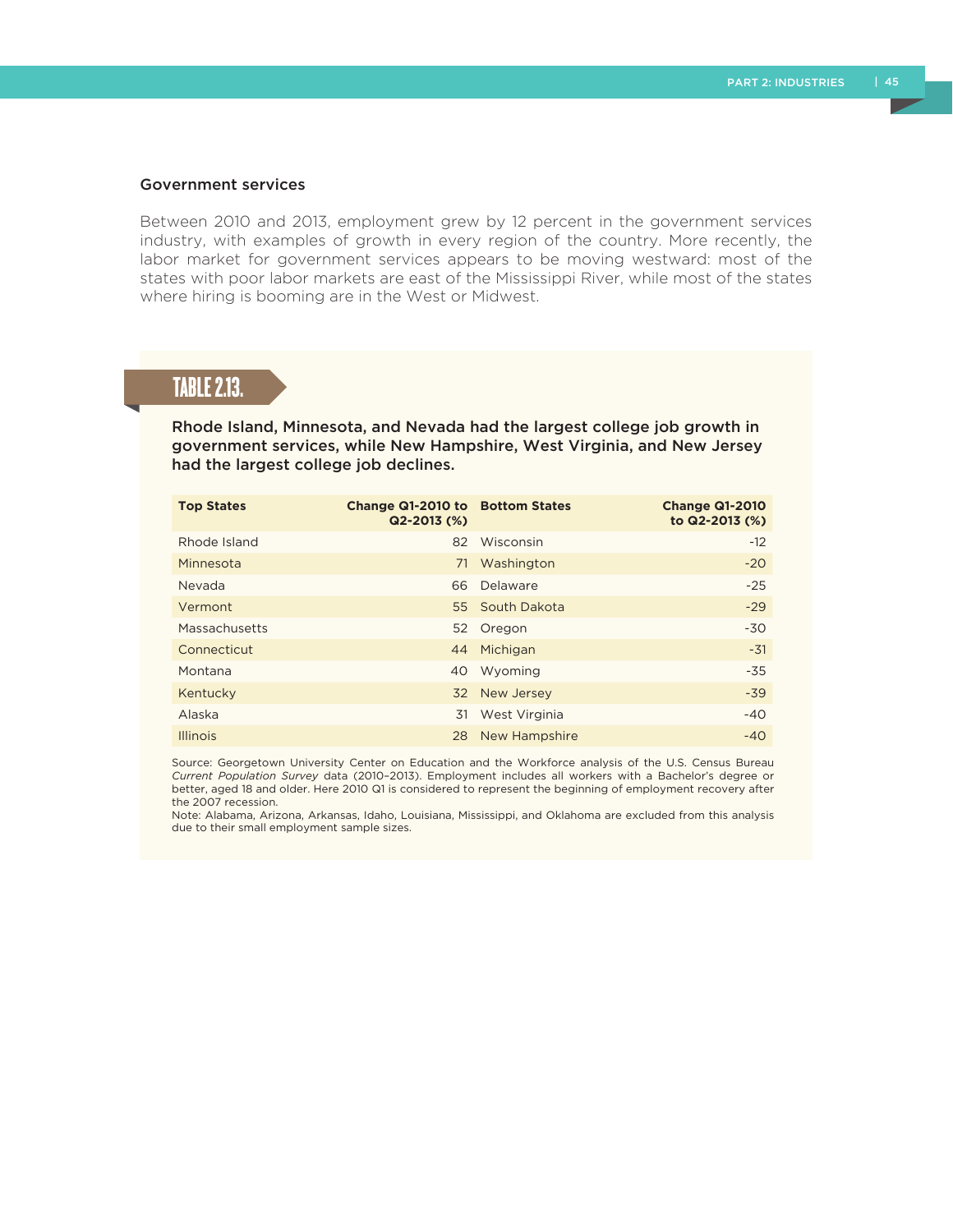# TABLE 2.14.

South Dakota, Colorado, and Oklahoma have the most favorable government services online college labor markets, while Rhode Island, Indiana, and Pennsylvania have the least favorable government services online college labor markets.

| <b>Top</b>      | <b>Middle</b>     | <b>Bottom</b>   |
|-----------------|-------------------|-----------------|
| South Dakota    | Minnesota         | Arkansas        |
| Colorado        | Connecticut       | Ohio            |
| <b>Oklahoma</b> | Idaho             | New Jersey      |
| Montana         | Hawaii            | Virginia        |
| Wyoming         | Texas             | lowa            |
| Delaware        | California        | Maine           |
| Alabama         | Missouri          | Wisconsin       |
| Nebraska        | West Virginia     | Alaska          |
| North Dakota    | Maryland          | Florida         |
| Tennessee       | Nevada            | South Carolina  |
| Kansas          | Michigan          | Kentucky        |
| Massachusetts   | <b>New Mexico</b> | New York        |
| Washington      | Georgia           | <b>Illinois</b> |
| Oregon          | North Carolina    | Vermont         |
| Arizona         | New Hampshire     | Pennsylvania    |
|                 | Utah              | Indiana         |
|                 |                   | Rhode Island    |

Source: Georgetown University Center on Education and the Workforce analysis of Burning Glass online job ads data and the U.S. Census Bureau *Current Population Survey* employment data, second quarter of 2013. Both, employment and online job ads data, are restricted to those with a Bachelor's degree or better. The states are listed in ranked (descending) order.

Note: Louisiana and Mississippi are excluded from this analysis due to their small employment sample sizes.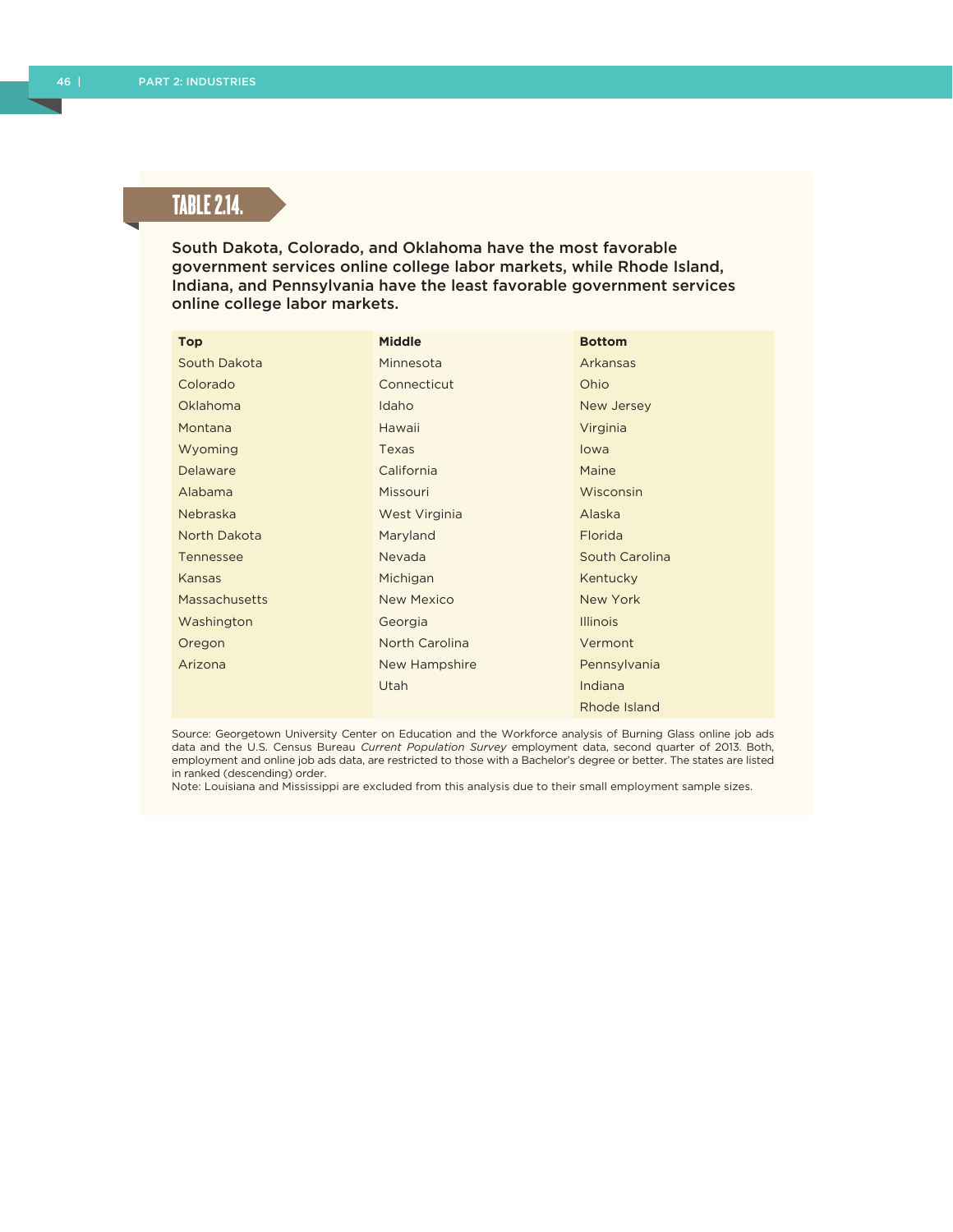#### Leisure and hospitality services

Between 2010 and 2013, college jobs grew by 21 percent overall in the leisure and hospitality services industry. North Carolina, Georgia, and Virginia, which all suffered significant job loss in this industry between 2010 and 2013 (Table 2.15), now rank among the states with the most favorable online college labor markets in leisure and hospitality services. But Rhode Island, which ranked first in job growth during this period, now appears to be a poor labor market choice.

### TABLE 2.15.

#### Rhode Island, Florida, and New Jersey had the largest college job growth in the leisure and hospitality services, while North Carolina, Georgia, and Virginia had the largest college job declines.

| <b>Top States</b> | Change Q1-2010 to Bottom States<br>$Q2 - 2013$ (%) |                       | <b>Change Q1-2010</b><br>to Q2-2013 (%) |
|-------------------|----------------------------------------------------|-----------------------|-----------------------------------------|
| Rhode Island      | 87                                                 | New Hampshire         | 5                                       |
| Florida           |                                                    | 74 Iowa               | 1                                       |
| New Jersey        | 70                                                 | Nevada                | $-3$                                    |
| New York          |                                                    | 54 Minnesota          | $-4$                                    |
| Ohio              | 51                                                 | Montana               | $-7$                                    |
| Connecticut       |                                                    | 38 Massachusetts      | $-18$                                   |
| Wisconsin         |                                                    | 34 Pennsylvania       | $-23$                                   |
| Tennessee         |                                                    | 32 Virginia           | $-24$                                   |
| California        | 30                                                 | Georgia               | $-27$                                   |
| Oregon            | 29                                                 | <b>North Carolina</b> | $-29$                                   |

Source: Georgetown University Center on Education and the Workforce analysis of the U.S. Census Bureau *Current Population Survey* data (2010–2013). Employment includes all workers with a Bachelor's degree or better, aged 18 and older. Here 2010 Q1 is considered to represent the beginning of employment recovery after the 2007 recession.

Note: Alabama, Alaska, Arizona, Arkansas, Delaware, Idaho, Indiana, Kansas, Kentucky, Louisiana, Michigan, Mississippi, Missouri, Nebraska, New Mexico, North Dakota, Oklahoma, South Carolina, South Dakota, Utah, West Virginia, and Wyoming are excluded from this analysis due to their small employment sample sizes.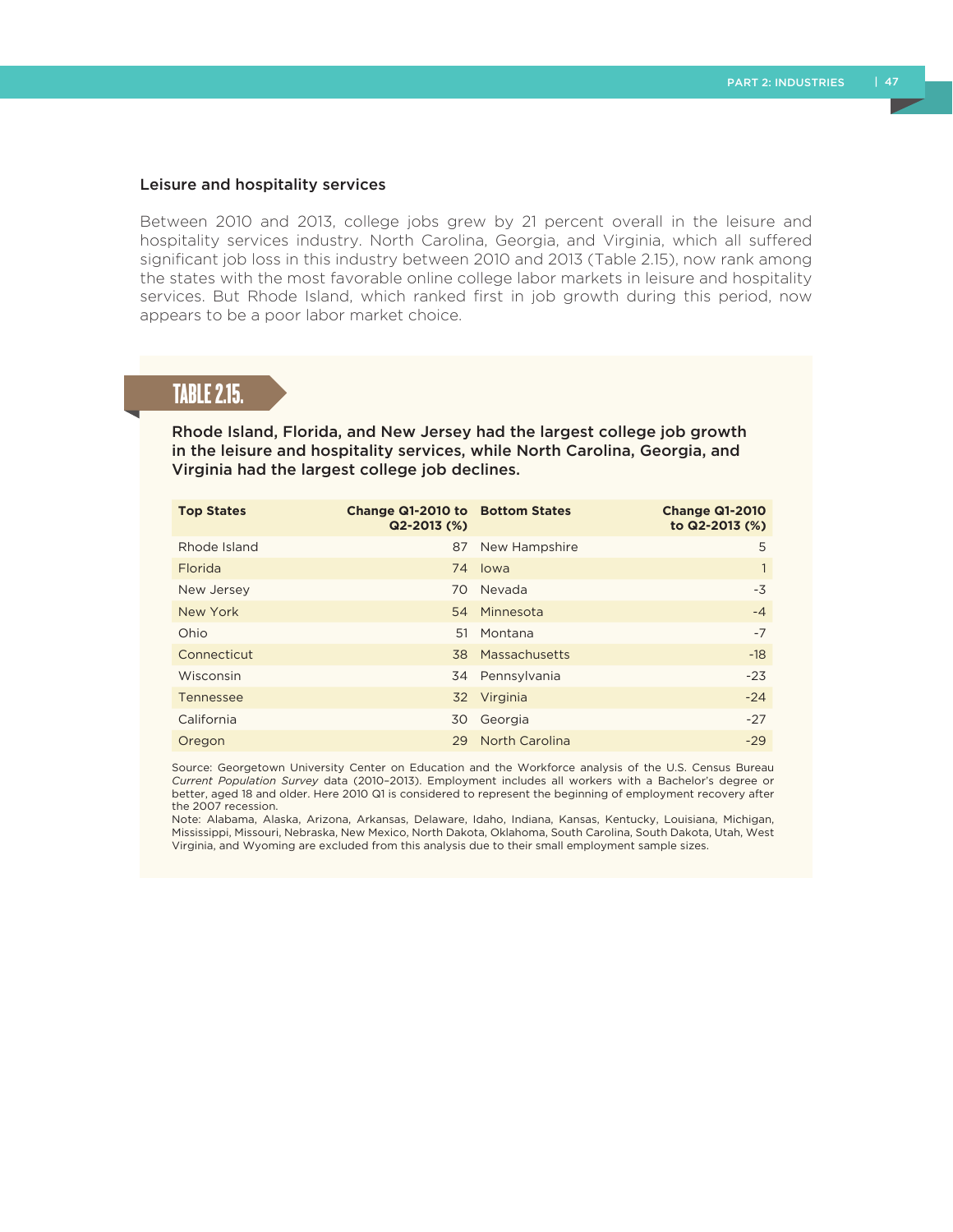# TABLE 2.16.

North Carolina, Colorado, and Georgia have the most favorable leisure and hospitality services online college labor markets, while Vermont, Rhode Island, and Wisconsin have the least favorable leisure and hospitality services online college labor markets.

| <b>Top</b>           | <b>Middle</b>   | <b>Bottom</b> |
|----------------------|-----------------|---------------|
| North Carolina       | Texas           | Indiana       |
| Colorado             | Minnesota       | Florida       |
| Georgia              | Connecticut     | New Jersey    |
| Virginia             | Michigan        | New Hampshire |
| <b>Nevada</b>        | Alaska          | Oregon        |
| <b>Massachusetts</b> | <b>Illinois</b> | New York      |
| Maryland             | Nebraska        | Tennessee     |
| lowa                 | North Dakota    | Hawaii        |
| Washington           | Montana         | Maine         |
|                      | Delaware        | Wisconsin     |
|                      | Pennsylvania    | Rhode Island  |
|                      | California      | Vermont       |
|                      | Ohio            |               |

Source: Georgetown University Center on Education and the Workforce analysis of Burning Glass online job ads data and the U.S. Census Bureau *Current Population Survey* employment data, second quarter of 2013. Both, employment and online job ads data, are restricted to those with a Bachelor's degree or better. The states are listed in ranked (descending) order.

Note: Alabama, Arizona, Arkansas, Idaho, Kansas, Kentucky, Louisiana, Mississippi, Missouri, New Mexico, Oklahoma, South Dakota, South Carolina, Utah, West Virginia, and Wyoming are excluded from this analysis due to their small employment sample sizes.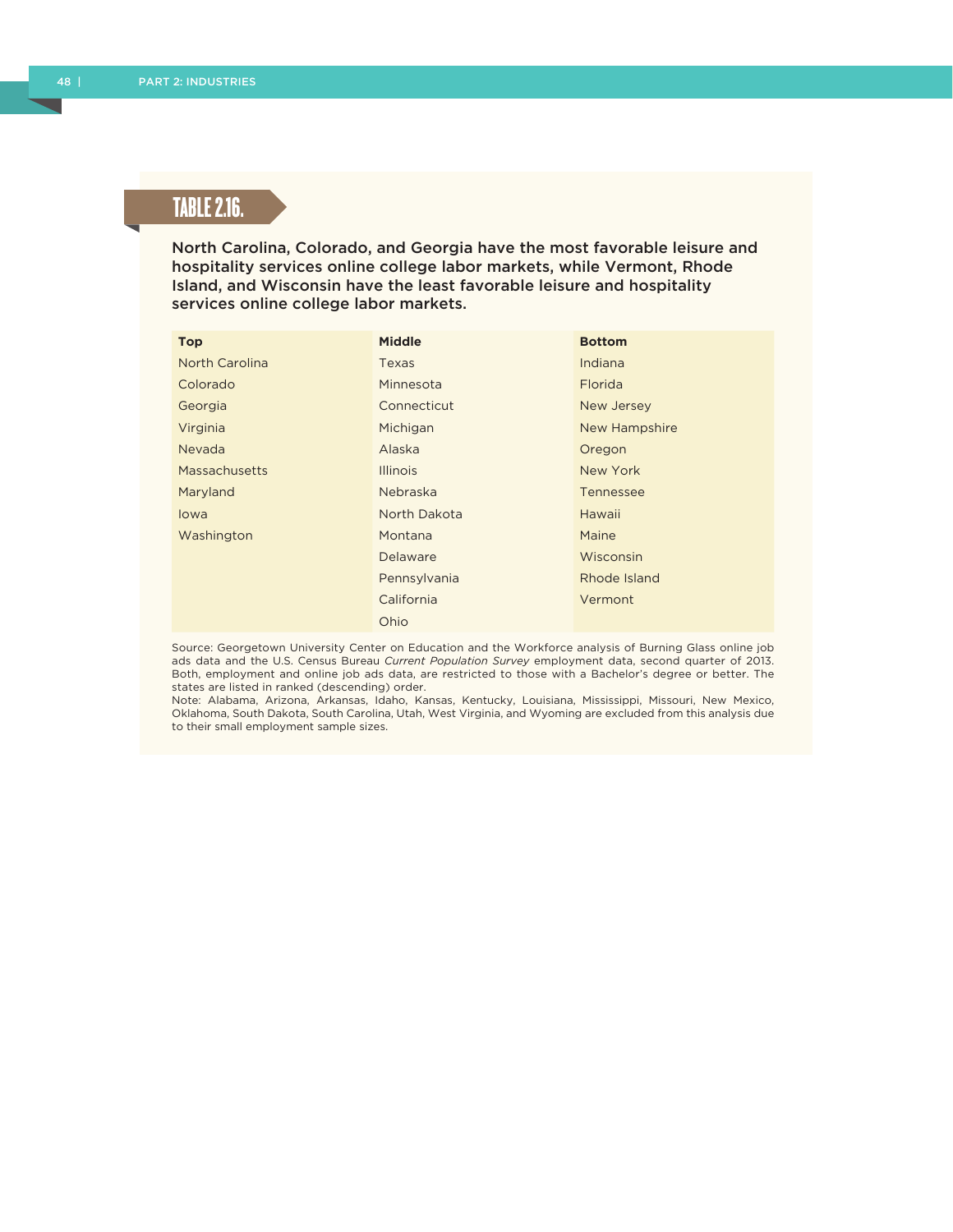# Appendix

# I. Online job ads as real-time proxy for labor demand

This research project makes use of online job ads data obtained from one real-time labor market data provider, Burning Glass Technologies (BGT). BGT browses more than 15,000 websites and compiles job ads into one comprehensive database. From one job ad, BGT is able to parse the employer name, job title, salary, education requirements, certifications, and skills, among nearly 70 data elements. The data are further refined using an algorithm that eliminates duplicate job ads. This presents a fundamental change in the way labor market information is captured and has made analyses more current and feasible. The following sheds additional light on several crucial elements of the data collection process: spidering, parsing, and de-duplication.

The "spidering" process: Vendors employ spiders to collect a wealth of job ads information, based on a fixed schedule and a predetermined basket of websites. While there is not necessarily an optimal frequency, routine spidering can make the data more susceptible to artificial spikes. For example, if spiders only collect data bi-weekly, a spike that is seemingly unrelated to the actual labor demand will appear every two weeks. To avoid such fluctuations and sometimes the loss of postings, large job boards are given more preference over individual employer sites, which by design are updated less frequently. The basket of sites is typically carefully monitored and updated to ensure the most current and complete stream of online job listings.

**Extraction and parsing:** Once the data are located, they are extracted, parsed, and coded into specific data elements. Some vendors use systems that require words to be in a somewhat rigid and predetermined sequence, pattern, or format, such as lexical systems. Others, such as BGT, rely on a more flexible approach that uses an algorithm to sort through and process each ad. Among other things, it focuses on the context and sentence structure to determine the form, subject, and meaning of each job listing. This contextual approach is also largely dependent on a large taxonomy of keywords and variables, which is essentially the bridge that translates job ads into the coded data elements. When the posting context is unclear or missing, the coding process is enhanced via semantic analyses or text mining inference, both of which contribute to the final interpretation.

**De-duplication:** To correct for the practice of scraping - that is, copying identical job ads from one job board to another – across the web, vendors attempt to minimize the number of duplicate ads. BGT, for example, uses robust algorithms to identify a series of identically parsed variables in job ads, such as location, employer, and job title. Time frames are important, too: based on industry research, BGT employs a 60-day window for job ads, meaning that after 60 days, the same job posting would be considered new. Again, by focusing on the content of the ad rather than just its basic fields, BGT claims to achieve a near 90 percent accuracy rate.<sup>12</sup>

<sup>12</sup> http://burning-glass.com/technology/coding-interpretation/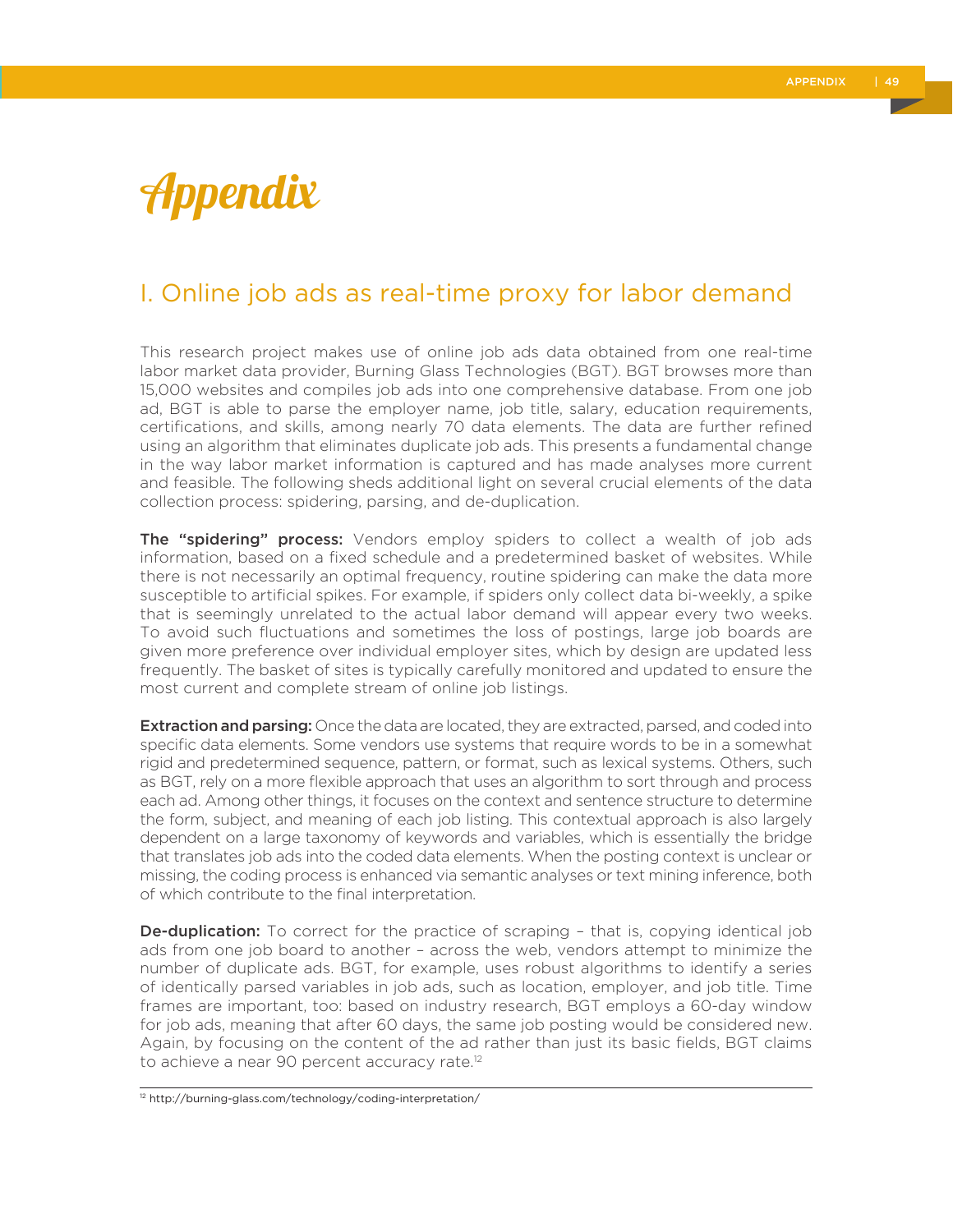#### Data limitations: A job ad does not always translate into a job opening.

Despite this innovative approach, several lingering issues remain – namely, a trade-off between accuracy and speed. While government statistics are notorious for lagging behind real-time events, their validity is rarely questioned. On the other hand, online ads arrive via a daily feed, but they are also crafted for recruitment purposes and not necessarily for analysis. Moreover, they often omit critical information of interest to researchers. Unlike traditional labor market data, job ads can also be influenced by factors other than true labor demand.

As a beginning, job ads distribution does not exactly reflect the actual labor market. Our estimates indicate that about 60 to 70 percent of total job openings are captured in online job ads data.<sup>13</sup> The main reason for this is that employers target job seekers who are more likely to do their job search online – so online ads within math and computer science occupations, for example, are more plentiful than are those for construction workers. The overall distribution is skewed toward professional sectors such as healthcare, finance, and management, rather than agriculture and mining.

Another source of bias in the ads data is due to education differences among applicants, and this bias corresponds to differences in Internet access. In addition, reliable data on education requirements are also hard to get because recruiters often omit that information. When available - in slightly over half of all  $ads<sup>14</sup>$  - the parser correctly identifies education level nearly nine out of 10 times. But more than 20 percent of ads with no education information actually seek out highly skilled professionals. These job ads often come with an implicit assumption of an advanced degree or licensure, such as JDs for lawyers or MDs for physicians. The remaining job ads with missing education requirements are dispersed across a wide range of industries and occupations.

While a considerable education bias persists, for the purposes of this report, job ads for college graduates are assumed to be more representative of actual labor market conditions. Using a back-of-the-envelope approach, we estimate that 30 to 40 percent of job openings for applicants with some college or an Associate's degree, and 40 to 60 percent of job openings for workers with a high school diploma, get posted online. In contrast, 80 to 90 percent of the openings seeking candidates with BAs and better are estimated to be posted online.

Lastly, previous analyses suggest that a large fraction of misclassifications of job ads stem from meta-data encryption, an issue that arises when spiders capture both header and footer data along with the job ads text. Fortunately, this problem is limited to select job boards and to some extent has been alleviated with new and improved spiders that exclude the meta-data when scraping the web. Context errors also generate a number of false positives. That is, even when algorithms are precise, parsing the context of each ad remains a very delicate process because many keywords are interrelated and acutely context-sensitive.

<sup>&</sup>lt;sup>13</sup> As we discuss later, this number varies by education, industry, and occupation groups. Also, see Carnevale, Jayasundera,and Repnikov, *The Online College Labor Market*, 2014, for a more detailed discussion.

<sup>&</sup>lt;sup>14</sup> The next section of the appendix discusses our correction methodology for missing data.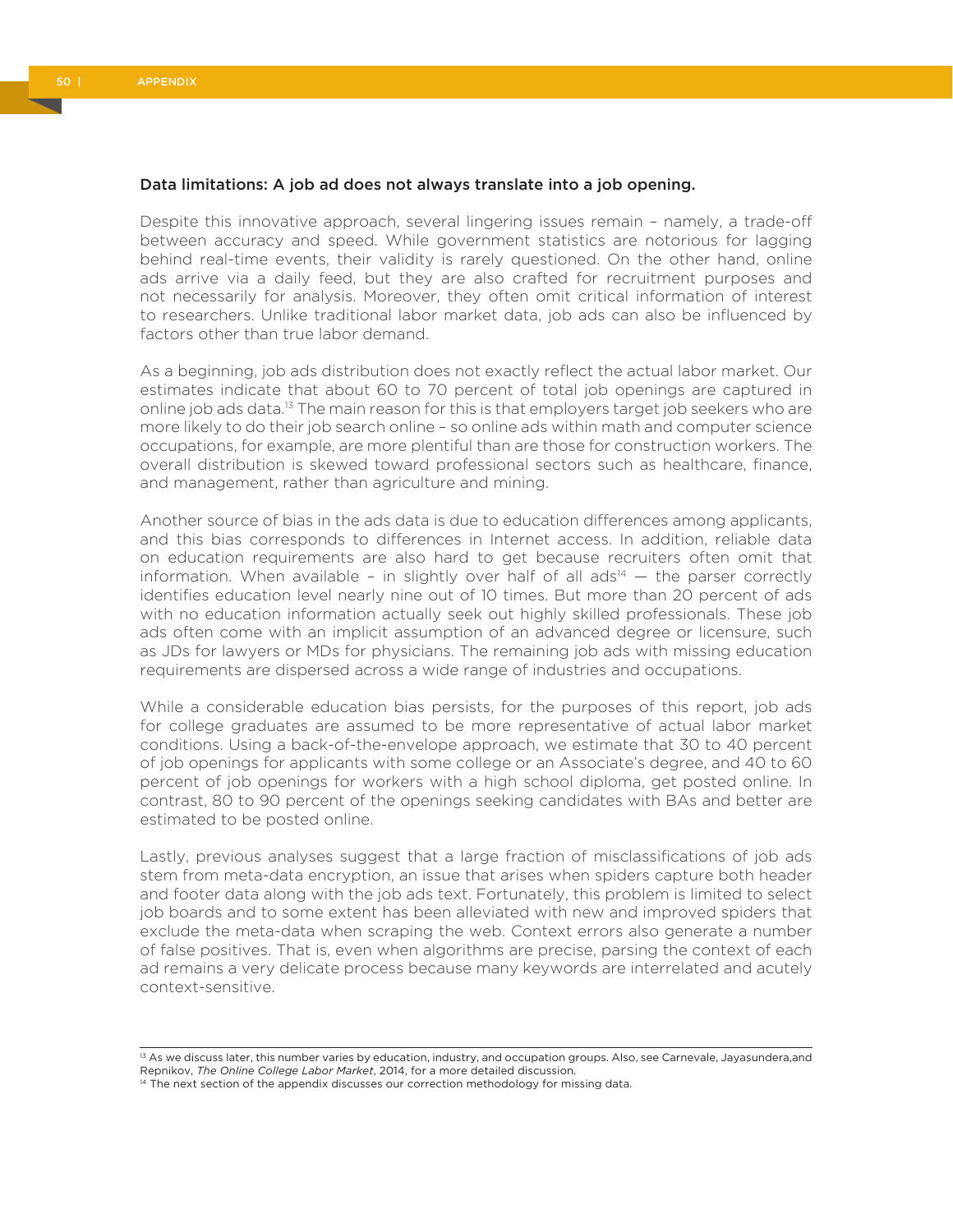#### Full reliance on algorithms to sort through the complexity of online job ads does not come without continued challenges.

Despite the issues detailed above, job postings still serve as a useful gauge of college labor demand. Many of the pitfalls associated with job postings data have been mitigated, but some will remain a function of the underlying posting content and the effectiveness of artificial intelligence at accurately deconstructing the information into robust variables. Nevertheless, there are advantages to this approach over the traditional survey-based method, mainly in that it hones in on variables that were previously either inaccessible or prohibitively expensive to get. Although job ads data should be carefully used in conjunction with traditional labor market data, their emergence has already complemented segments of labor research where such disruptions are few and far between.

# II. Adjustments to the data

#### Imputing education requirement for ads data

Missing information in the dataset limits the scope for analysis, and if the degree of omission is systematically different, the result can be biased estimates. However, the imputation of missing values can enable analysis using standard techniques for complete data. The imputation approach used in this report combines the hot-deck and cold-deck imputation methods. The hot-deck approach uses information from present observations in the dataset to impute the missing. The cold-deck approach uses information data from another dataset.

Education requirements are available for only 52 percent of job ads data, an omission that is usually due to the ad's failure to specify a preferred education level, as opposed to a parser error in capturing the information. Education requirements can be omitted for several reasons. Employers may be flexible and willing to substitute experience for education. At other times, job ads may not state the education requirement because the education level is implicit: a lawyer, for example, is expected to have a law degree. Nevertheless, the number of missing values in the data is too high simply to base the imputations on the characteristics of the observations with information available in the data. We therefore use the *American Community Survey (ACS)* to derive education demand for job ads with missing education data. We consider variation in education to be across occupations and fairly similar within occupations. For example, regardless of the industry in which he or she is employed, an engineer will most likely have at least a Bachelor's degree.

As seen in table A.1 below, we looked at the education distribution of three age cohorts – the 25-to-34 age cohort, the 35-to-44 age cohort, and the 45-to-54 age cohort – in ACS data. With 31.4 percent of the cohort with a Bachelor's degree or better, the middle age cohort (35 to 44) was slightly more educated than the other two age cohorts. The shares among the younger (25 to 34) and older (45 to 54) cohorts were 30.9 percent and 29.9 percent, respectively. Overall, the younger cohorts are more educated than the 45-to-54 cohort.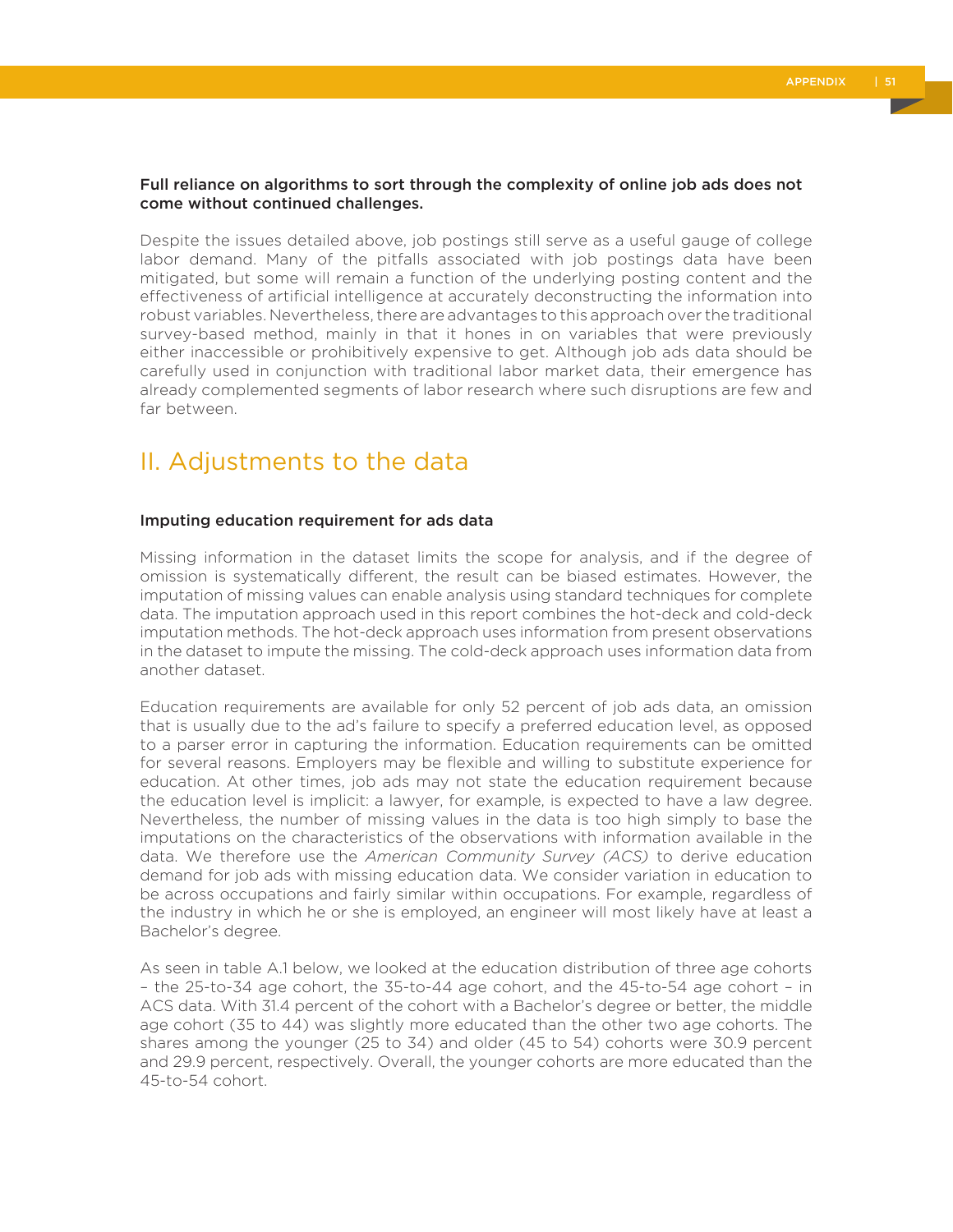Existing research supports the idea that the "revealed preference" of employers, as defined by the education attainment of current incumbents, is a good proxy for education demand in the market. Thus, we assume that the education requirements of ads with education information are indicative of true education demand. Comparisons of education attainment of current employment to online ads data suggest that labor demand is skewed toward the more educated, which reflects the combined effect of both the inherent bias in ads data and the possible recent trend of upskilling across the job market. In the post-recession era, employers have the upper hand and are able to hire candidates with higher levels of education.

# TABLE A.1.

#### Education distribution percentages of the three age cohorts

| <b>Educ. Category</b>   | Age 25-34  | Age 35-44  | Age 45-54  | <b>Total</b>   |
|-------------------------|------------|------------|------------|----------------|
| Less than HS            | 12.1       | 11.4       | 10.2       | 11.2           |
| HS diploma              | 25.9       | 27.4       | 29.2       | 27.5           |
| Some college            | 22.7       | 20.9       | 21.6       | 21.7           |
| AA                      | 8.5        | 9.1        | 9.2        | 8.9            |
| <b>BA</b>               | 22.2       | 20.2       | 18.5       | 20.3           |
| <b>MA</b>               | 6.4        | 7.8        | 7.9        | 7.4            |
| Professional            | 1.6        | 2.2        | 2.3        | $\overline{2}$ |
| PhD                     | O.7        | 1.2        | 1.3        | 1              |
| Total                   | 100        | 100        | 100        | 100            |
| Observations (weighted) | 36,510,182 | 38,541,084 | 38,049,351 | 113,100,617    |
| $BA+$                   | 30.9       | 31.3       | 29.9       | 30.7           |

Source: Georgetown University Center on Education and the Workforce analysis of U.S. Census Bureau *American Community Survey* Data (ACS), 2006-2010. Note: BA+: Bachelor's degree or better.

#### The correction procedure

To obtain the best of both worlds, we look for a middle ground – a cross-fertilization of the education distribution of current employment and online ads. If, for example, the education requirement was missing from 60 percent of the ads for a given occupation in a given state, we would keep the 40 percent of the ads with education information as they are. However, to avoid the 40 percent dictating the imputation process, half of the missing values are imputed with the education distribution of the current employment in that state and the other half is further split between the ACS and the ads distribution according to the percentage of missing values in the postings for a particular occupation in the state. Then, the other half is divided 60-40. It follows that the 60 percent of the second half is imputed again through the ACS and the remainder is assigned through the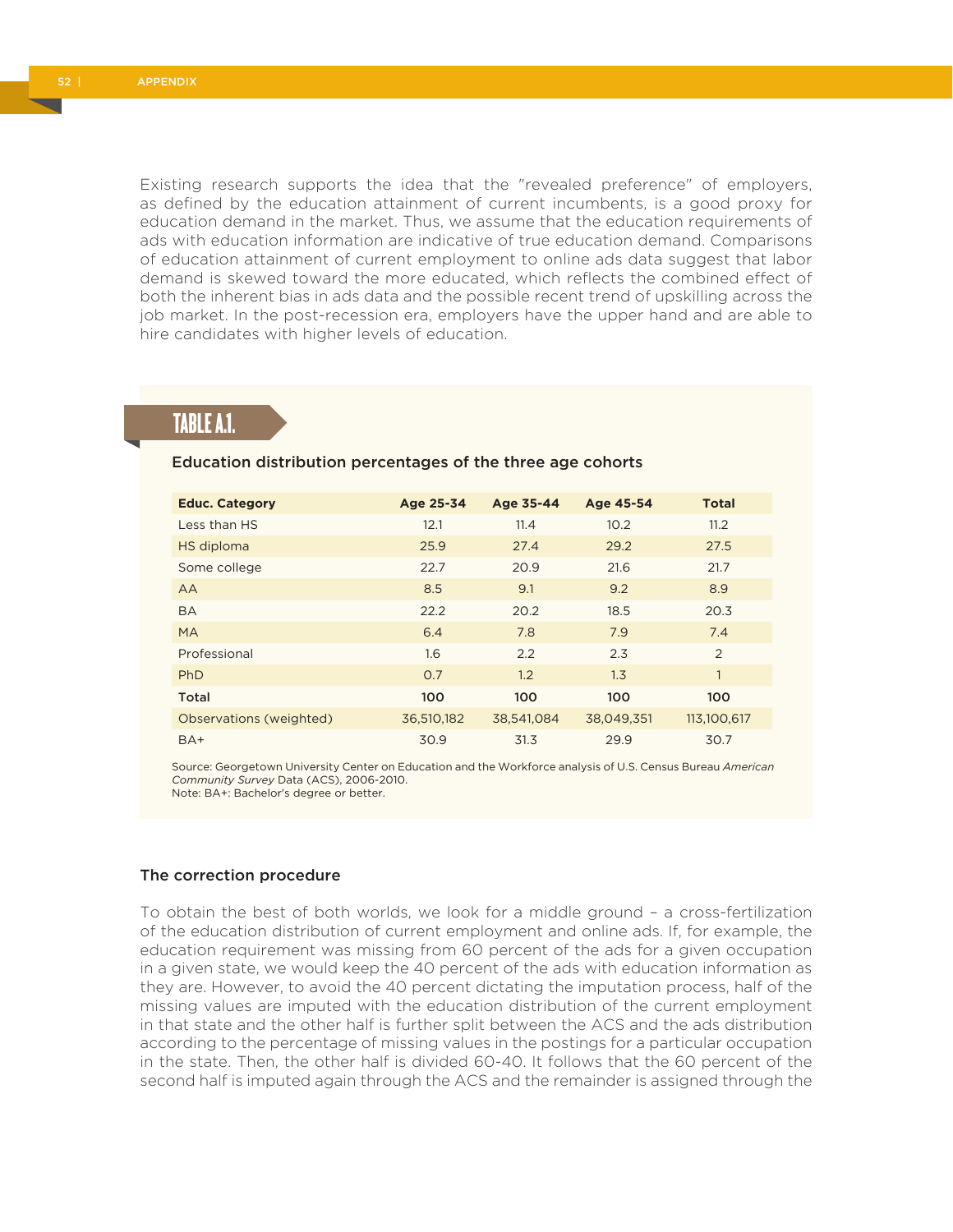job ads distribution. Thus, in this example, 80 percent of the weight is determined using the ACS distribution and the remaining 20 percent is made up from the job ads data.

The imputations use the education distribution of the 25-to-44 age group currently employed in the ACS survey. This group was chosen because its members are slightly more educated than the older cohort and more representative of the current demand for college graduates. We make use of as much occupation detail as possible from the ACS data, mainly at the five-digit occupational code level. If the number of observations at the five-digit occupation code level in a given state was too small to estimate a proper education distribution, education distribution at the regional level and then the national level was applied for that five-digit occupation. For occupations at the four-digit or three-digit levels, the imputations were done at corresponding levels of detail. Whenever job ads data did not have a five-digit occupation code, the imputation was based on the conforming education distribution of the three-digit level.

## III. Location quotient

Location quotients (LQ) are used in this report to assess the health of state labor markets by occupation and industry relative to the entire nation. The LQ generally compares the concentration of a resource or activity in a particular area to that of a larger area. It is often employed by analysts and economic developers as a way to identify and support unique industries in a given region. Here we use it to provide a measure of how easy it is to find a job within a particular industry or occupation in a given state relative to the rest of the country. The formula used to determine the LQ is given below. It follows that the higher the LQ, the greater is the concentration of postings in a state relative to its employment. Thus, a higher LQ implies that the residents of the state have better prospects of finding a job compared to workers in other parts of the country. Lower LQ values mean the opposite



LQ < 1 - The state has fewer job ads per worker in the specific industry (or occupation) that the rest of the country.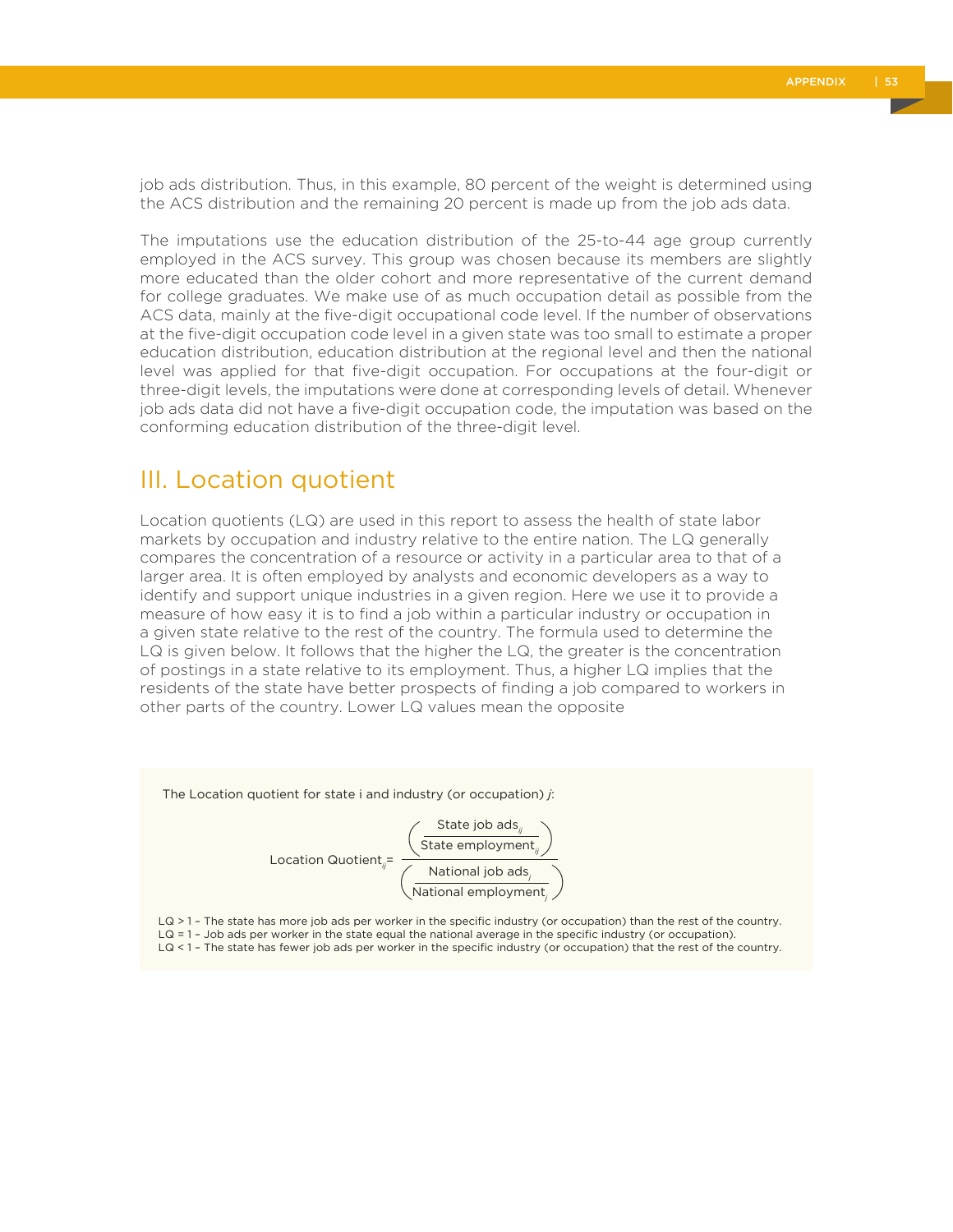# References

- Carnevale, Anthony P., Tamara Jayasundera, and Dmitri Repnikov. *The Online College Labor Market: Where the Jobs Are*. Washington, D.C.: Georgetown University Center on Education and the Workforce, 2014.
- ----- *Understanding Online Job Ads Data: A Technical Report.* Washington, D.C.: Georgetown University Center on Education and the Workforce, 2014.
- Carnevale, Anthony P., Tamara Jayasundera, and Ban Cheah. *The College Advantage: Weathering the Economic Storm.* Washington, D.C.: Georgetown University Center on Education and the Workforce, 2012.
- Carnevale, Anthony P., Nicole Smith, Artem Gulish, and Bennet H. Beach. *Healthcare.*  Washington, D.C.: Georgetown University Center on Education and the Workforce, 2012.
- Carnevale, Anthony P. and Stephen J. Rose. *The Undereducated American.* Washington, D.C.: Georgetown University Center on Education and the Workforce, 2011.
- Florida, Richard. "The Boom Towns and Ghost Towns of the New Economy" and "The Truth about D.C.'s Growing Knowledge-Based Economy." *The Atlantic.* October, 2013.
- Henderson, William D., and Rachel M. Zahorsky. "Law Job Stagnation May Have Started Before the Recession – And It May Be a Sign of Lasting Change." *ABA Journal Magazine*, July 1, 2011, http:// www.abajournal.com/magazine/article/ paradigm\_shift/.
- Irwin, Neil and Ylan W. Mui. "The Economy Is Holding up Surprisingly Well in a Year of Austerity." May 28, 2012, *The Washington Post*, http://www.washingtonpost.com/ blogs/wonkblog/wp/2013/05/28/the-economy-is-holding-up-surprisingly-well-in-ayear-of-austerity/.
- Jaimovich, Nir and Henry Siu. "The Trend in the Cycle: Job Polarization and Jobless Recoveries." NBER Working Paper no.18334. 2012.
- Kuhn, Peter J. and Hani Mansour. "Is Internet Job Search Still Ineffective?" The Institute for the Study of Labor, Discussion paper series, No. 5955. 2011
- Luo, Tian, Amar Mann, and Richard Holden. "The expanding role of temporary help services from 1990 to 2008." *Monthly Labor Review*, 133 no. 8 (2010): 3-16.
- National Association for Law Placement. "Class of 2011 Law School Grads Face Worst Job Market Yet – Less than Half Find Jobs in Private Practice." Employment for the Class of 2011 - Selected Findings. 2012, http://www.nalp.org/uploads/ Classof2011SelectedFindings.pdf.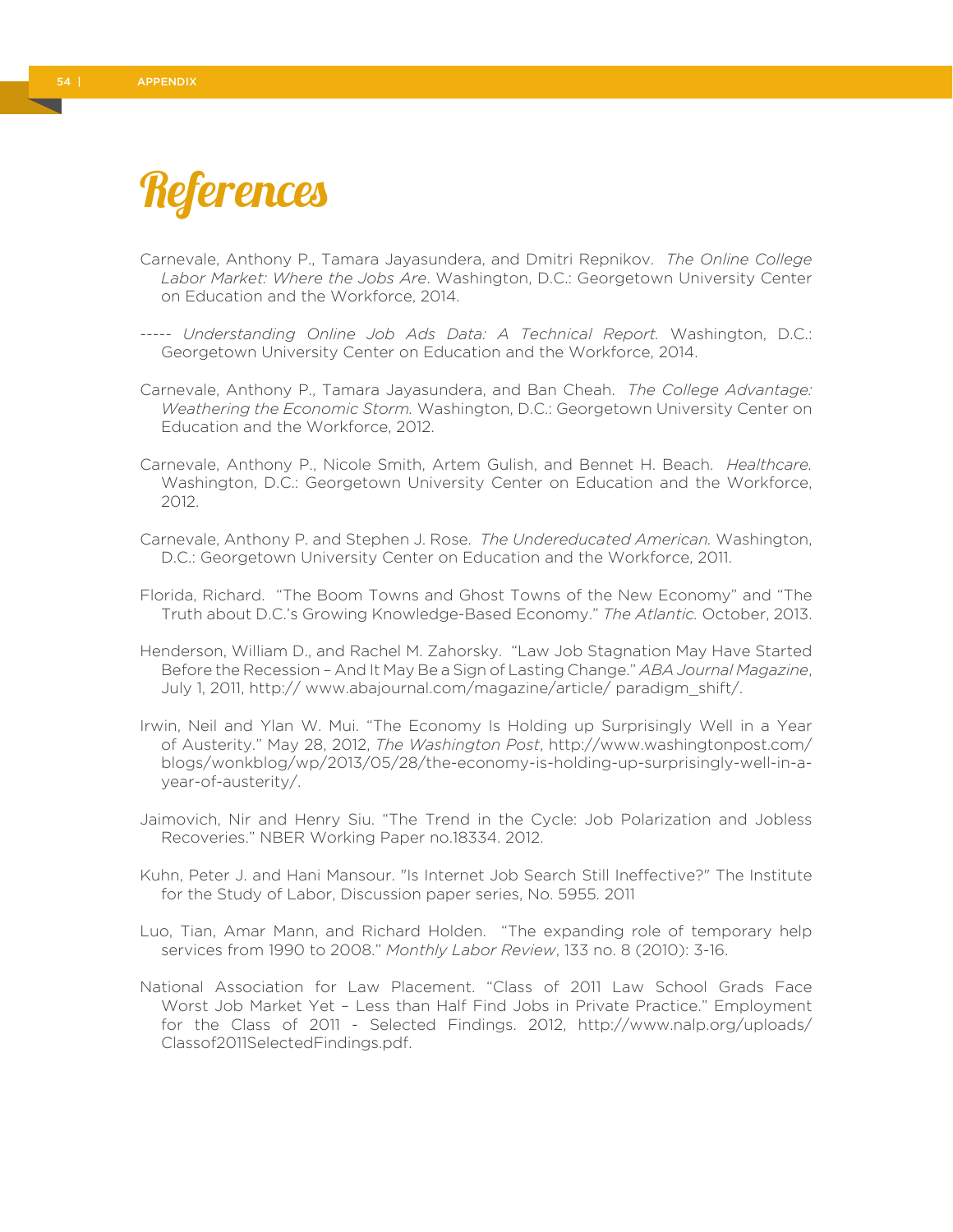- Pethokoukis, James. *Technological unemployment and the loss of 2 million clerical jobs since 2007*. Washington, D.C.: American Enterprise Institute, 2013, http://www.aeiideas.org/2013/04/technological-unemployment-and-the-loss-of-2-million-clericaljobs-since-2007/.
- Plumer, Brad. "Back to 'Made in America?'" *The Washington Post*, May 1, 2013, http:// www. washingtonpost.com/blogs/wonkblog/wp/2013/05/01/is-u-s-manufacturingset-for-a-comeback-or-is-it-all-hype/.
- Rampell, Catherine. "Law School Admission Testing Plunges." *The New York Times,*  Nov. 21, 2012, http://economix.blogs.nytimes.com/2012/11/21/law-school-admissiontesting-plunges.
- Smith, Mitch. "Prestigious Law School Reduces Admissions, Marks New Trend." *USA Today,*  May 1, 2012, http://usatoday30.usatoday.com/news/education/ story/2012-05-01/ hastings-law-school-admissions/54662710/1.
- U.S. Bureau of Labor Statistics. *Job Openings and Labor Turnover Survey* (JOLTS), July 2013.
- U.S. Bureau of Labor Statistics. *Professional, Scientific, and Technical Services: North American Industry Classification System* (NAICS) 54, Nov. 14, 2013, http://www.bls. gov/iag/tgs/iag54.htm.
- U.S. Census Bureau and Bureau of Labor Statistics. *Current Population Survey* (Basic Monthly). 2010-2013, available at http://thedataweb.rm.census.gov/ftp/cps\_ftp. html#cpsbasic.
- U.S. Census Bureau. *North American Industry Classification System* (NAICS). 2012, http://www.census.gov/eos/www/naics/.
- U.S. Census Bureau. *American Community Survey* (ACS), (pooled micro data). 2006- 2010, available at http://www2.census.gov/